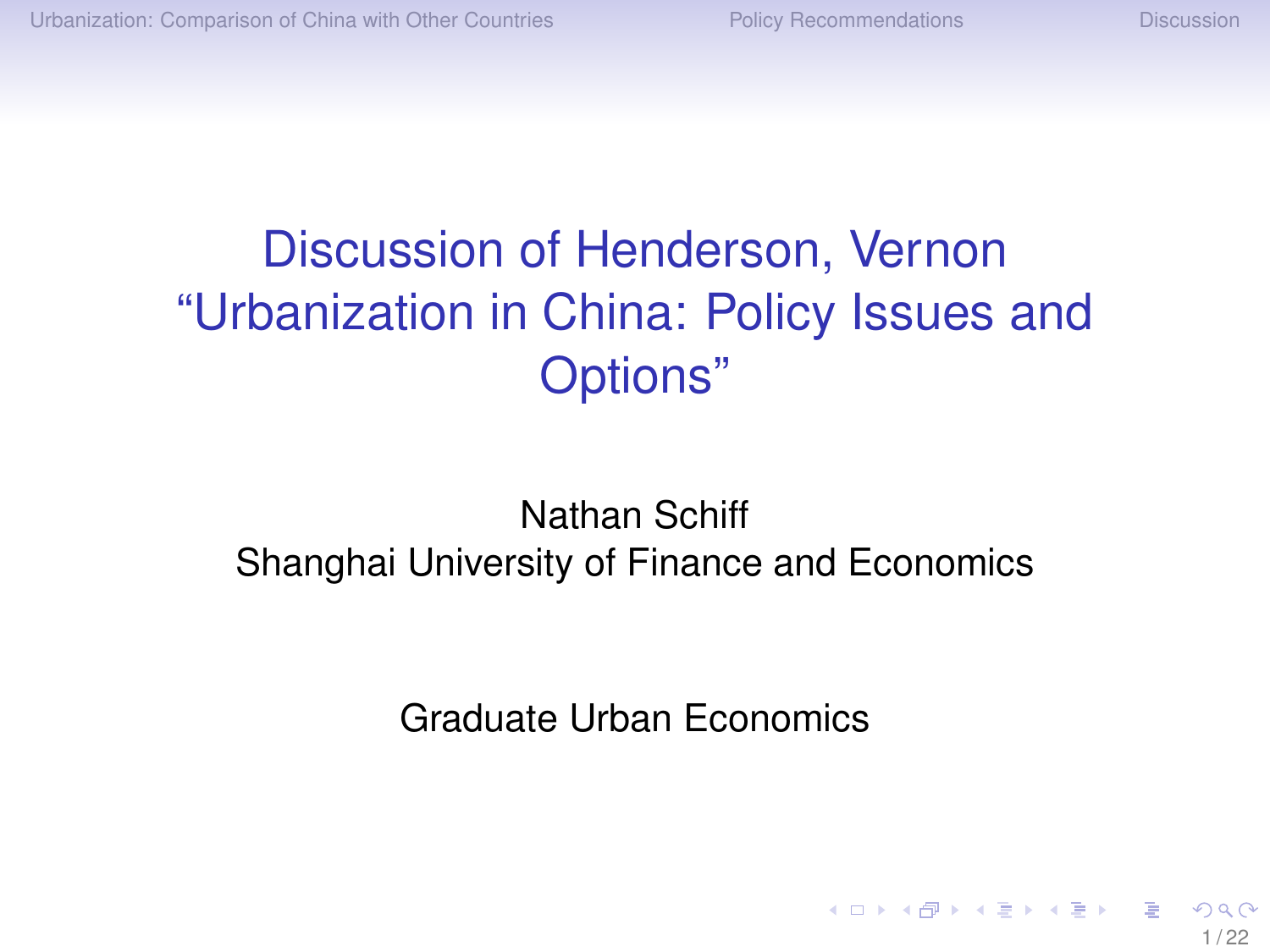#### Background of Report

Prof. Henderson asked to prepare report for China Economic Research and Advisory Programme (think tank)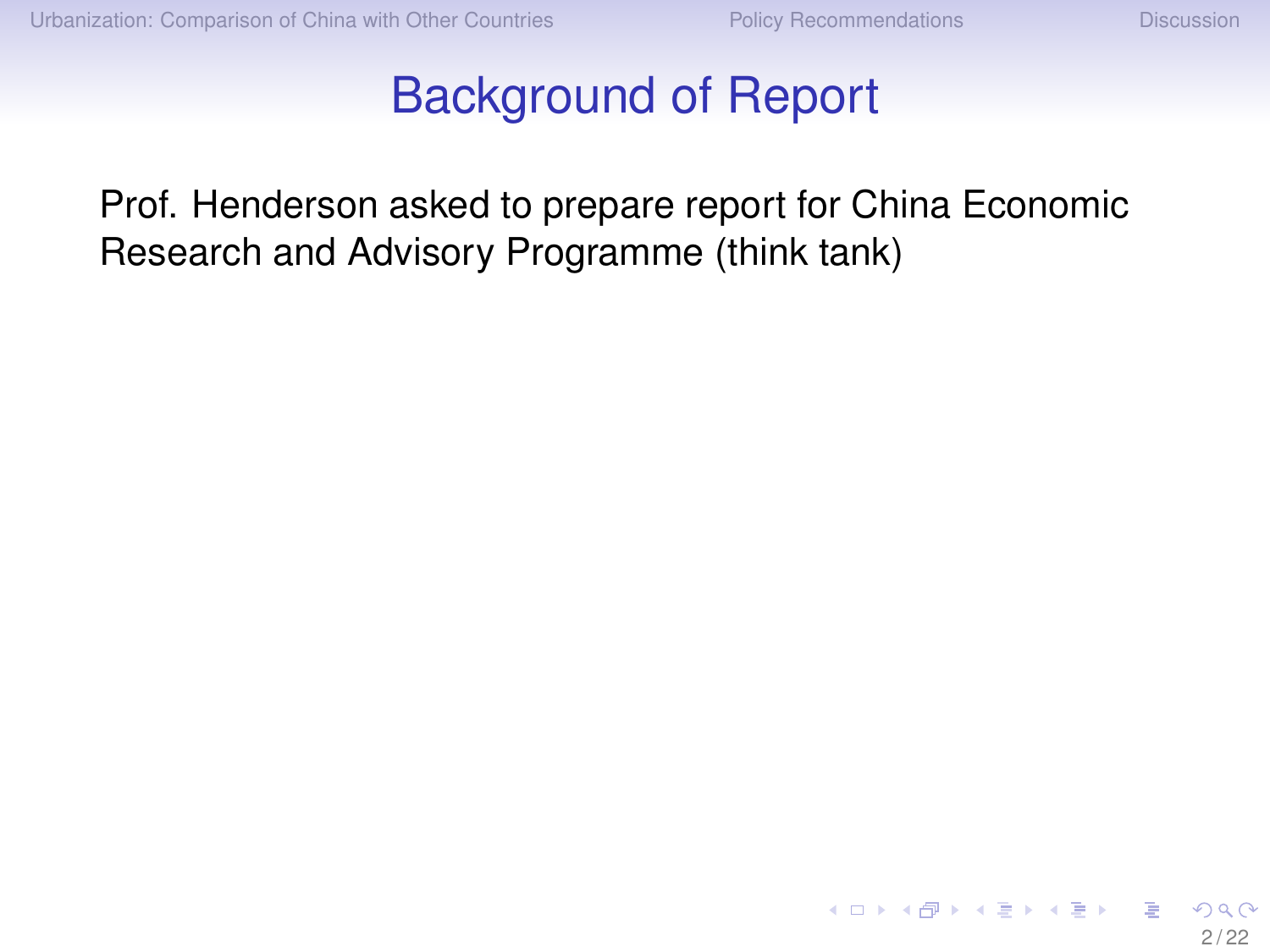イロト イ押 トイヨ トイヨ トー

#### Background of Report

Prof. Henderson asked to prepare report for China Economic Research and Advisory Programme (think tank)

Henderson put together a document (Nov 2009) detailing general urban economics knowledge, assessment of urbanization in China, policy recommendations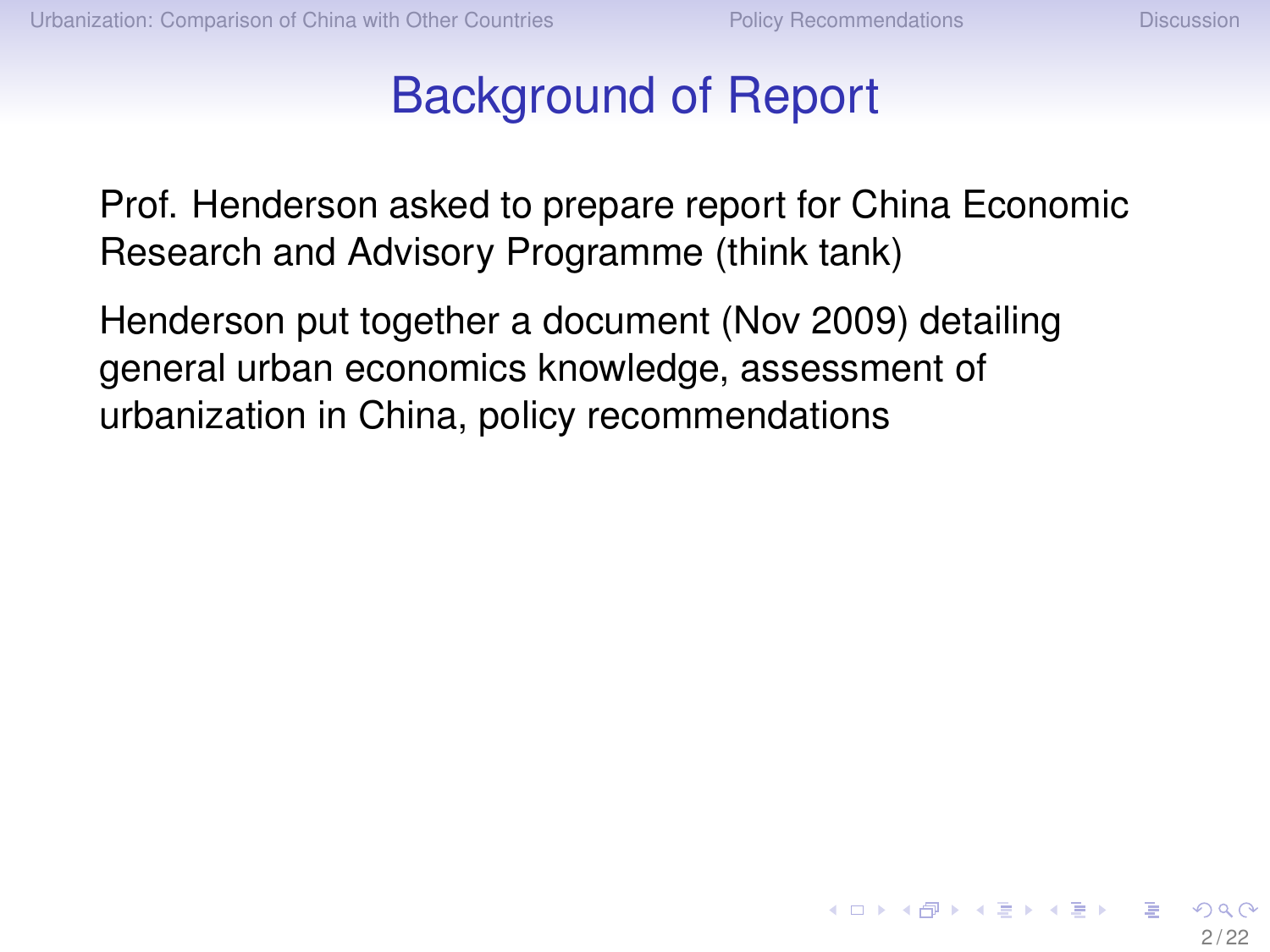K ロ ▶ K 何 ▶ K ヨ ▶ K ヨ ▶ ...

#### Background of Report

Prof. Henderson asked to prepare report for China Economic Research and Advisory Programme (think tank)

Henderson put together a document (Nov 2009) detailing general urban economics knowledge, assessment of urbanization in China, policy recommendations

Data used ends in early 2000's; nonetheless, many topics and suggestions seem very relevant today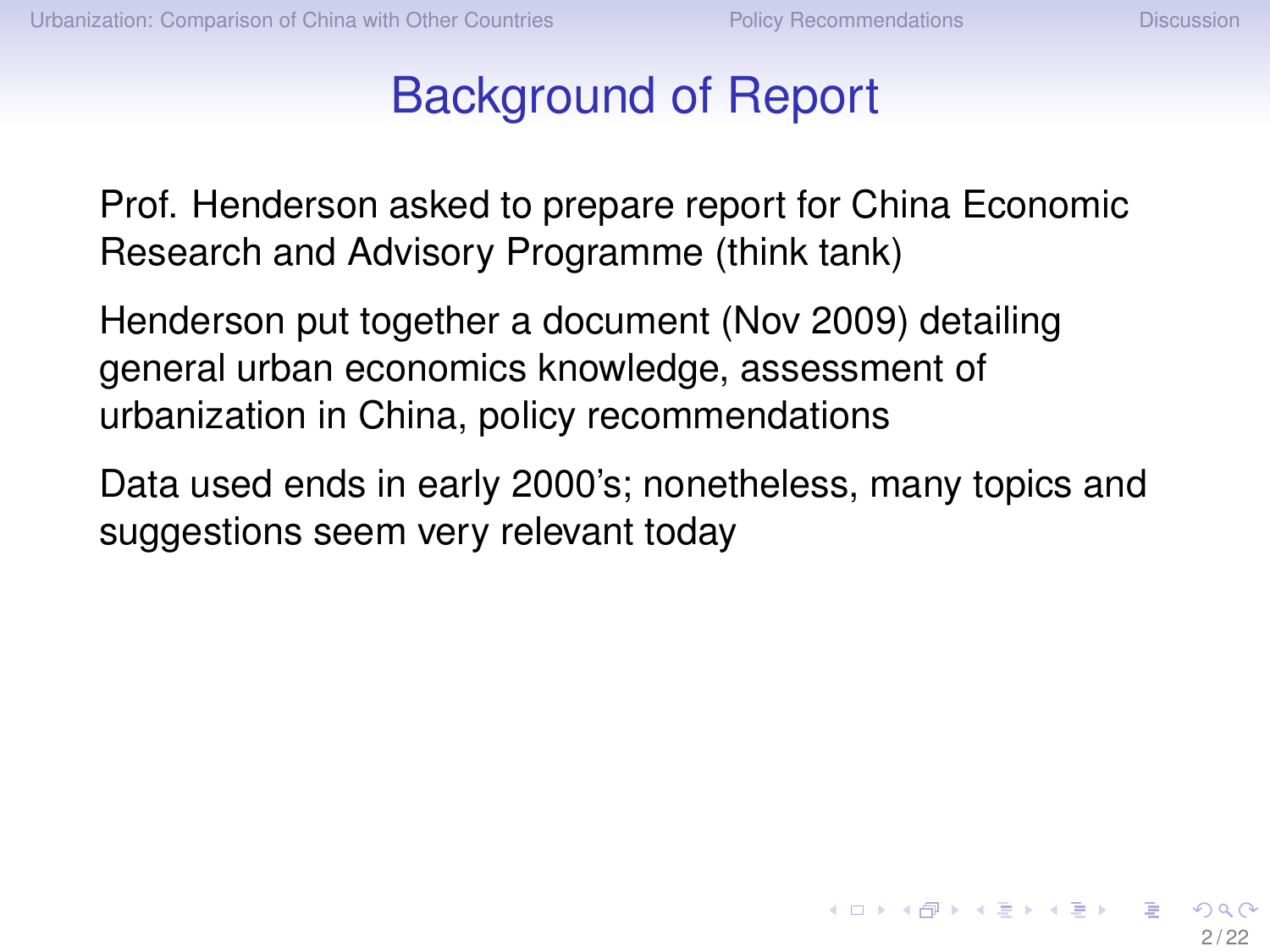イロト イ押 トイヨ トイヨト

#### Background of Report

Prof. Henderson asked to prepare report for China Economic Research and Advisory Programme (think tank)

Henderson put together a document (Nov 2009) detailing general urban economics knowledge, assessment of urbanization in China, policy recommendations

Data used ends in early 2000's; nonetheless, many topics and suggestions seem very relevant today

Recommendations and issues influenced 2014 joint report by World Bank and China Development Research Center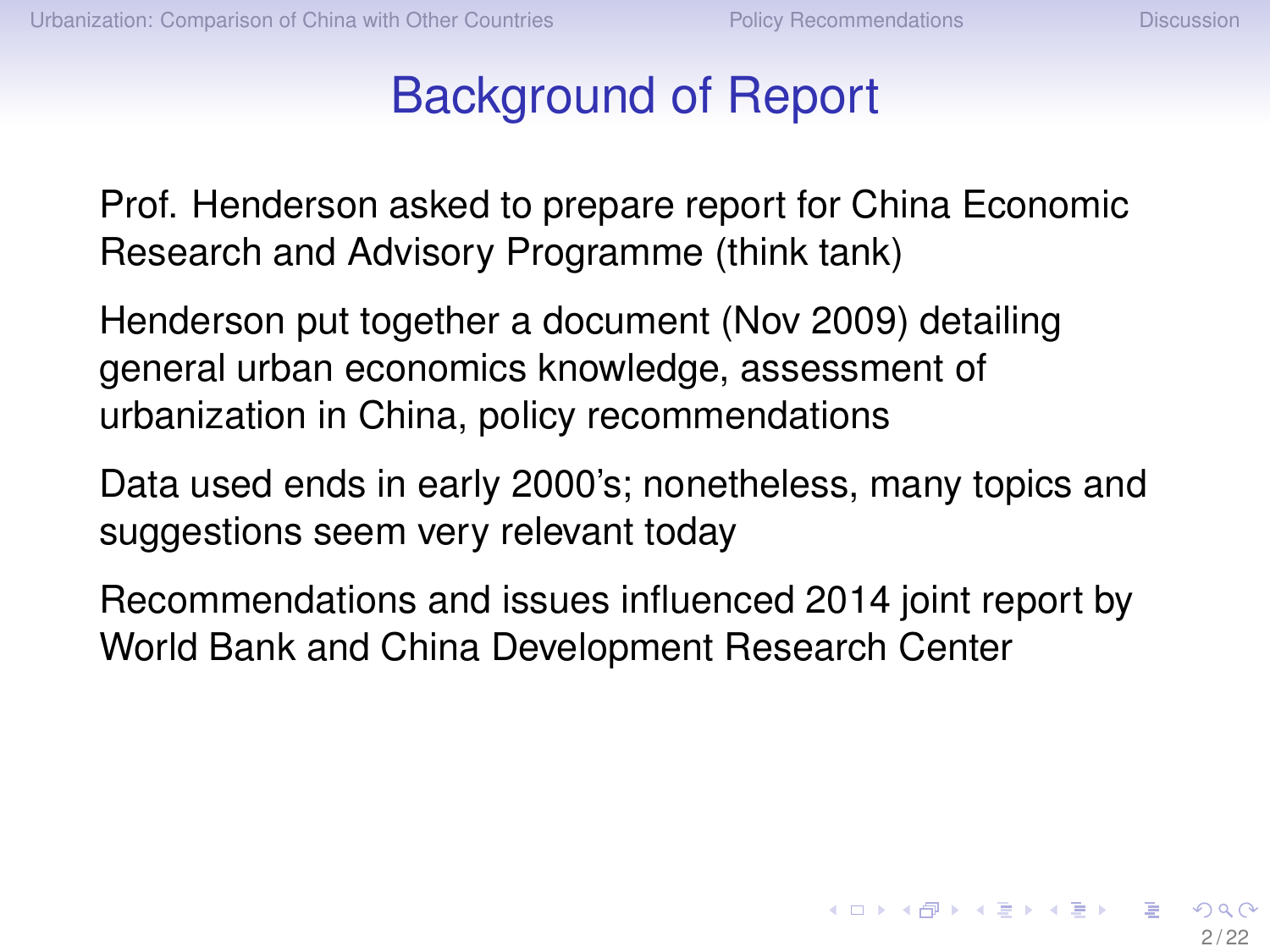#### Background of Report

Prof. Henderson asked to prepare report for China Economic Research and Advisory Programme (think tank)

Henderson put together a document (Nov 2009) detailing general urban economics knowledge, assessment of urbanization in China, policy recommendations

Data used ends in early 2000's; nonetheless, many topics and suggestions seem very relevant today

Recommendations and issues influenced 2014 joint report by World Bank and China Development Research Center

Ideas seem to have been incorporated into March 2014 "National New-Type Urbanization Plan (2014-2020)" from Central Committee of Communist Party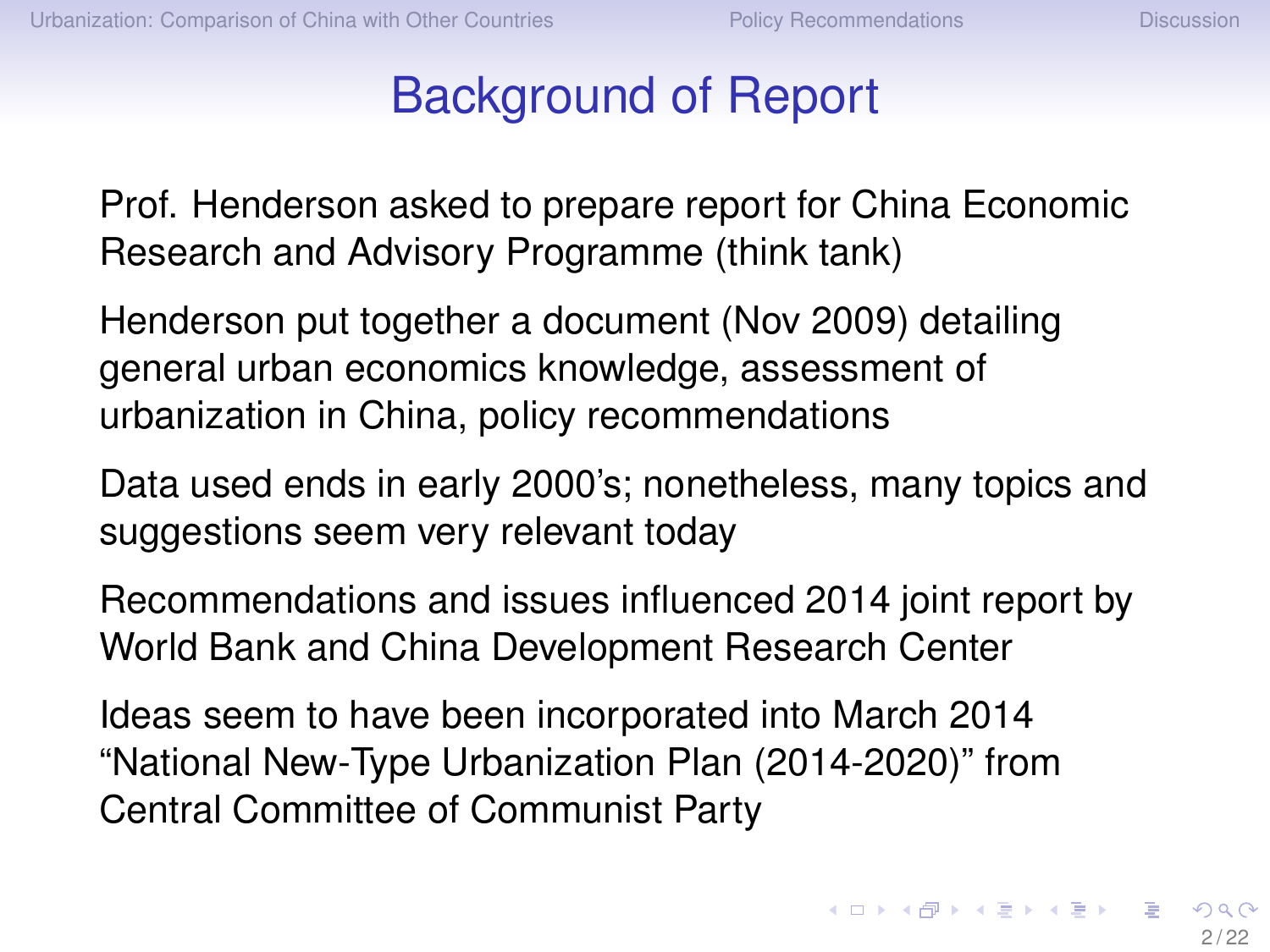**≮ロト ⊀伺 ▶ ⊀ ヨ ▶ ⊀ ヨ ▶** 

#### Why Useful to our Class?

Highly relevant setting (for us–economists in China) to show application of urban economics theory, both in empirical evidence and policy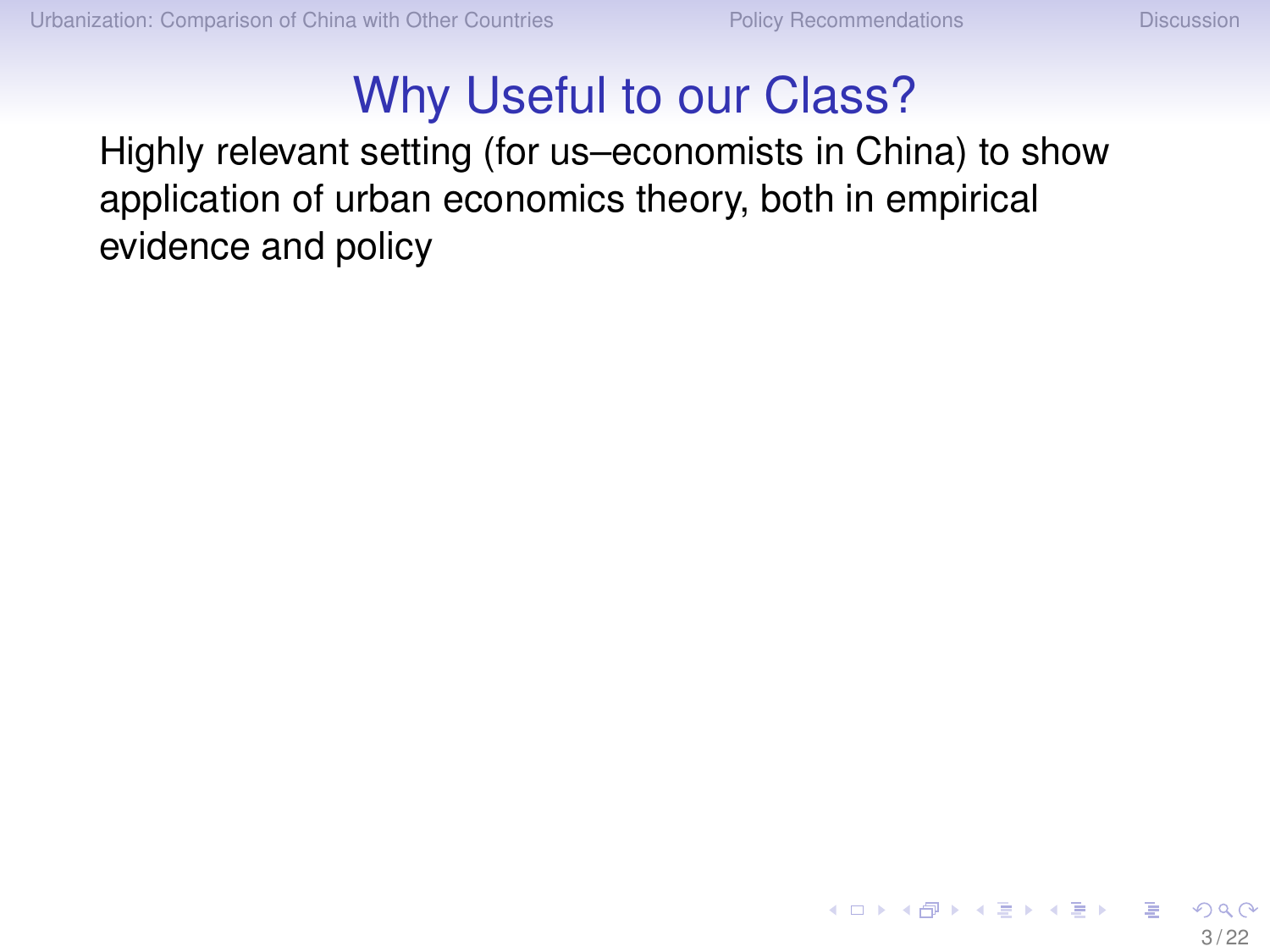K ロ ▶ K 何 ▶ K ヨ ▶ K ヨ ▶ ...

# Why Useful to our Class?

Highly relevant setting (for us–economists in China) to show application of urban economics theory, both in empirical evidence and policy

Great place to find ideas for research papers on urban economics in China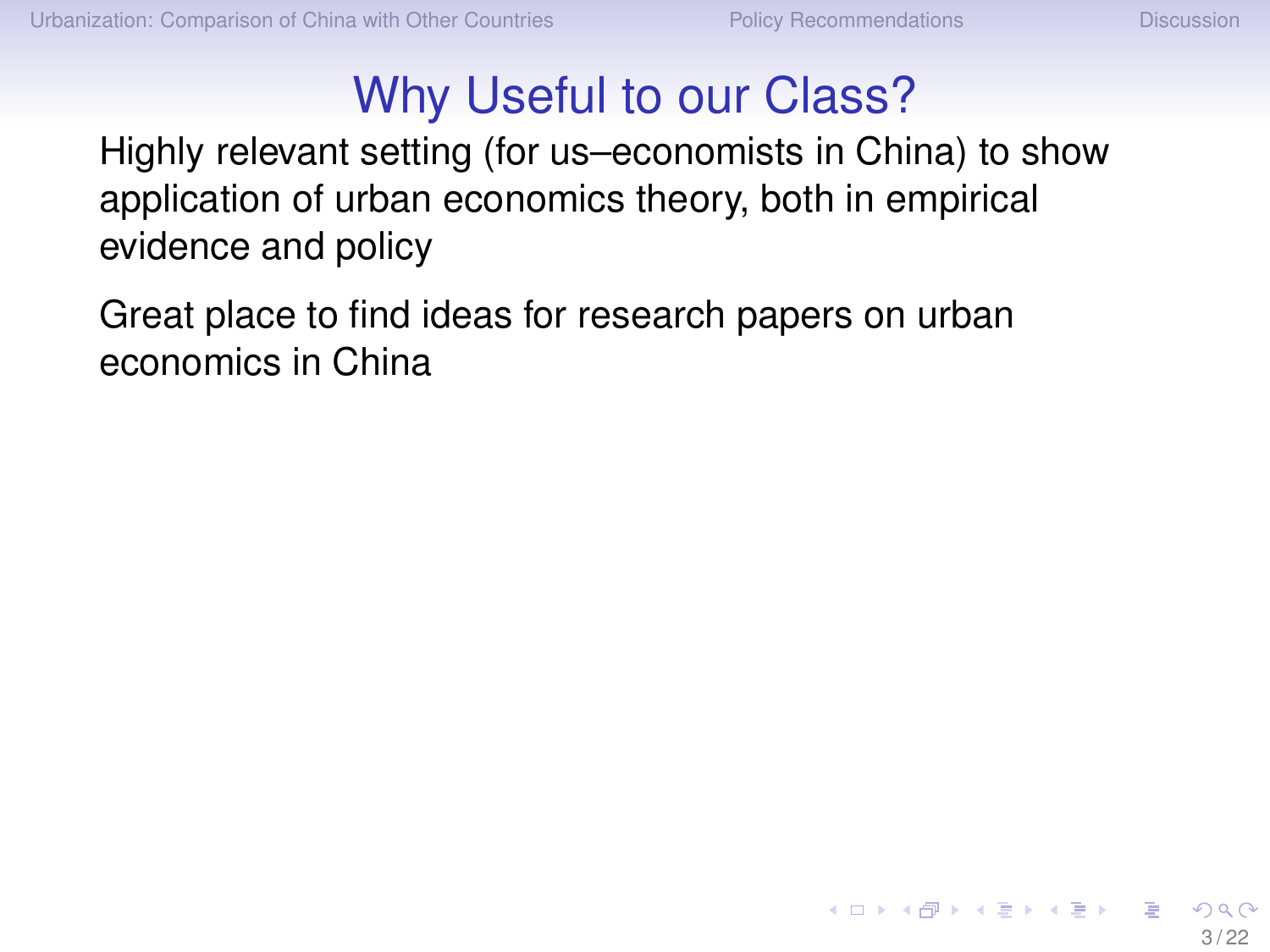$\left\{ \begin{array}{ccc} \square & \times & \overline{\cap} & \times \end{array} \right. \left\{ \begin{array}{ccc} \square & \times & \times & \square & \times \end{array} \right. \quad \square$ 

# Why Useful to our Class?

Highly relevant setting (for us–economists in China) to show application of urban economics theory, both in empirical evidence and policy

Great place to find ideas for research papers on urban economics in China

Pay attention to:

1. What are the main forces (ex: migration, agglomeration) discussed in Chinese urbanization? What forces are missing?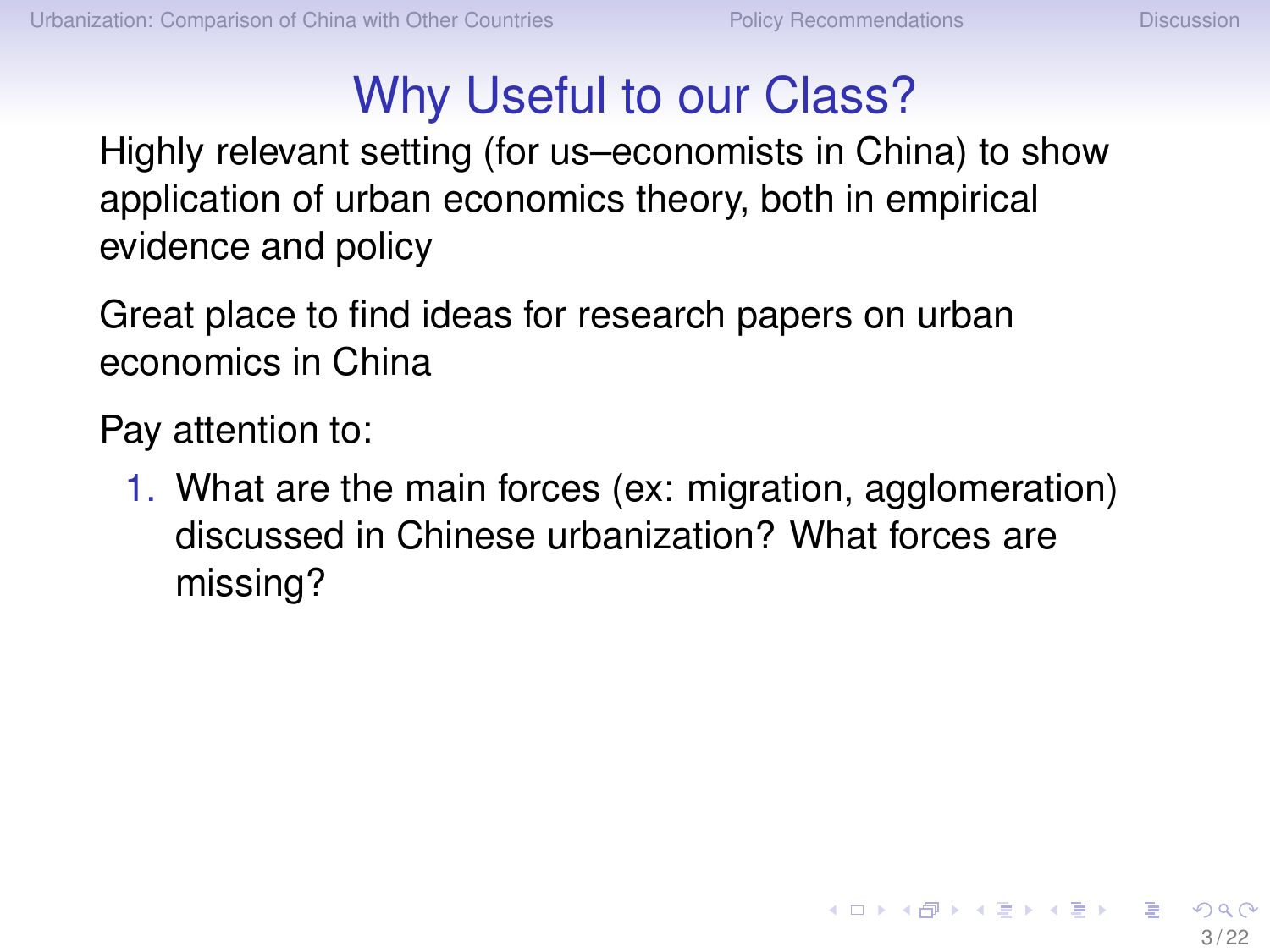K ロ × K 御 × K 君 × K 君 × 三君

# Why Useful to our Class?

Highly relevant setting (for us–economists in China) to show application of urban economics theory, both in empirical evidence and policy

Great place to find ideas for research papers on urban economics in China

Pay attention to:

- 1. What are the main forces (ex: migration, agglomeration) discussed in Chinese urbanization? What forces are missing?
- 2. Empiricists: what data is being used for empirical evidence? What opportunities are there for better measurement?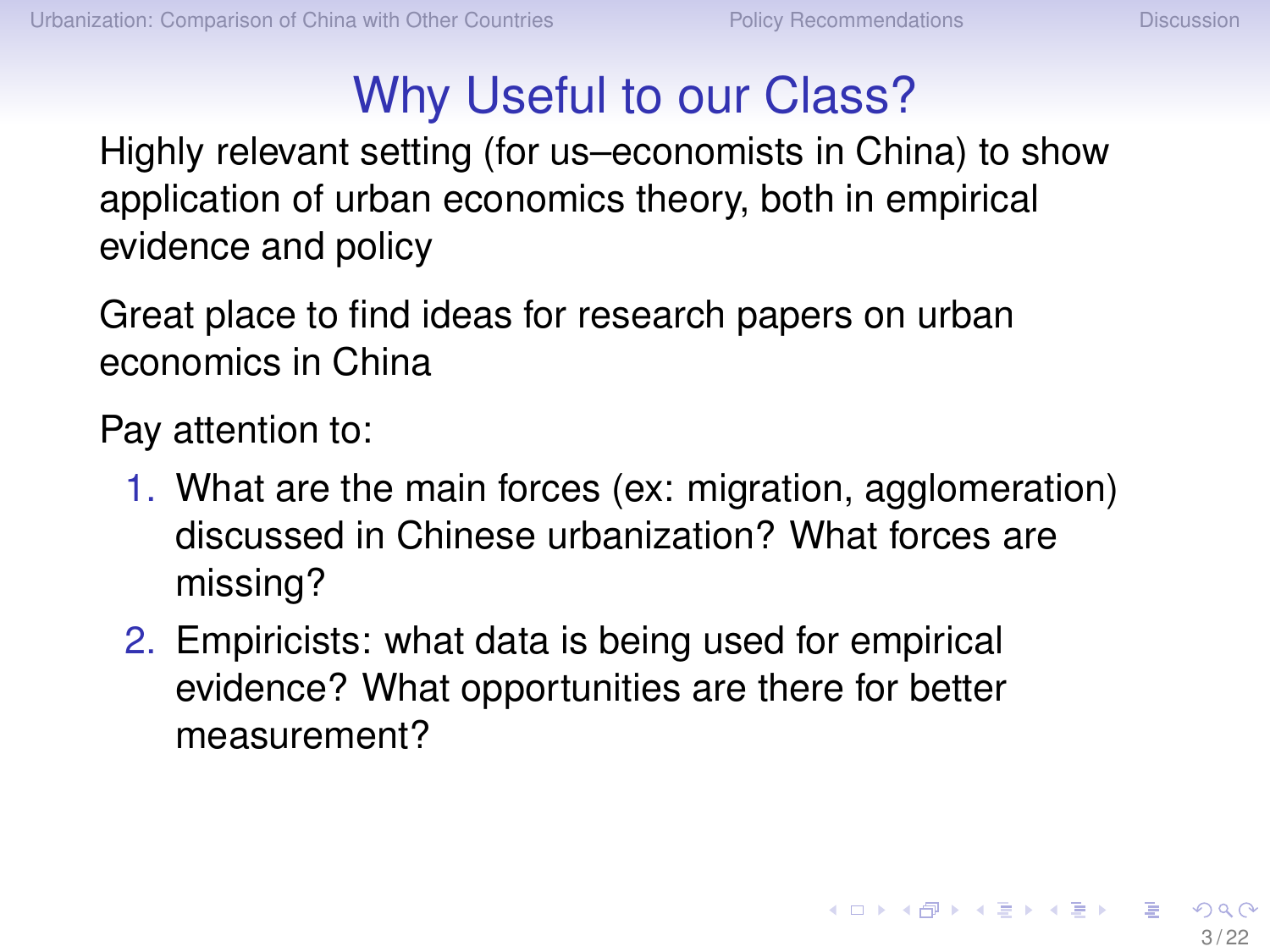# Why Useful to our Class?

<span id="page-10-0"></span>Highly relevant setting (for us–economists in China) to show application of urban economics theory, both in empirical evidence and policy

Great place to find ideas for research papers on urban economics in China

Pay attention to:

- 1. What are the main forces (ex: migration, agglomeration) discussed in Chinese urbanization? What forces are missing?
- 2. Empiricists: what data is being used for empirical evidence? What opportunities are there for better measurement?
- 3. Theorists: what are main policy instruments being suggested? Consistent with Chinese setting? Can you think of better mechanisms?  $\mathbf{A} \oplus \mathbf{A} \rightarrow \mathbf{A} \oplus \mathbf{A} \rightarrow \mathbf{A} \oplus \mathbf{A} \rightarrow \mathbf{A} \oplus \mathbf{A}$

 $3/22$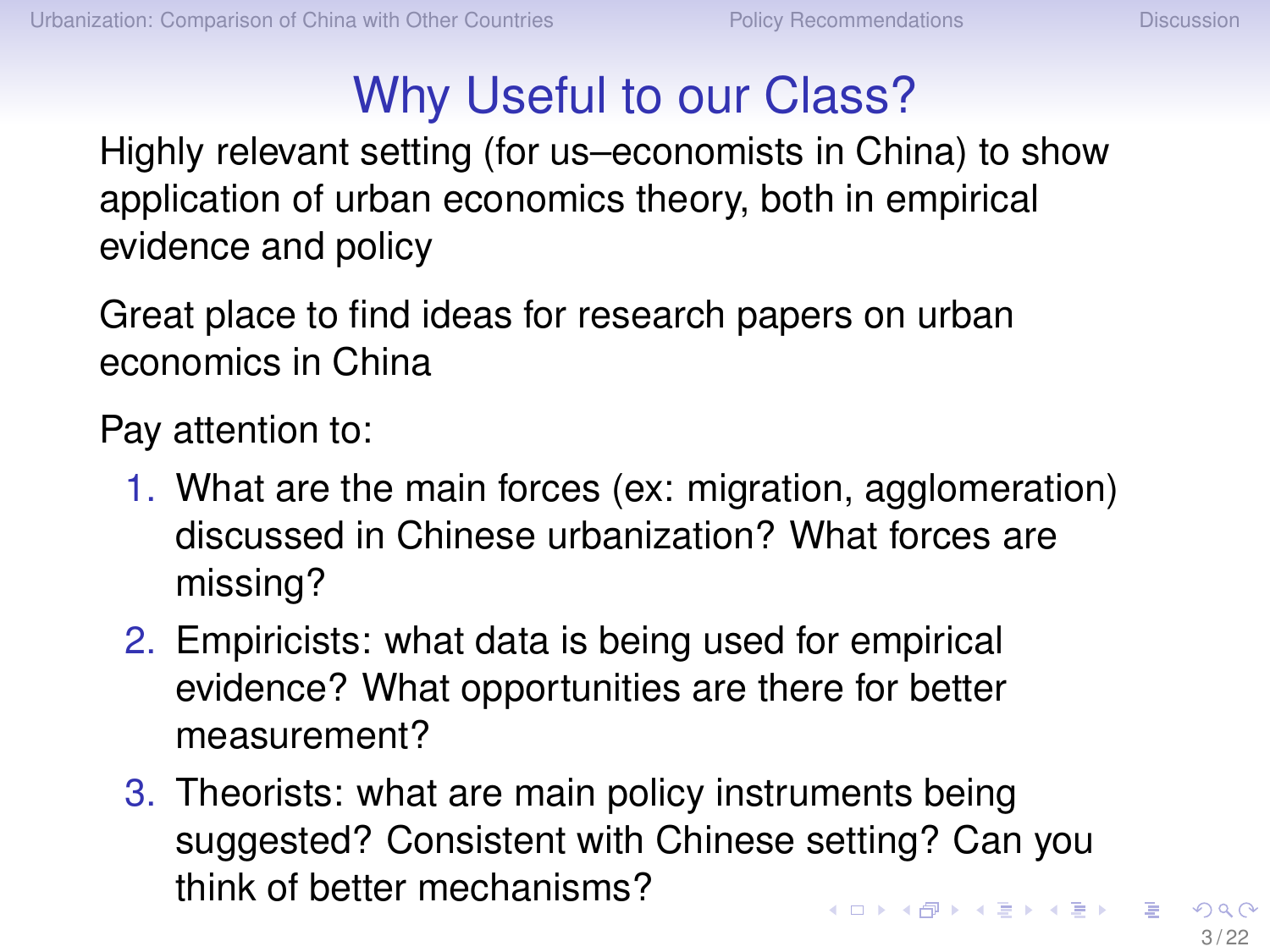#### <span id="page-11-0"></span>Cities in Development

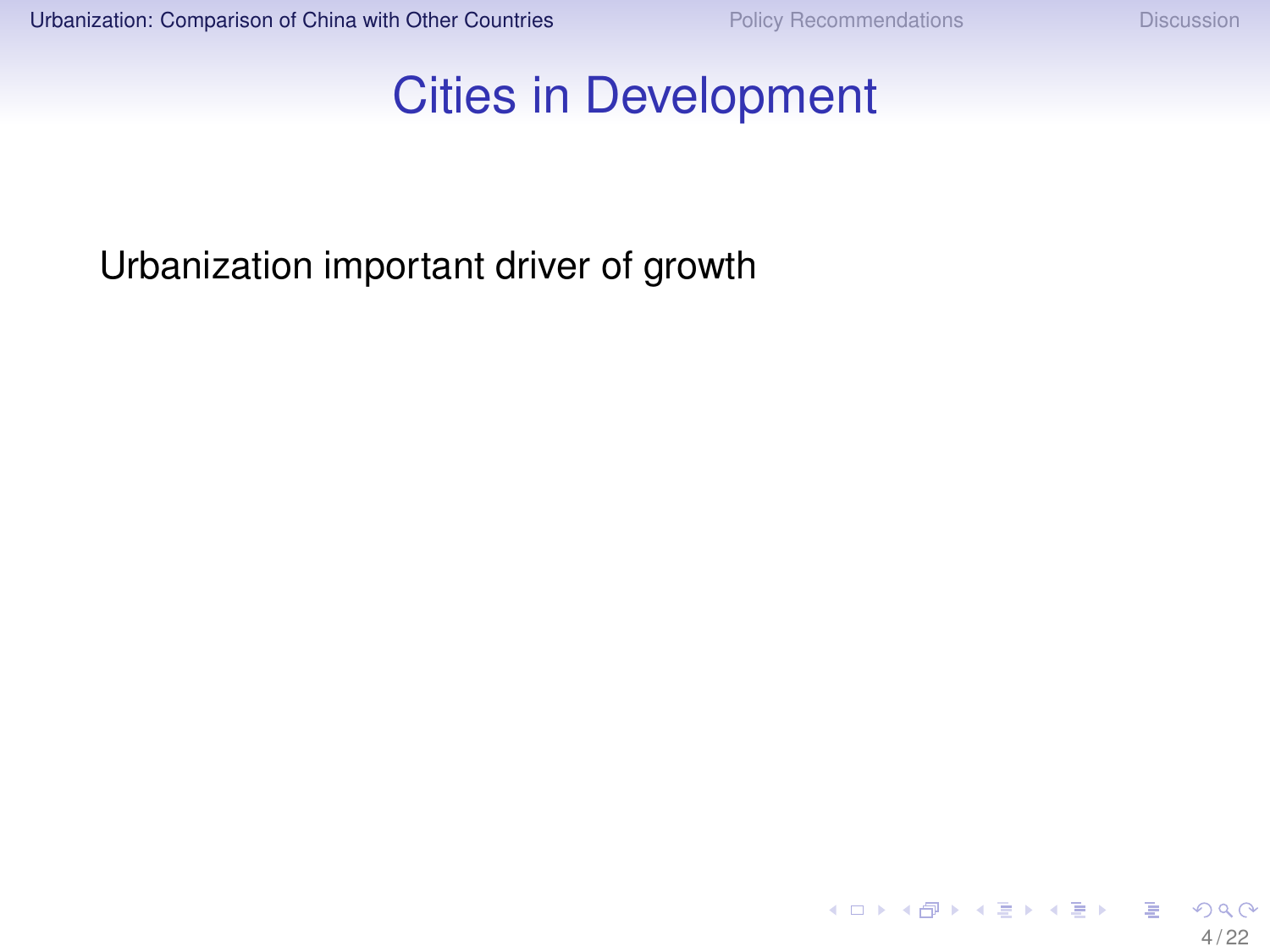#### Cities in Development

#### Urbanization important driver of growth

1. Productivity is higher in cities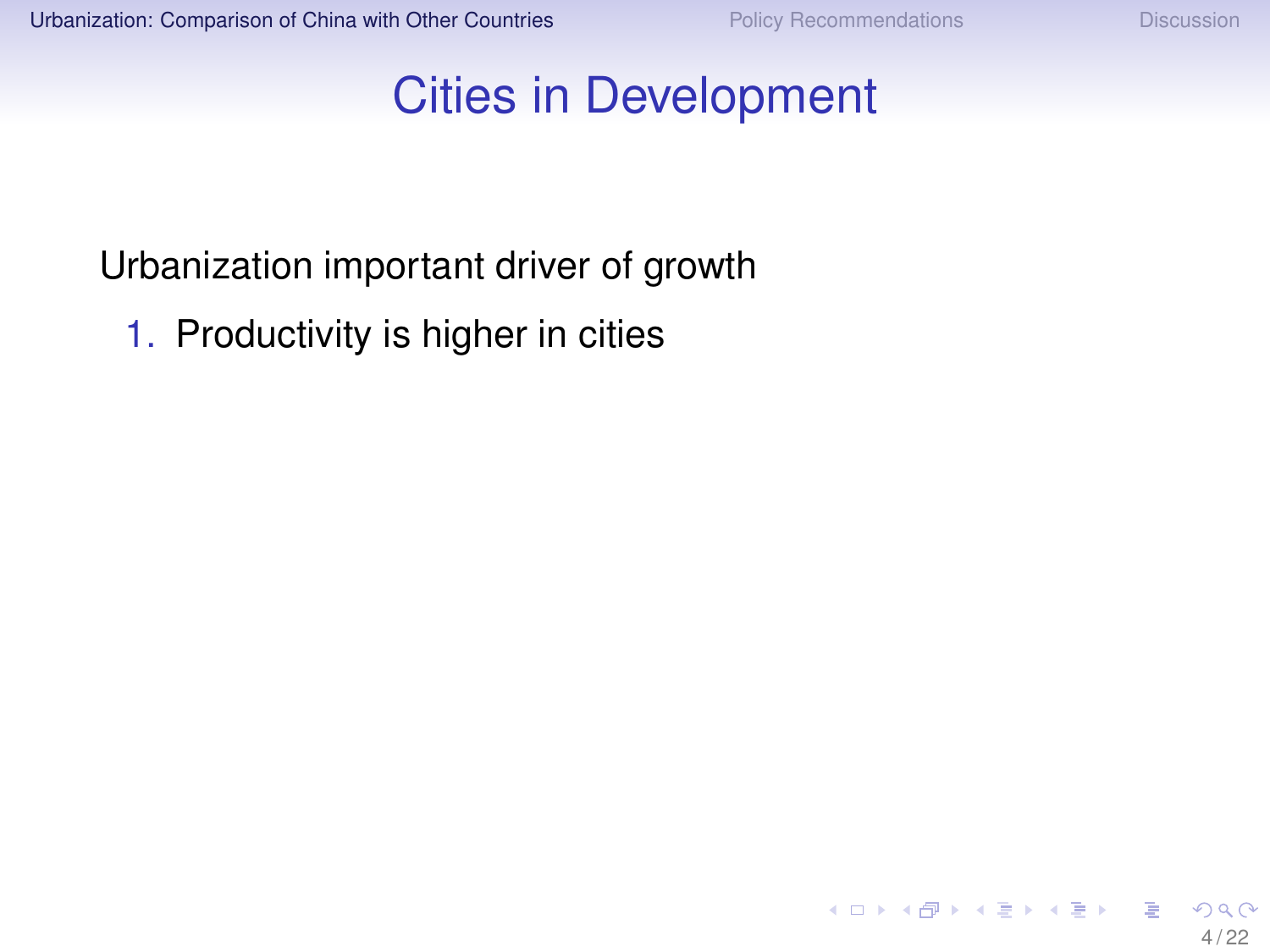**≮ロト ⊀伺 ▶ ⊀ ヨ ▶ ⊀ ヨ ▶** 

#### Cities in Development

- 1. Productivity is higher in cities
- 2. Virtuous cycle: increasing city population may lead to further productivity increases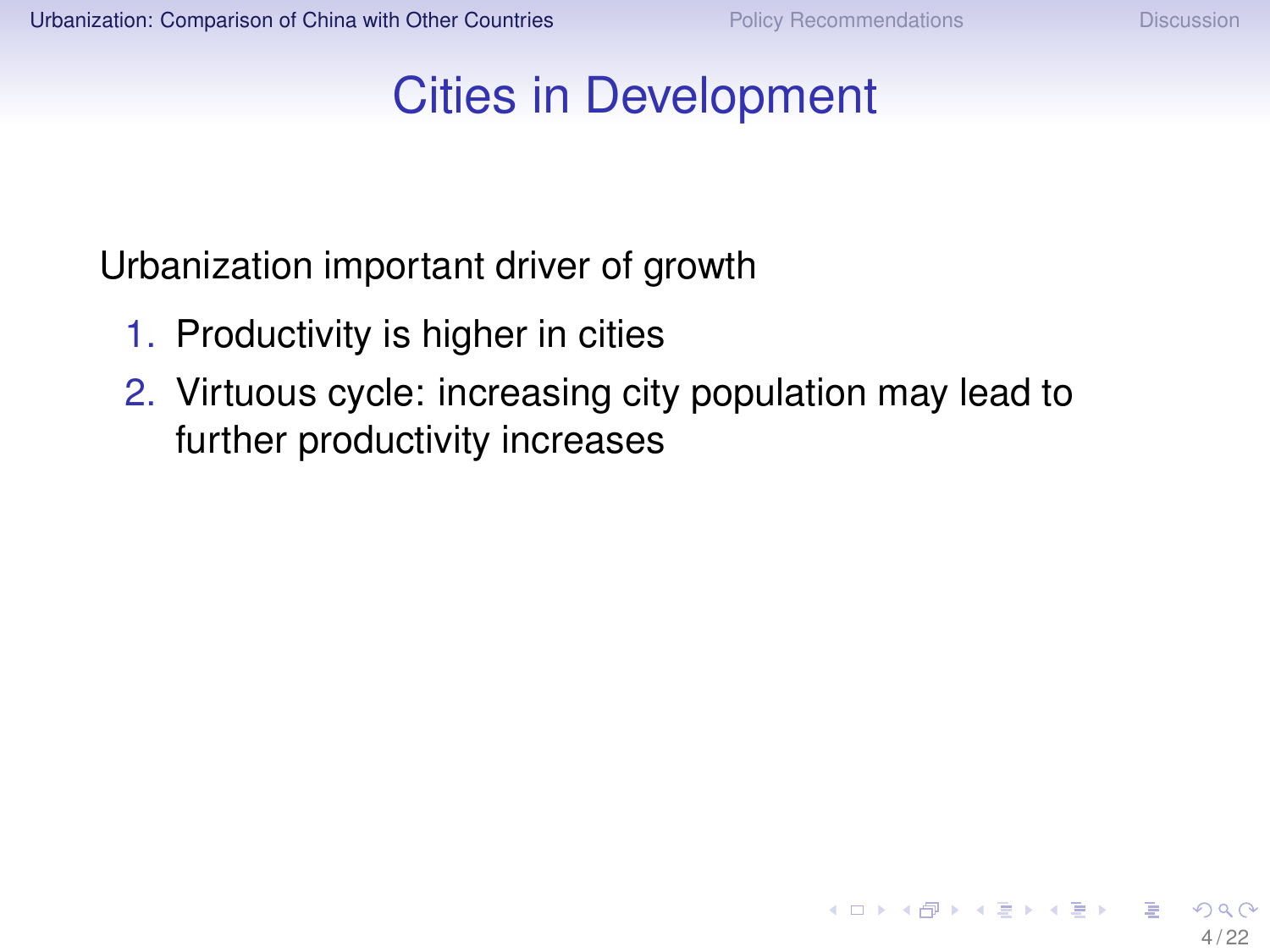K ロ ▶ K 何 ▶ K ヨ ▶ K ヨ ▶ ...

#### Cities in Development

- 1. Productivity is higher in cities
- 2. Virtuous cycle: increasing city population may lead to further productivity increases
- 3. Agglomeration: learning, matching, sharing; empirical evidence that doubling of individual industry scale leads to 2-10% growth in productivity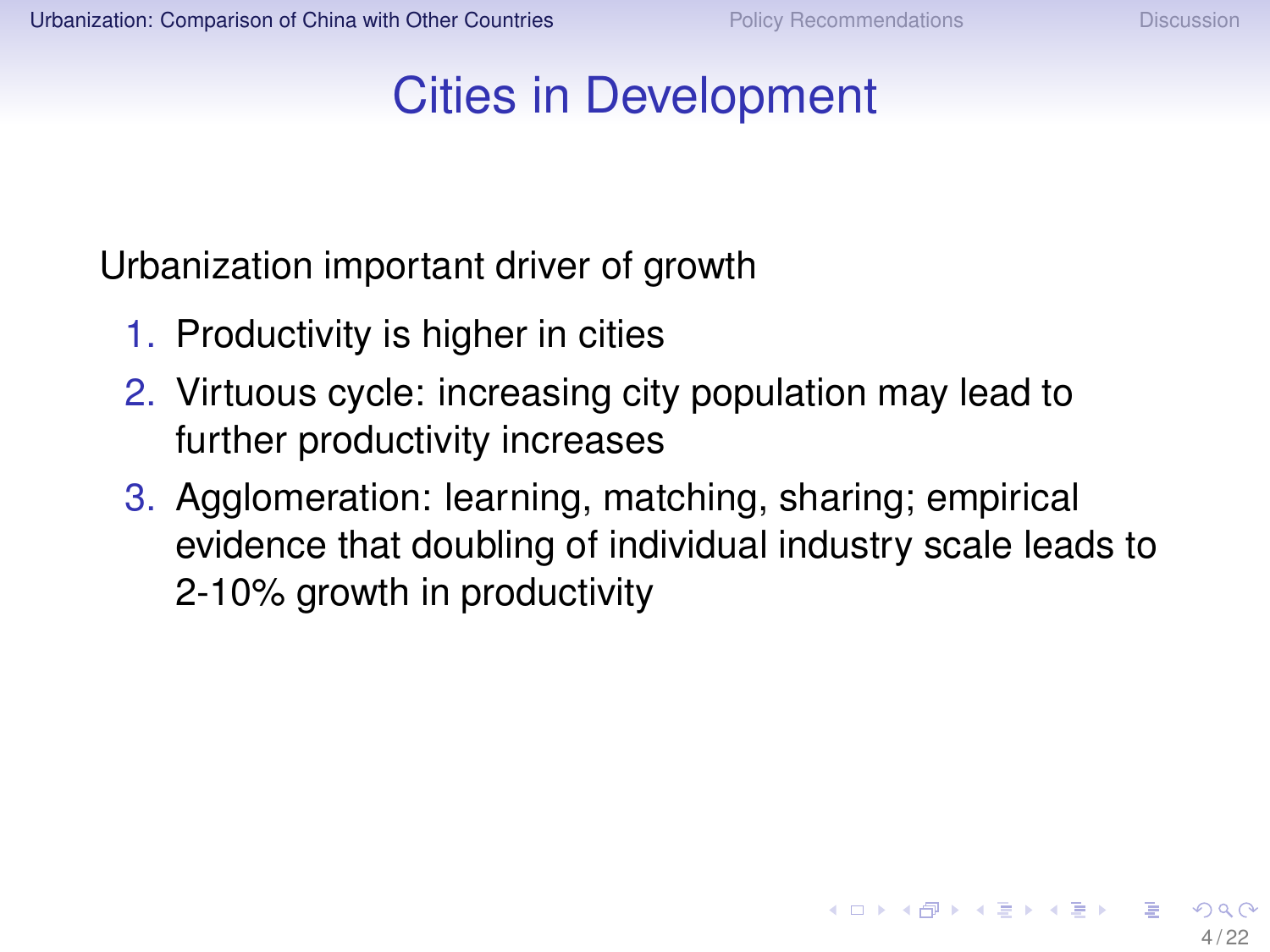## Cities in Development

- 1. Productivity is higher in cities
- 2. Virtuous cycle: increasing city population may lead to further productivity increases
- 3. Agglomeration: learning, matching, sharing; empirical evidence that doubling of individual industry scale leads to 2-10% growth in productivity
- 4. Cities have "knowledge accumulation"–part of learning mechanism in Duranton and Puga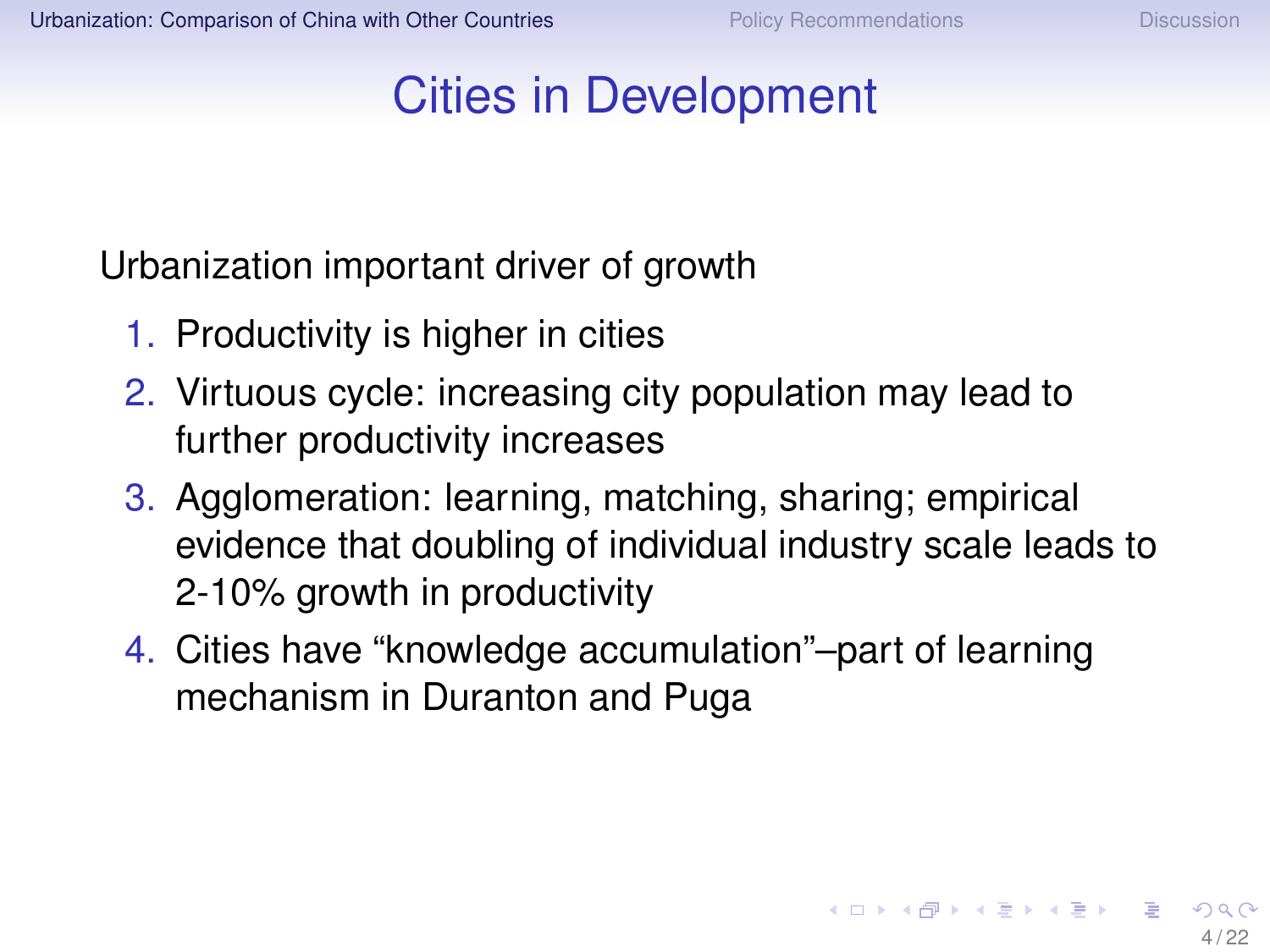#### City production hierarchies

#### General patterns in urban specialization as countries develop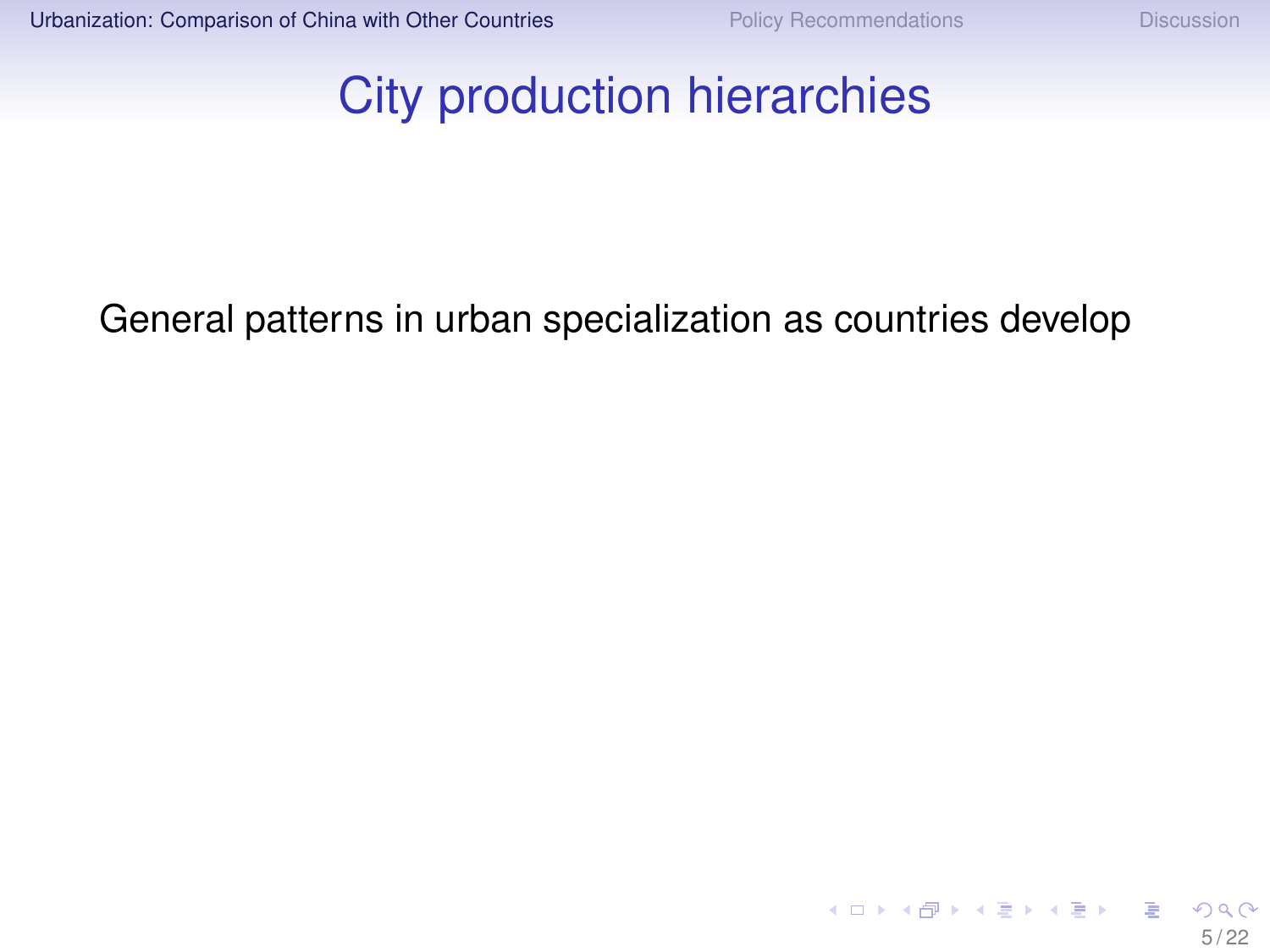#### City production hierarchies

General patterns in urban specialization as countries develop Suggests both: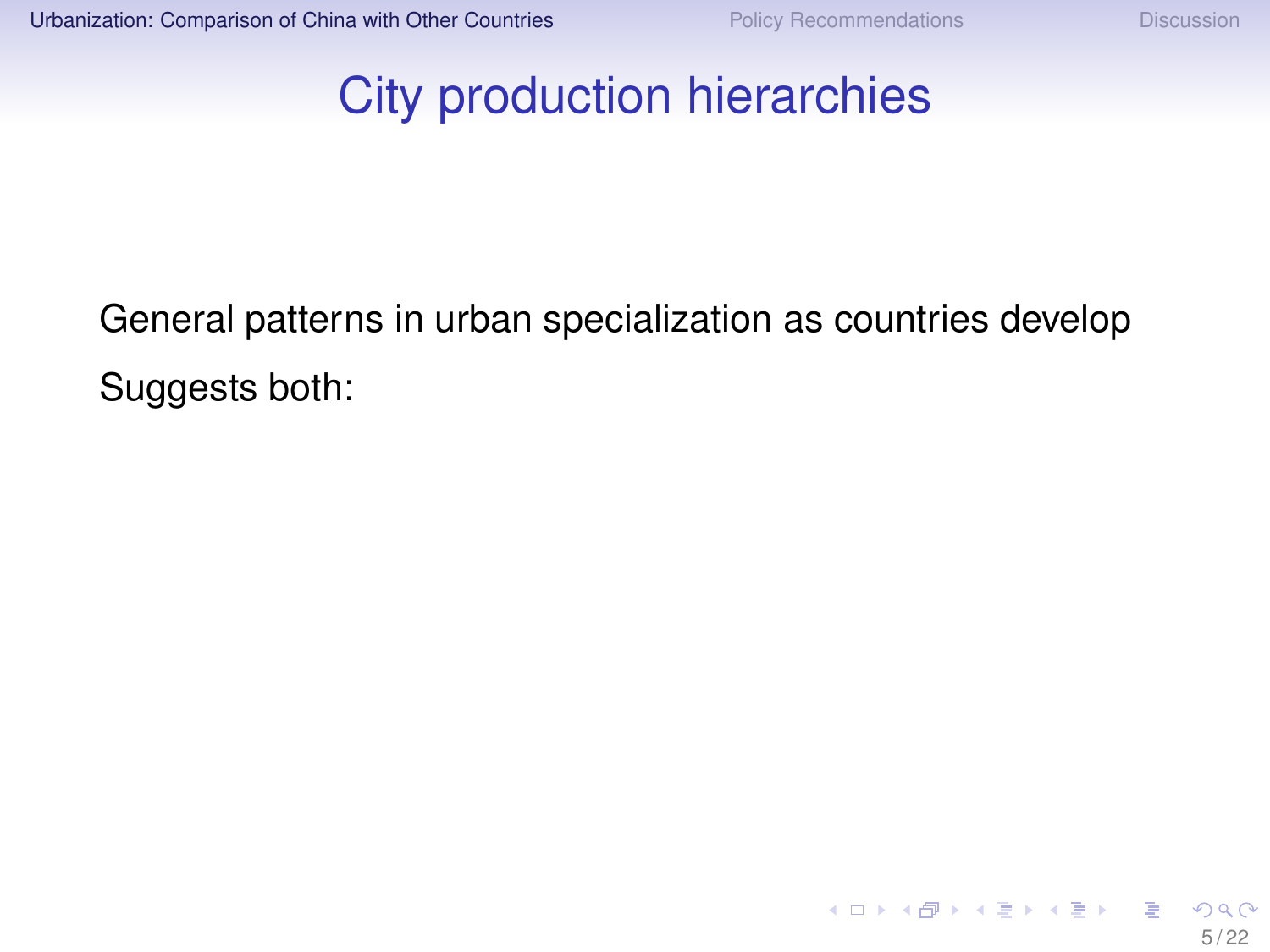K ロ ▶ K @ ▶ K 경 ▶ K 경 ▶ │ 경

#### City production hierarchies

General patterns in urban specialization as countries develop Suggests both:

1) greater production specialization across cities with development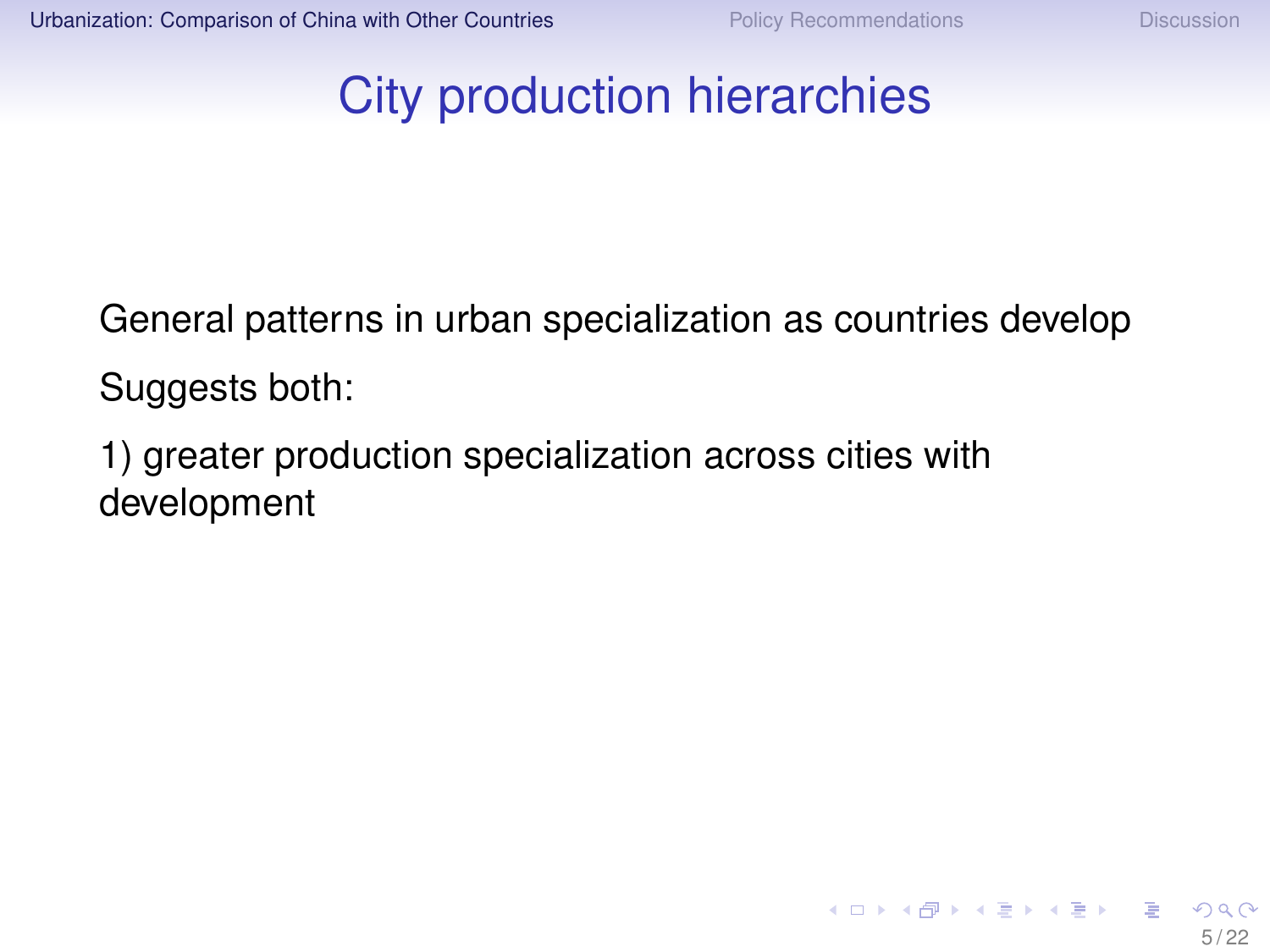$\left\{ \begin{array}{ccc} \square & \times & \overline{\cap} & \times \end{array} \right. \left\{ \begin{array}{ccc} \square & \times & \times & \square & \times \end{array} \right. \quad \square$ 

#### City production hierarchies

General patterns in urban specialization as countries develop Suggests both:

1) greater production specialization across cities with development

2) bigger cities will have more diversified production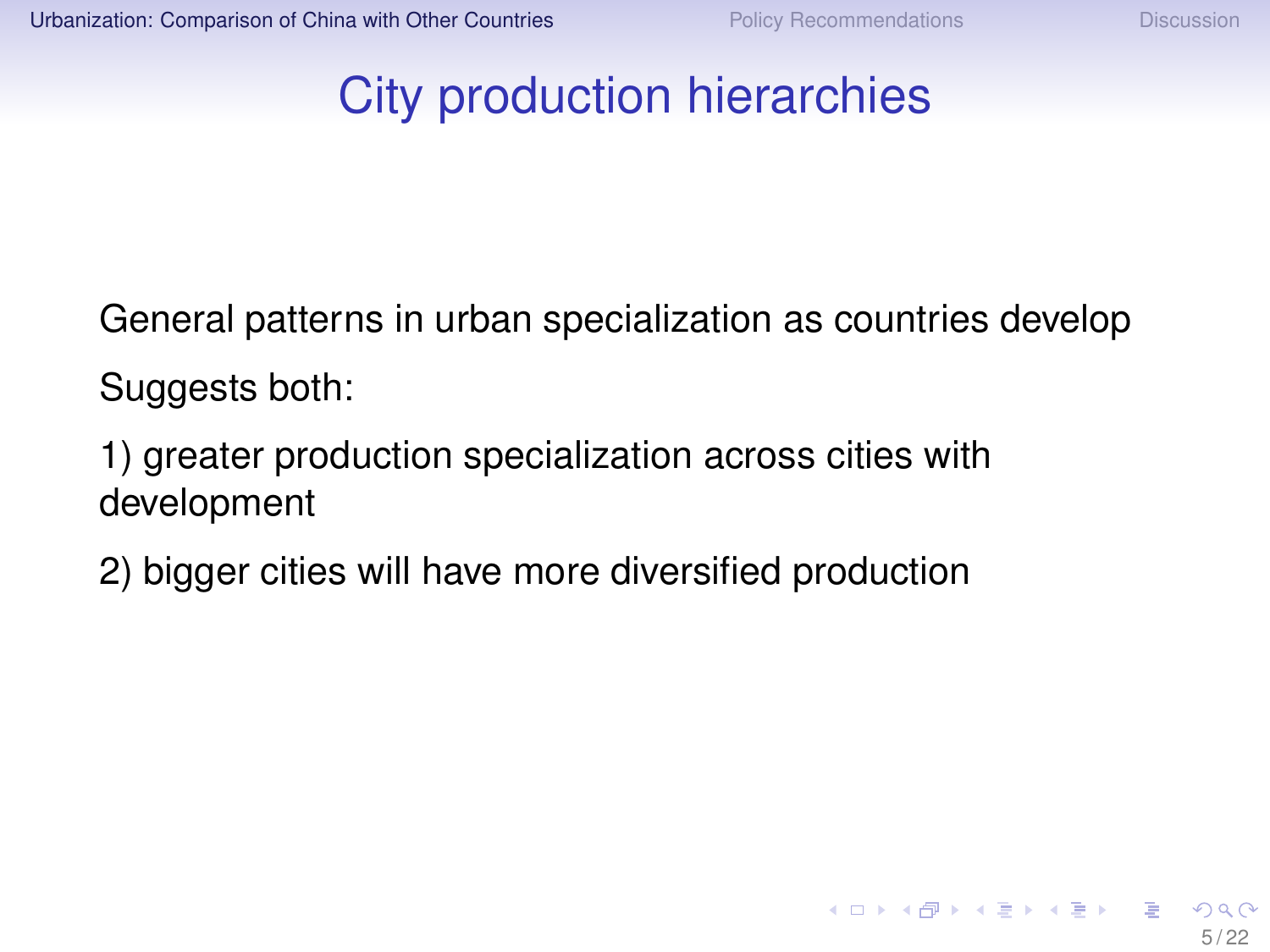#### City production hierarchies

General patterns in urban specialization as countries develop Suggests both:

1) greater production specialization across cities with development

2) bigger cities will have more diversified production

What model would lead to this type of hierarchy?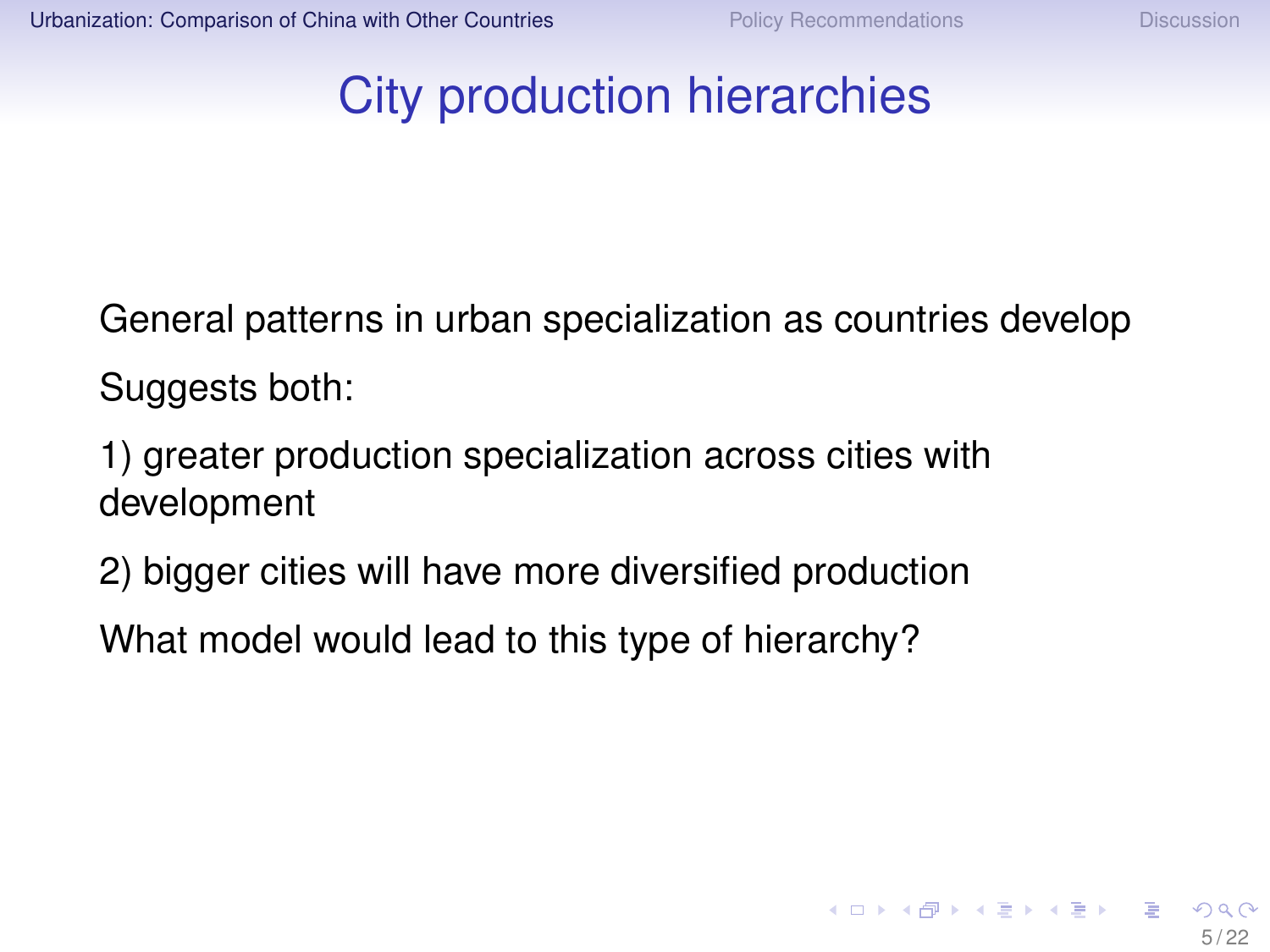#### Inequality and Favored Cities

Many urbanizing countries go through period of growing rural-urban inequality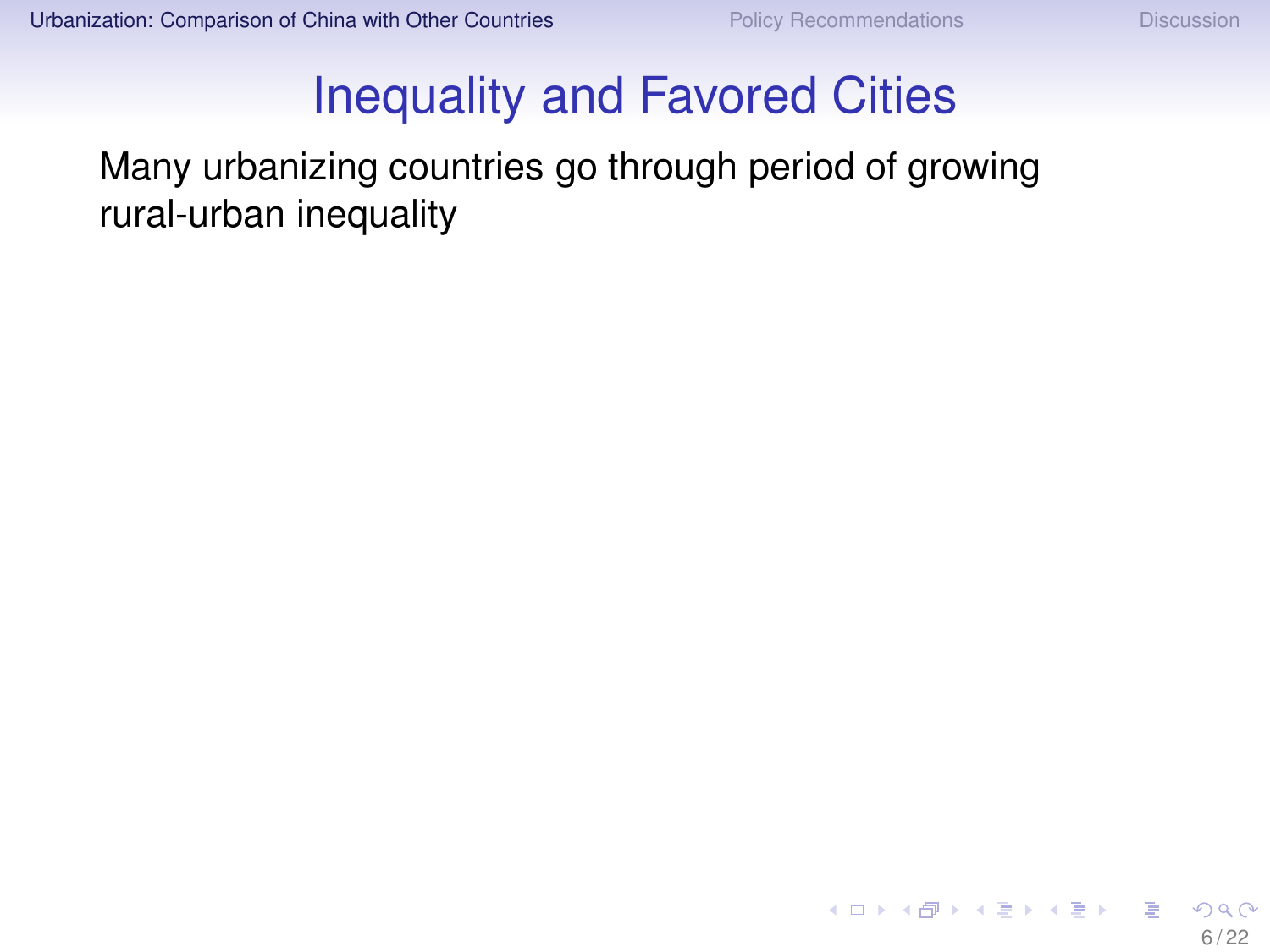K □ ▶ K @ ▶ K ミ ▶ K ミ ▶ X

#### Inequality and Favored Cities

Many urbanizing countries go through period of growing rural-urban inequality

Large urban-rural income gap declines with modernization (no gap in South Korea, Taiwan urban-rural wage ratio declined to 1.4)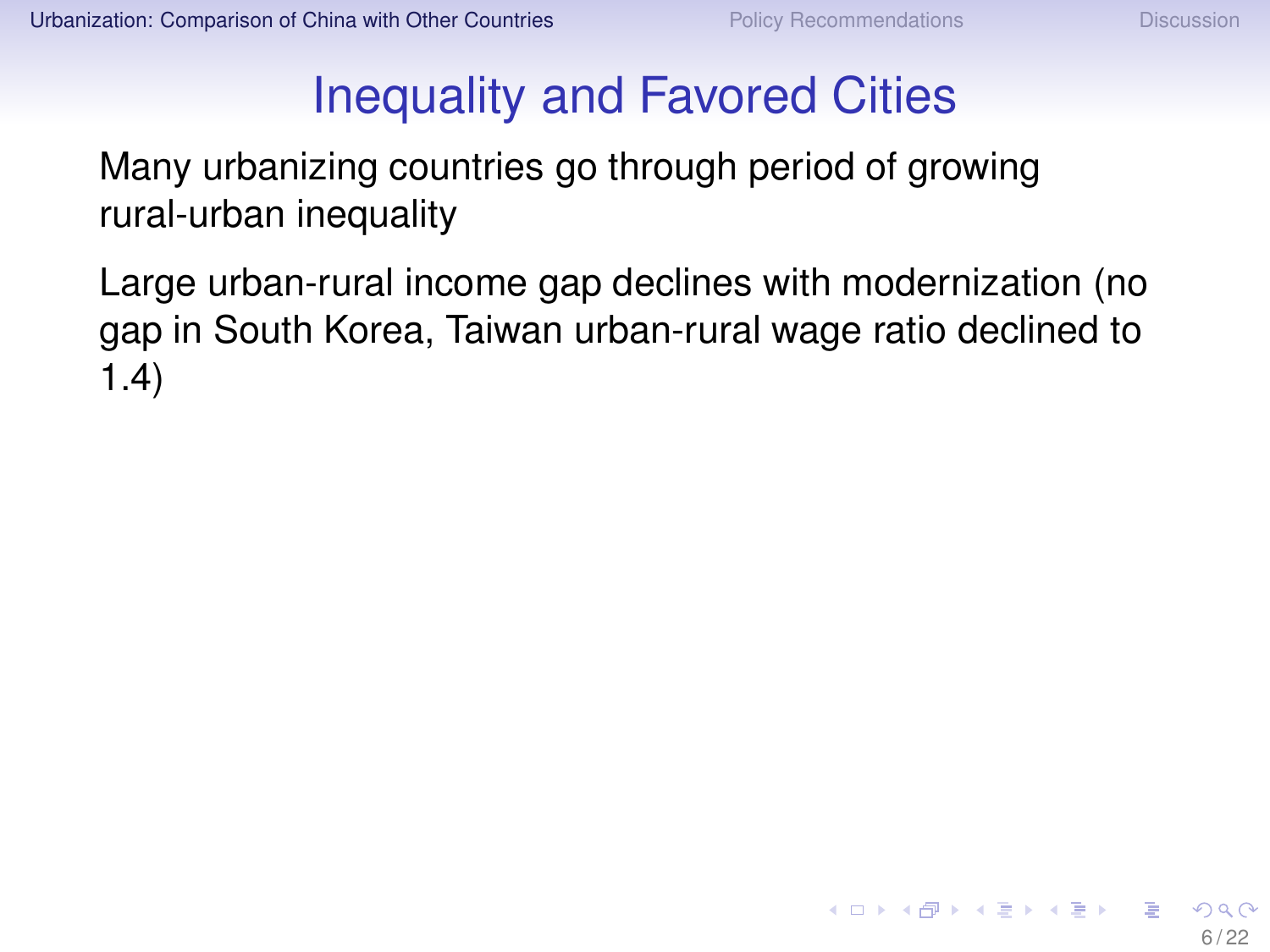$\left\{ \begin{array}{ccc} \square & \times & \overline{\cap} & \times \end{array} \right. \left\{ \begin{array}{ccc} \square & \times & \times & \square & \times \end{array} \right. \quad \square$ 

#### Inequality and Favored Cities

Many urbanizing countries go through period of growing rural-urban inequality

Large urban-rural income gap declines with modernization (no gap in South Korea, Taiwan urban-rural wage ratio declined to 1.4)

Common problem in urbanization across countries: policy adjusts more slowly than labor market integration (migration), governments tend to excessively favor large cities in capital markets and fiscal allocation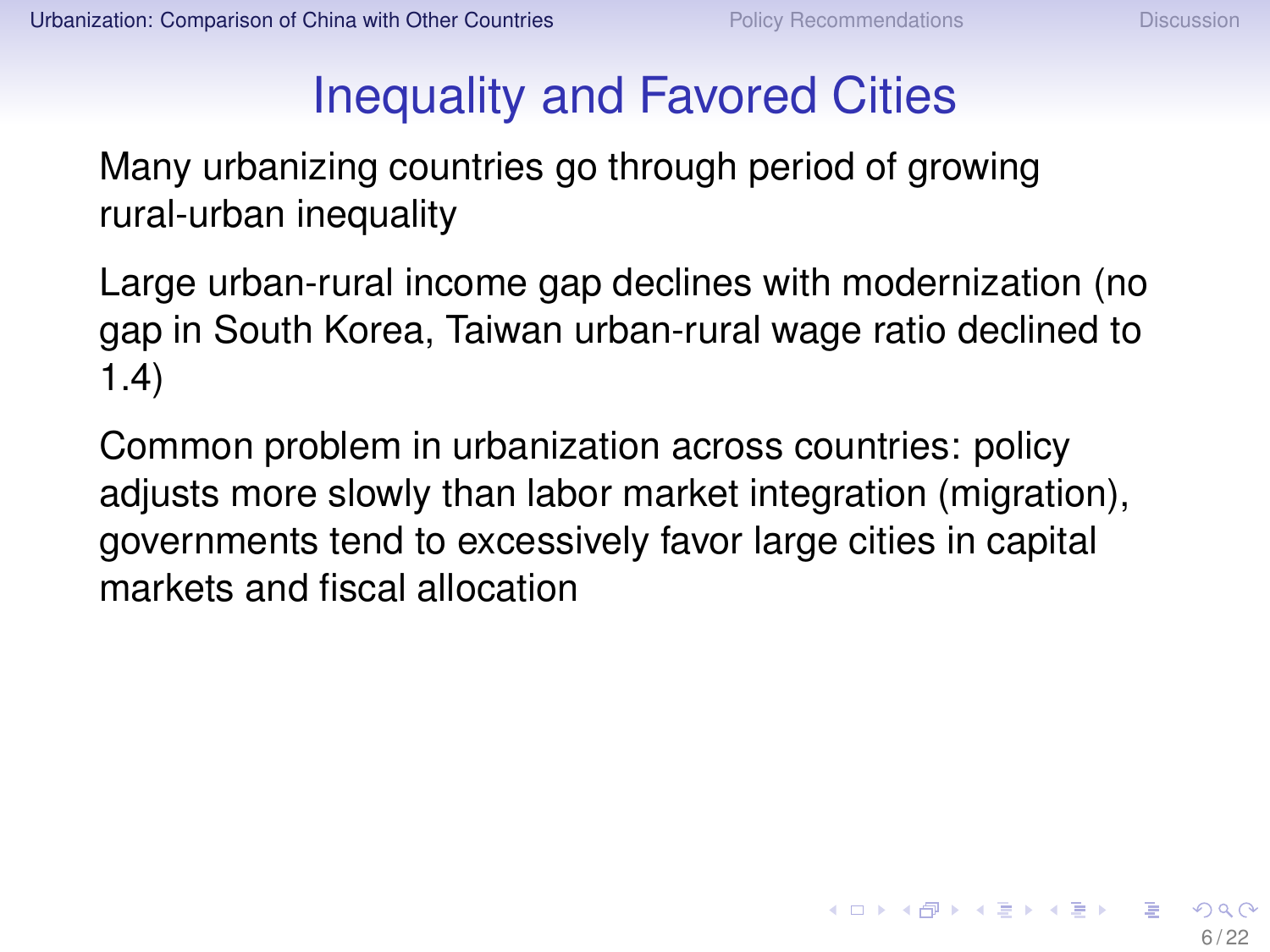#### Inequality and Favored Cities

Many urbanizing countries go through period of growing rural-urban inequality

Large urban-rural income gap declines with modernization (no gap in South Korea, Taiwan urban-rural wage ratio declined to 1.4)

Common problem in urbanization across countries: policy adjusts more slowly than labor market integration (migration), governments tend to excessively favor large cities in capital markets and fiscal allocation

Favoritism leads to "mega-cities" with too many people and smaller cities with too few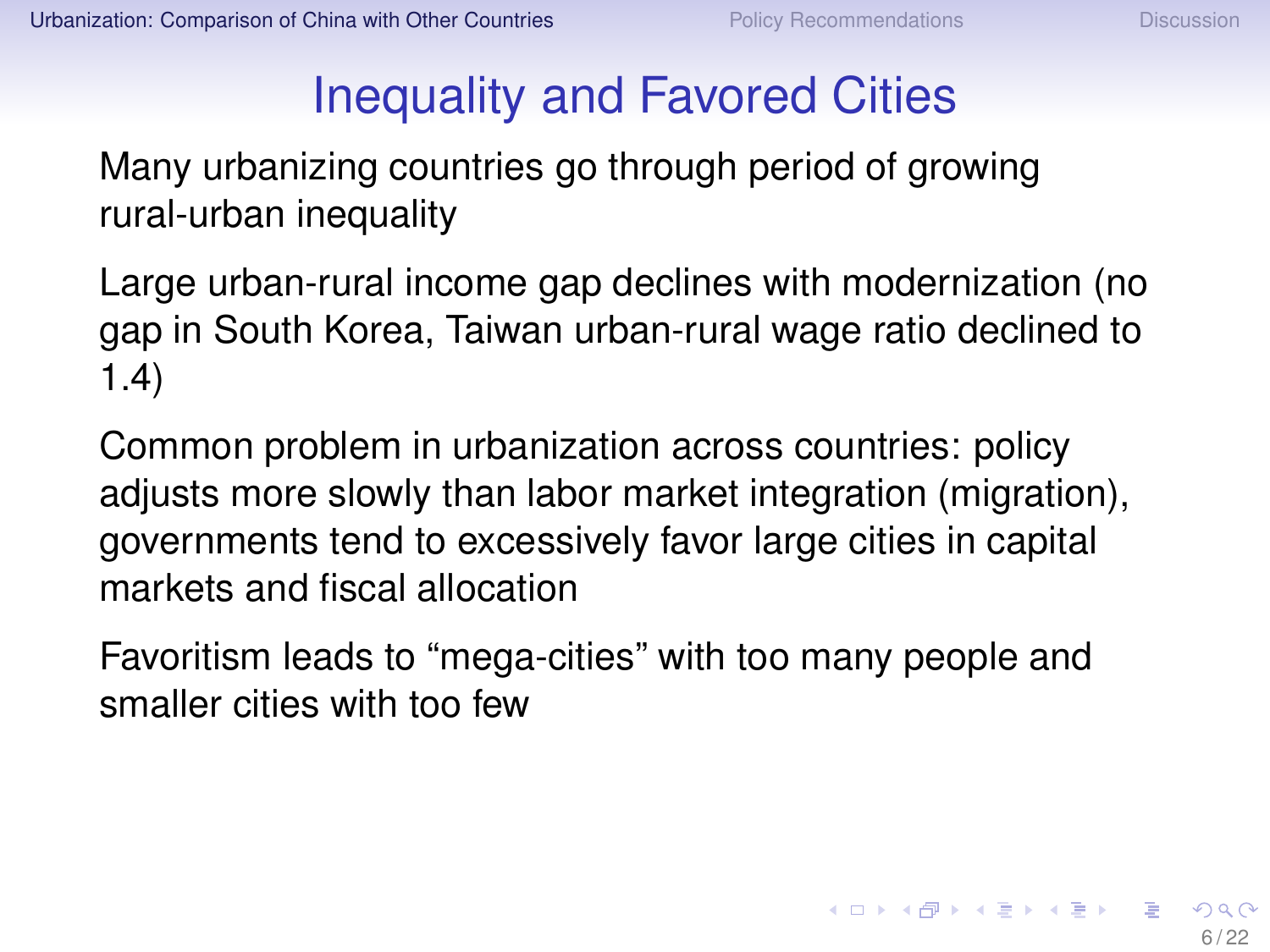#### Inequality and Favored Cities

<span id="page-25-0"></span>Many urbanizing countries go through period of growing rural-urban inequality

Large urban-rural income gap declines with modernization (no gap in South Korea, Taiwan urban-rural wage ratio declined to 1.4)

Common problem in urbanization across countries: policy adjusts more slowly than labor market integration (migration), governments tend to excessively favor large cities in capital markets and fiscal allocation

Favoritism leads to "mega-cities" with too many people and smaller cities with too few

Urban management lags population growth, resulting in excessive negative externalities (pollution, congestion, food/building safety, crime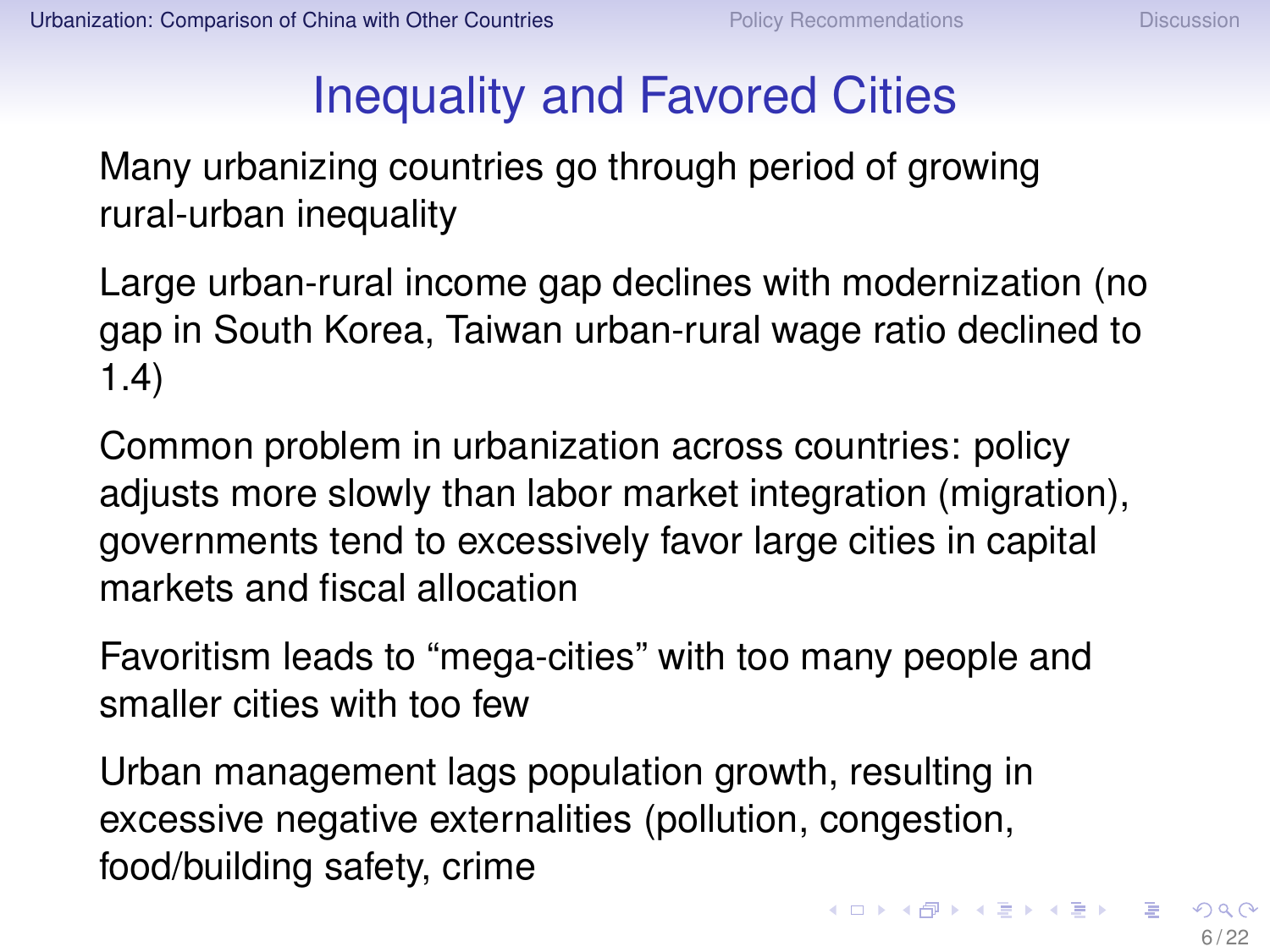#### <span id="page-26-0"></span>Urban-rural inequality: international experience 2006, or the line in Figure 2 shifts up (not down). The information on China documents



**Figure 1. Urban-rural inequality by degree of urba[niz](#page-25-0)a[ti](#page-27-0)[on](#page-25-0)[.](#page-26-0) [W](#page-40-0)[D](#page-10-0)[R](#page-11-0) [\(](#page-39-0)W[or](#page-10-0)[ld](#page-11-0)[Ba](#page-40-0)[nk](#page-0-0) 2009)**  $7/22$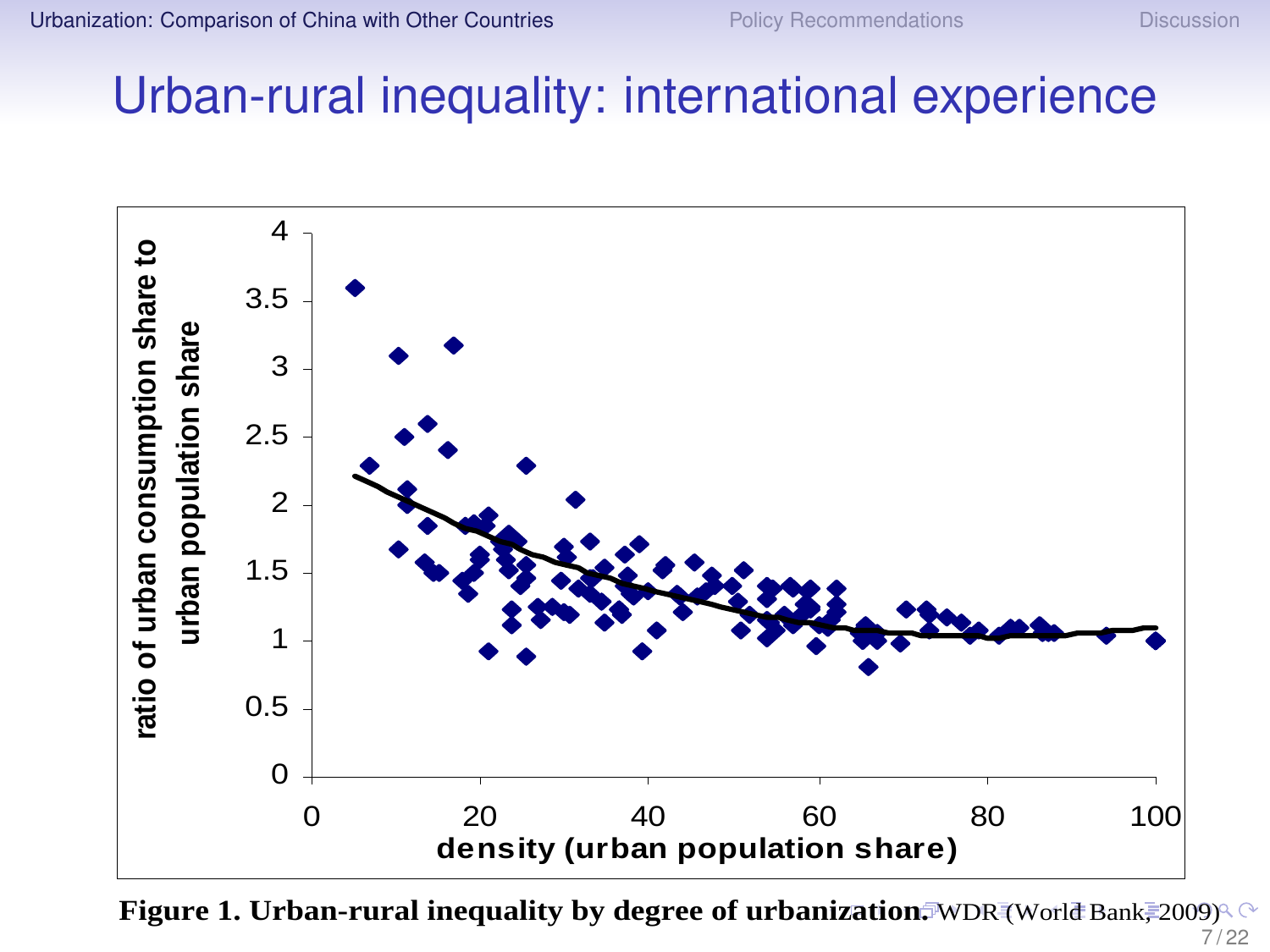## <span id="page-27-0"></span>Urbanization in China: Urban-rural gap

1. Slower urbanization rate: Chinese urban population growth 3.5%, more typical is 5-6% for urbanizing country. Level of urbanization is lower than other countries with similar per-capita GDP (46% as of article, 53% now)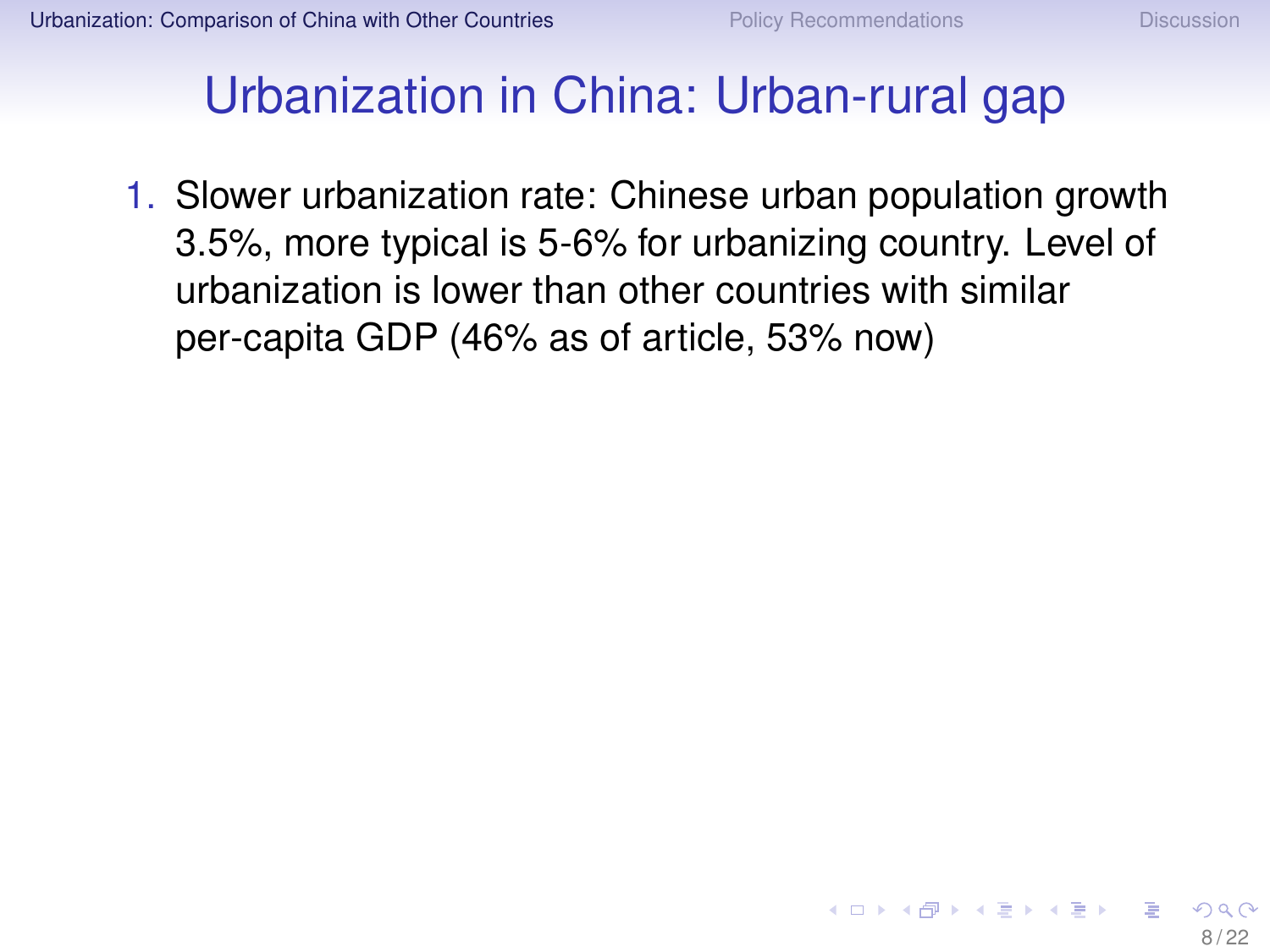イロト イ押 トイヨ トイヨト

## Urbanization in China: Urban-rural gap

- 1. Slower urbanization rate: Chinese urban population growth 3.5%, more typical is 5-6% for urbanizing country. Level of urbanization is lower than other countries with similar per-capita GDP (46% as of article, 53% now)
- 2. Agricultural sector inefficient: many, small, unproductive farms, excess labor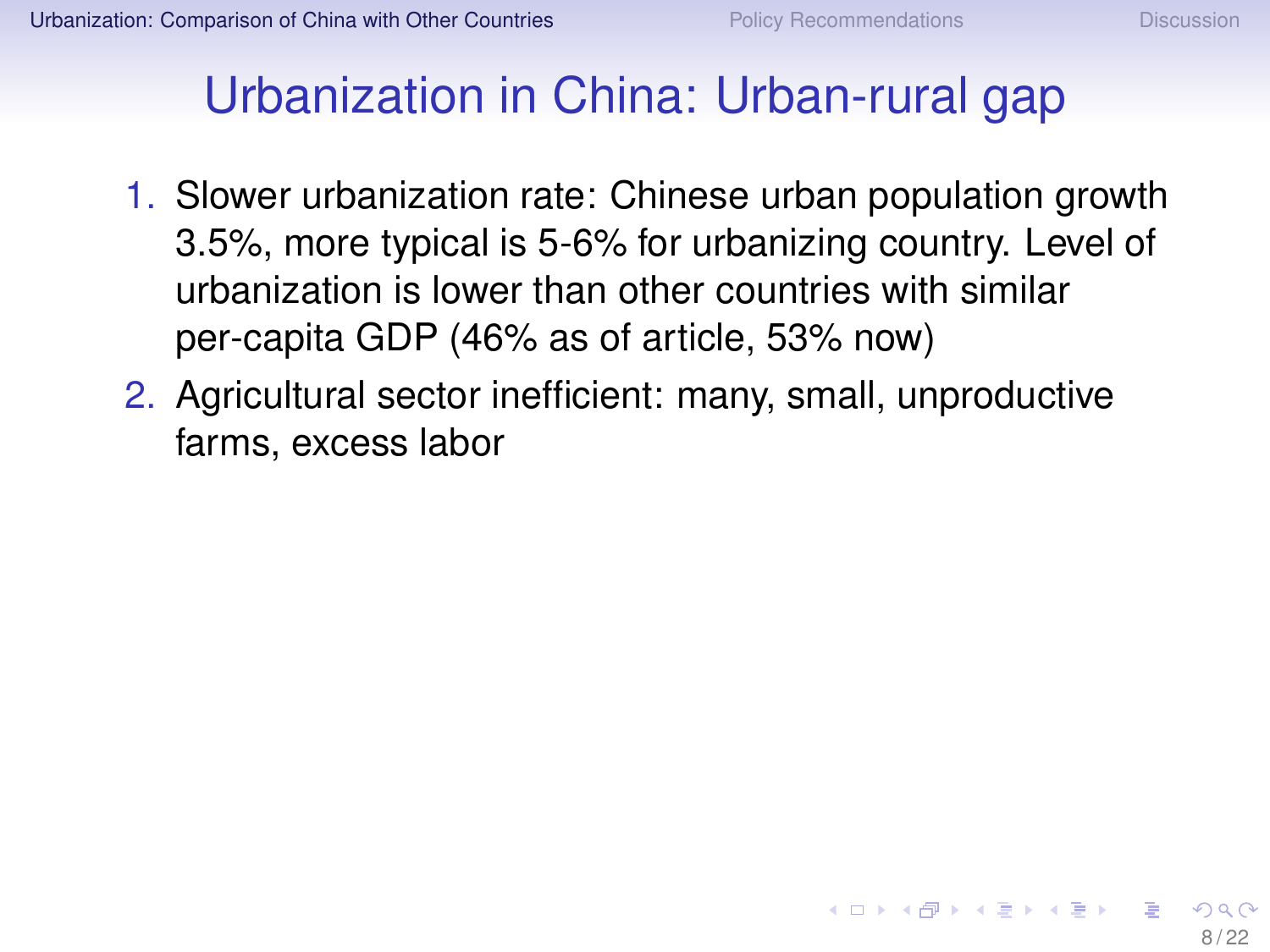$\left\{ \begin{array}{ccc} \square & \times & \square & \times & \times \end{array} \right.$  and  $\left\{ \begin{array}{ccc} \square & \times & \times & \square & \times \end{array} \right.$ 

## Urbanization in China: Urban-rural gap

- 1. Slower urbanization rate: Chinese urban population growth 3.5%, more typical is 5-6% for urbanizing country. Level of urbanization is lower than other countries with similar per-capita GDP (46% as of article, 53% now)
- 2. Agricultural sector inefficient: many, small, unproductive farms, excess labor
- 3. Growing urban-rural income gap: suggests that hukou system slows urban-rural mobility, leading to higher inequality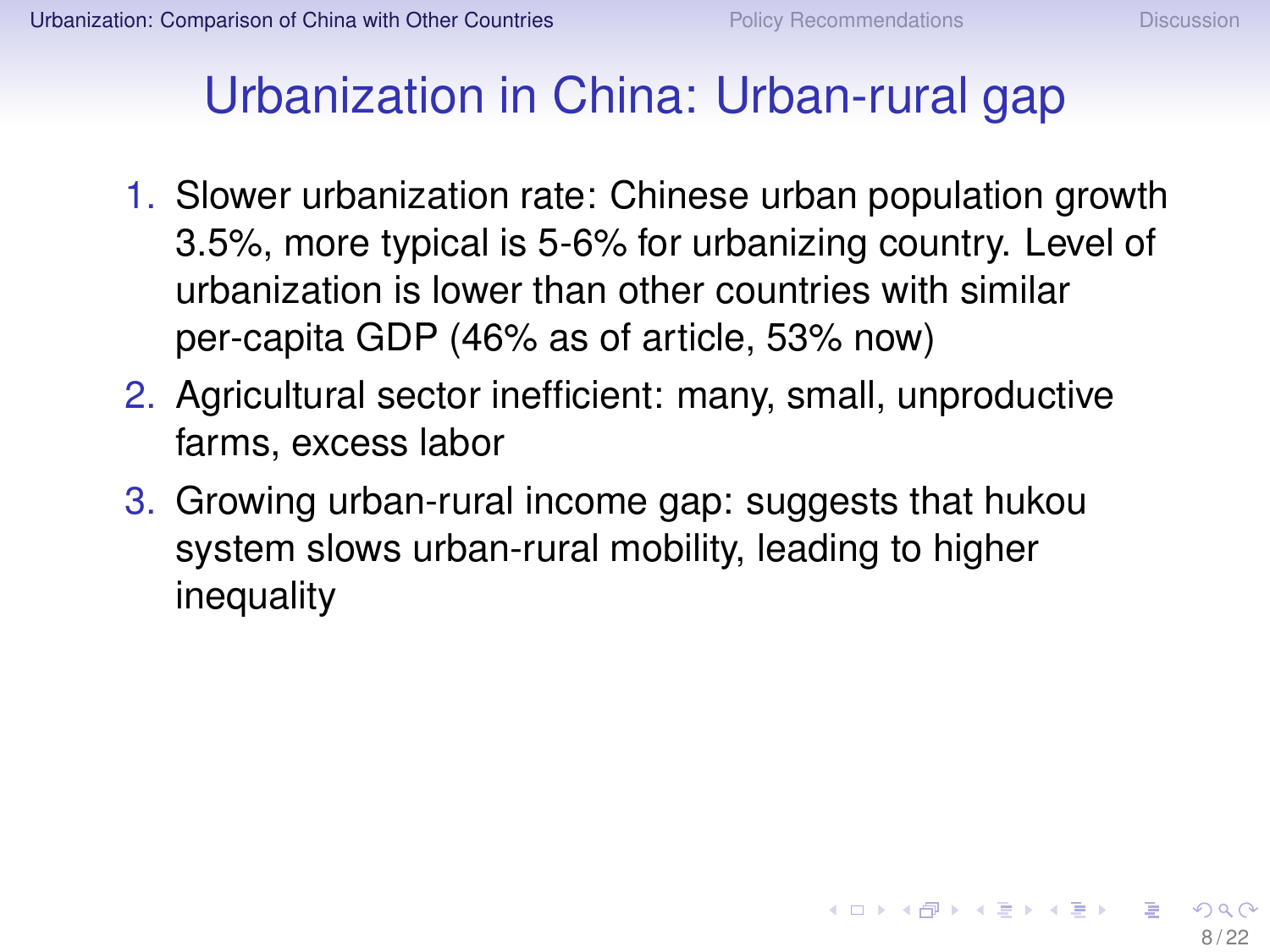## Urbanization in China: Urban-rural gap

- 1. Slower urbanization rate: Chinese urban population growth 3.5%, more typical is 5-6% for urbanizing country. Level of urbanization is lower than other countries with similar per-capita GDP (46% as of article, 53% now)
- 2. Agricultural sector inefficient: many, small, unproductive farms, excess labor
- 3. Growing urban-rural income gap: suggests that hukou system slows urban-rural mobility, leading to higher inequality
- 4. Too many low-population cities: much urbanization results from rural to urban migration *within* same prefecture, perhaps as result of hukou system. Most countries have more long-distance migration, leading to more efficient allocation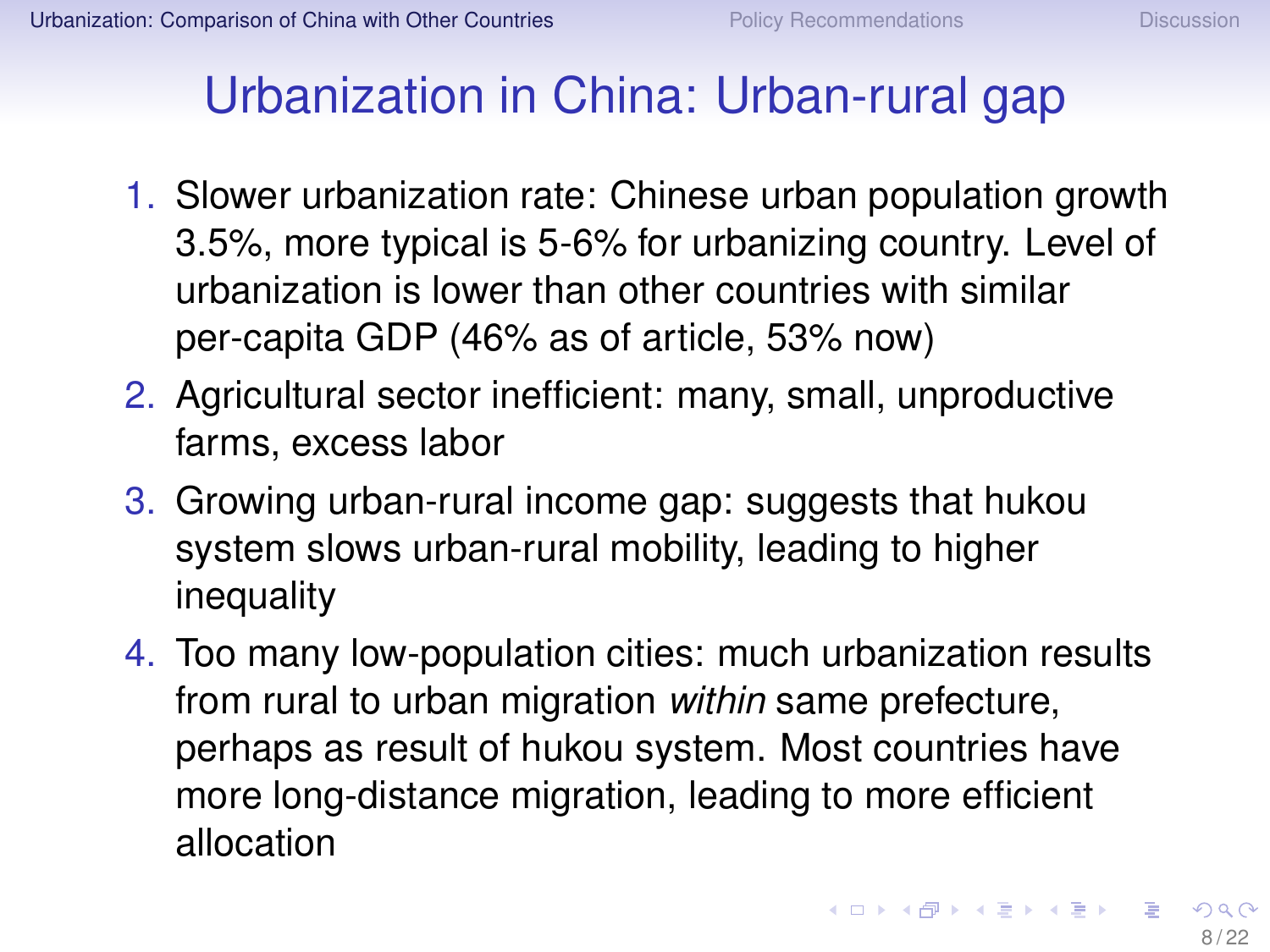#### <span id="page-31-0"></span>Asian Countries: urban-rural inequality



**Figure 2. Within country urban-rural differences by regional degree of urbanization**  WDR (World Bank, 2009)  $\left\{ \begin{array}{ccc} 1 & 0 & 0 \\ 0 & 1 & 0 \end{array} \right. \times \left\{ \begin{array}{ccc} 0 & 0 & 0 \\ 0 & 0 & 0 \end{array} \right. \times \left\{ \begin{array}{ccc} 0 & 0 & 0 \\ 0 & 0 & 0 \end{array} \right.$ 

 $290$ 9 / 22

∍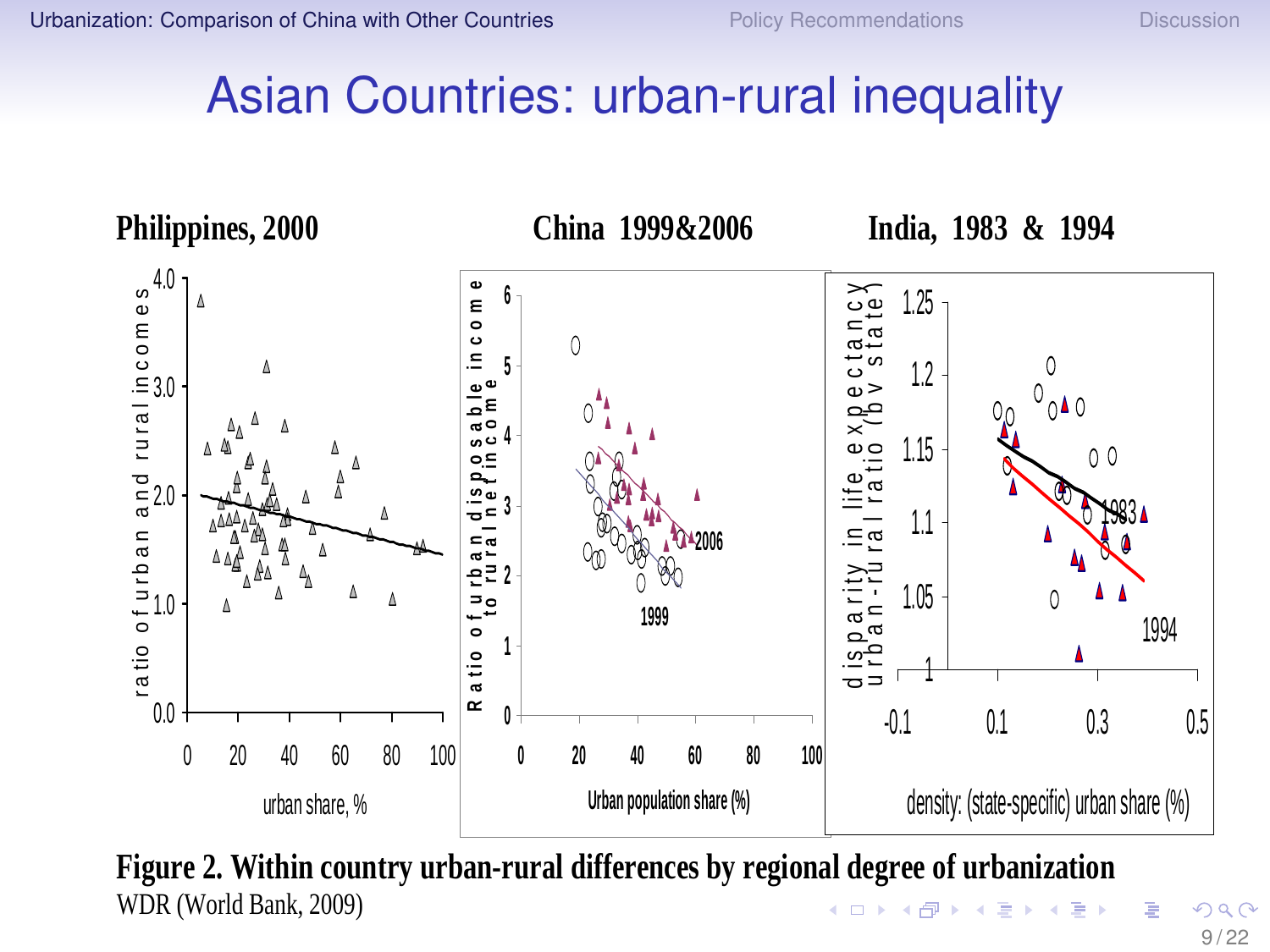# <span id="page-32-0"></span>**Example 2** China: too few middle-sized cities



**Figure 3. Share in Urban Population of Each City Size Category: World vs. China,**   $QQ$ **2000.** Covers metropolitan [are](#page-31-0)as over 100,000. China's Census numbers are c[ou](#page-33-0)[rte](#page-31-0)[sy o](#page-32-0)[f](#page-33-0) [D](#page-10-0)[u](#page-11-0) [Y](#page-39-0)[an](#page-40-0)[g](#page-10-0) [of](#page-11-0) [C](#page-39-0)[A](#page-40-0)[SS.](#page-0-0) 10 / 22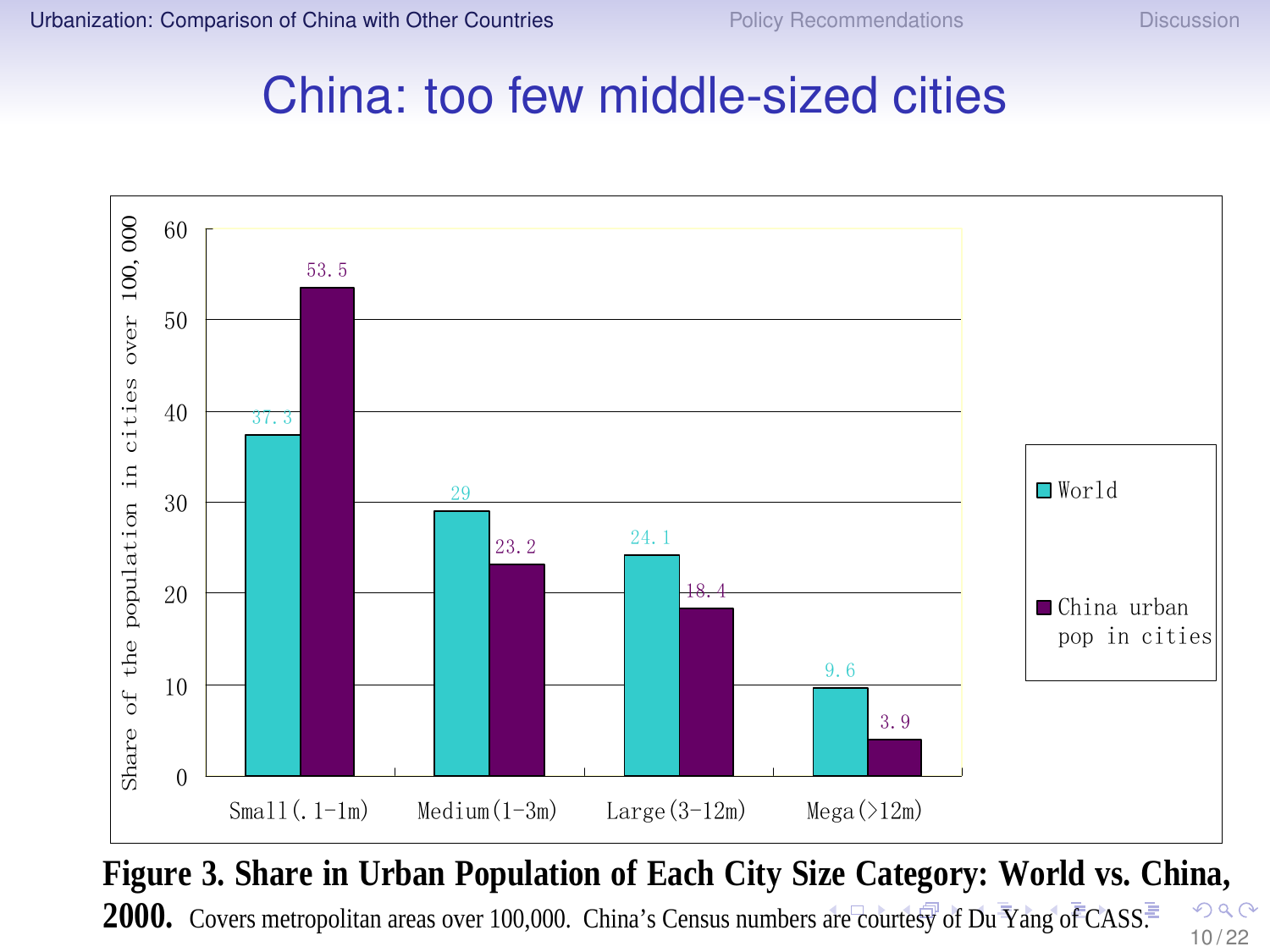$\left\{ \begin{array}{ccc} \square & \times & \overline{\cap} & \times \end{array} \right. \left\{ \begin{array}{ccc} \square & \times & \times & \square & \times \end{array} \right. \quad \square$ 

# <span id="page-33-0"></span>Urbanization in China: Industry Concentration

1. "Urban hierarchy": excessive favoritism of top cities (think tiering system, which is unique to China). From 2002-2007 fixed asset investment (per-capita) was 4-5 times higher in top 30 cities than county cities, despite smaller cities having more manufacturing intensity (which requires larger fixed investment than services)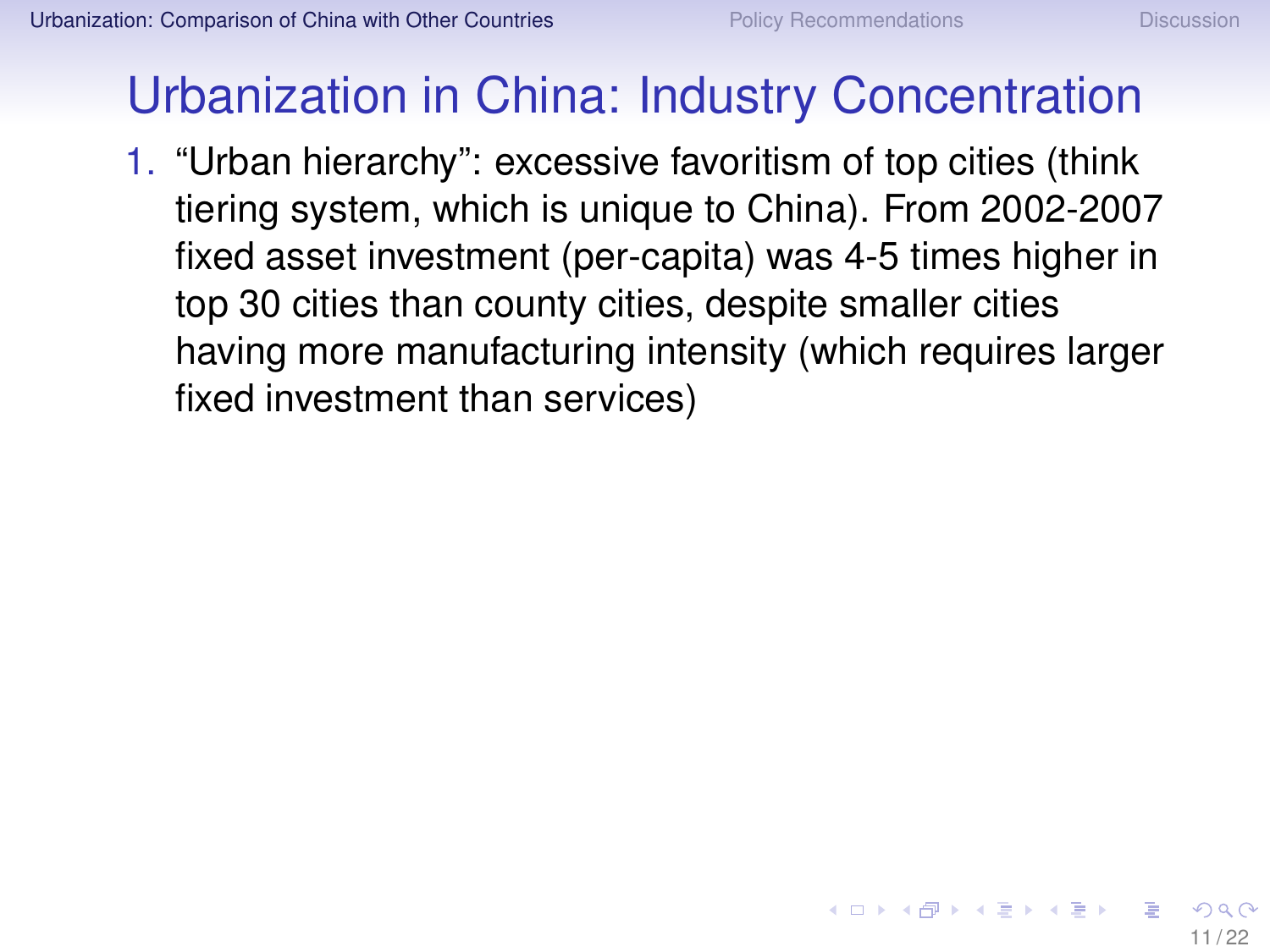# Urbanization in China: Industry Concentration

- 1. "Urban hierarchy": excessive favoritism of top cities (think tiering system, which is unique to China). From 2002-2007 fixed asset investment (per-capita) was 4-5 times higher in top 30 cities than county cities, despite smaller cities having more manufacturing intensity (which requires larger fixed investment than services)
- 2. Insufficient industry concentration and specialization: suggests overly diversified cities is a legacy of planning system. Economic growth would increase with more specialization (more productive industries in fewer locations)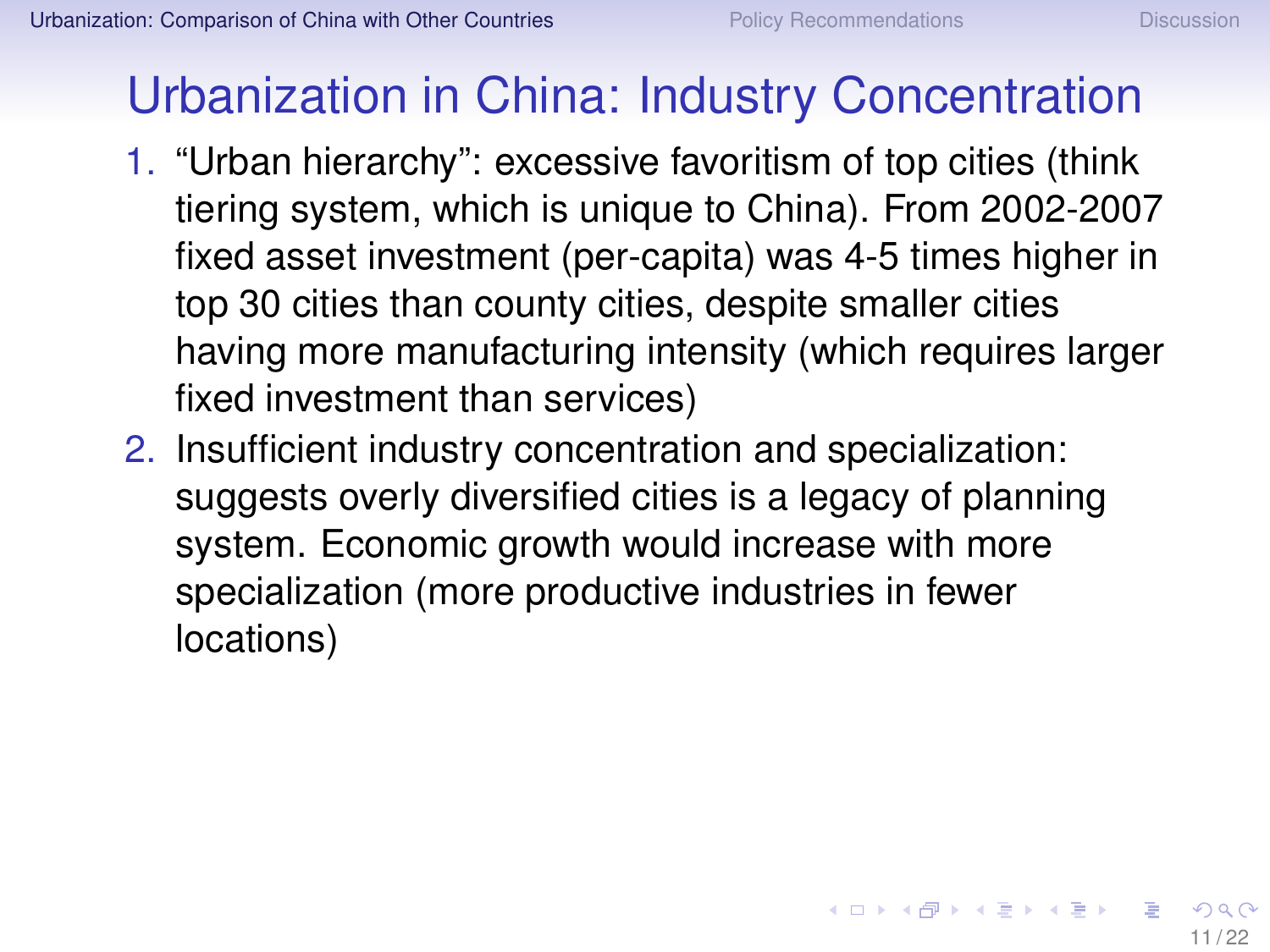# Urbanization in China: Industry Concentration

- 1. "Urban hierarchy": excessive favoritism of top cities (think tiering system, which is unique to China). From 2002-2007 fixed asset investment (per-capita) was 4-5 times higher in top 30 cities than county cities, despite smaller cities having more manufacturing intensity (which requires larger fixed investment than services)
- 2. Insufficient industry concentration and specialization: suggests overly diversified cities is a legacy of planning system. Economic growth would increase with more specialization (more productive industries in fewer locations)
- 3. Poor living conditions of migrant workers: lack access to city services, face discrimination, lower wages and exploitation.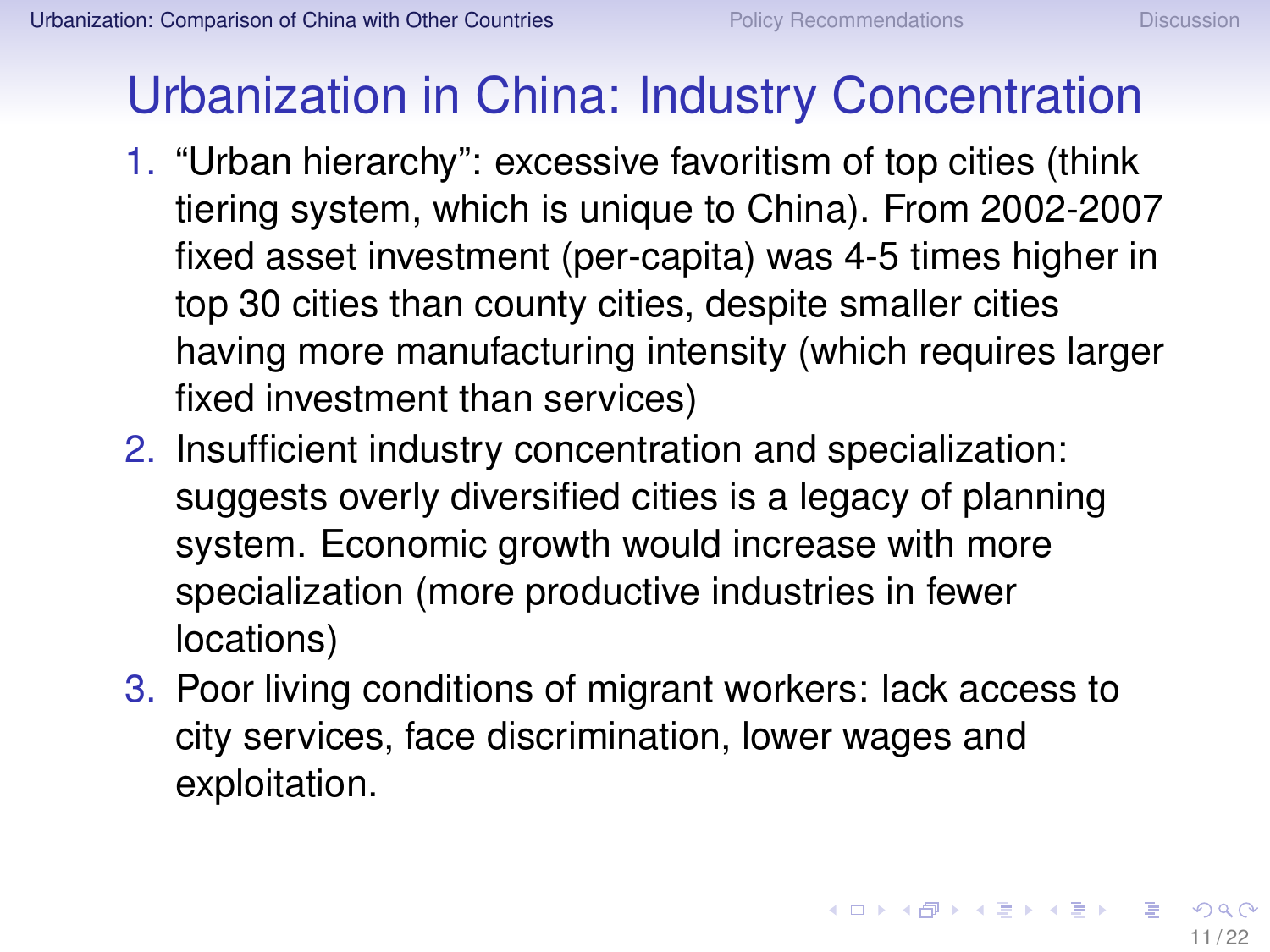# <span id="page-36-0"></span>Urbanization in China: Industry Concentration

- 1. "Urban hierarchy": excessive favoritism of top cities (think tiering system, which is unique to China). From 2002-2007 fixed asset investment (per-capita) was 4-5 times higher in top 30 cities than county cities, despite smaller cities having more manufacturing intensity (which requires larger fixed investment than services)
- 2. Insufficient industry concentration and specialization: suggests overly diversified cities is a legacy of planning system. Economic growth would increase with more specialization (more productive industries in fewer locations)
- 3. Poor living conditions of migrant workers: lack access to city services, face discrimination, lower wages and exploitation.
- 4. Notes that children of migrant workers now allowed to go to city schools—is this true?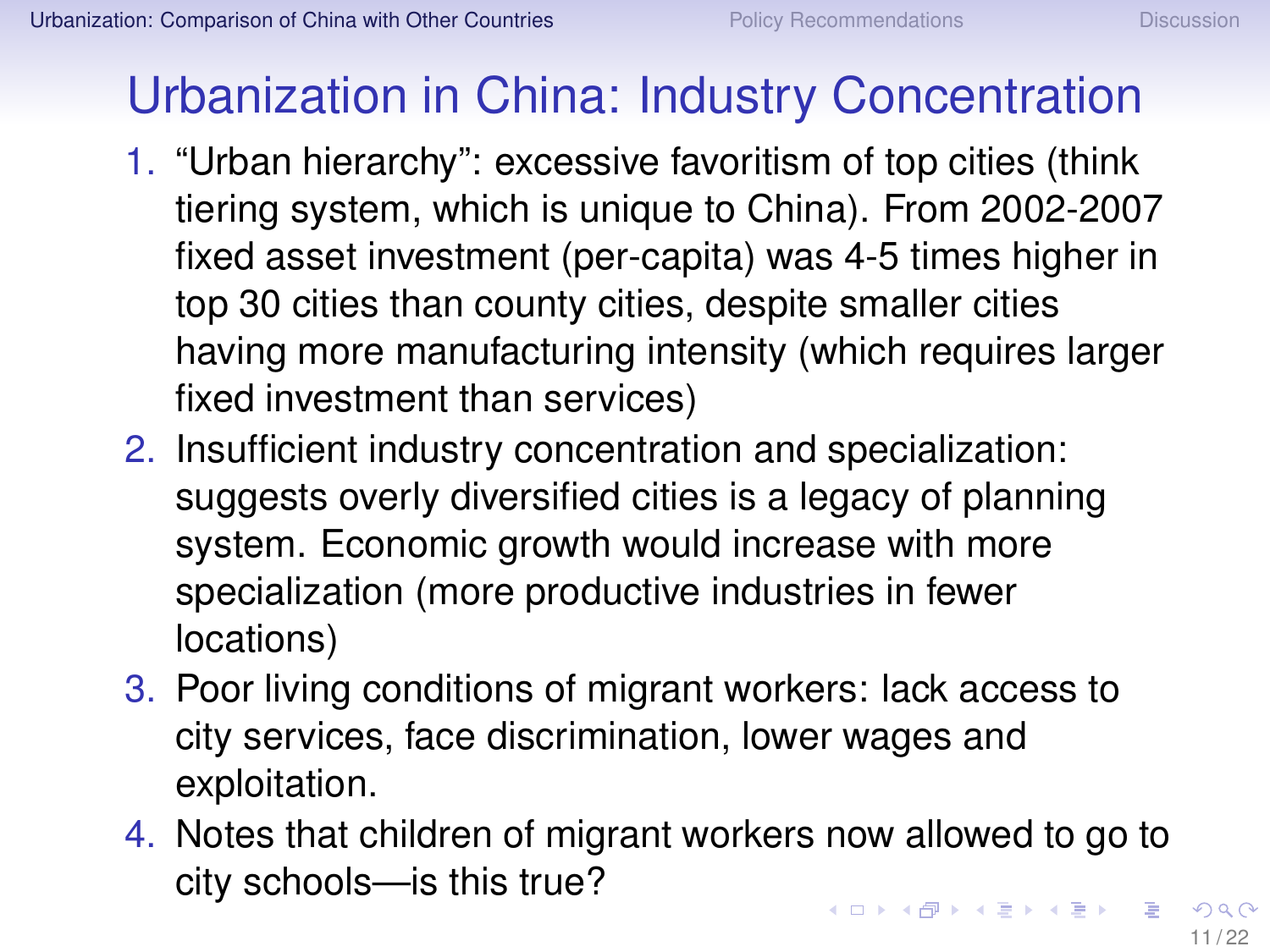## <span id="page-37-0"></span>Urbanization in China: Gov't Expenditure

#### Government resource allocation heavily weighted to top cities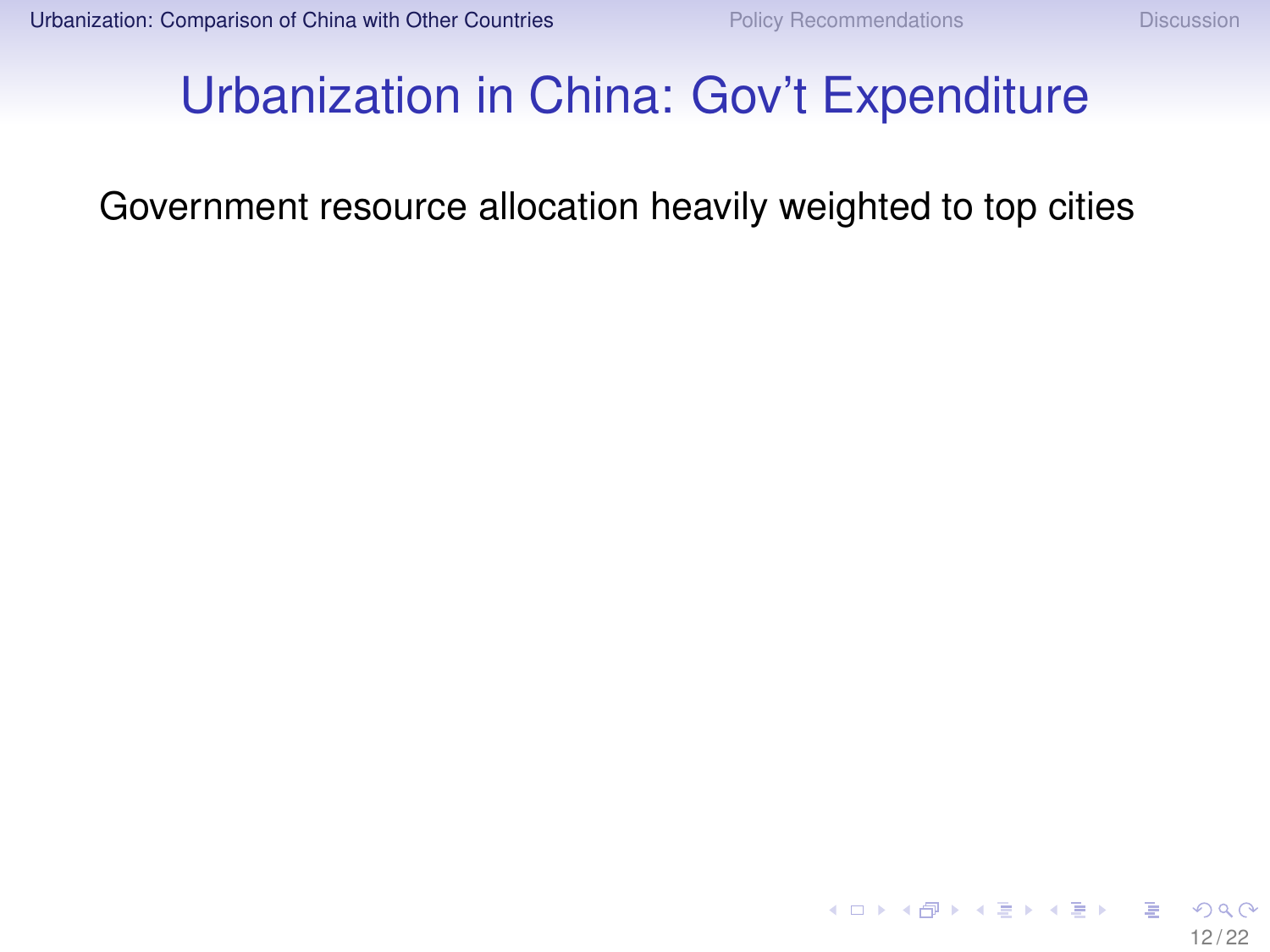$\left\{ \begin{array}{ccc} \square & \times & \cap \mathbb{R} \rightarrow & \times \mathbb{R} \rightarrow & \times \mathbb{R} \rightarrow & \mathbb{R} \end{array} \right.$ 

### <span id="page-38-0"></span>Urbanization in China: Gov't Expenditure

Government resource allocation heavily weighted to top cities

Suggests this is not entirely driven by rate of return; could improve efficiency by redistributing to smaller cities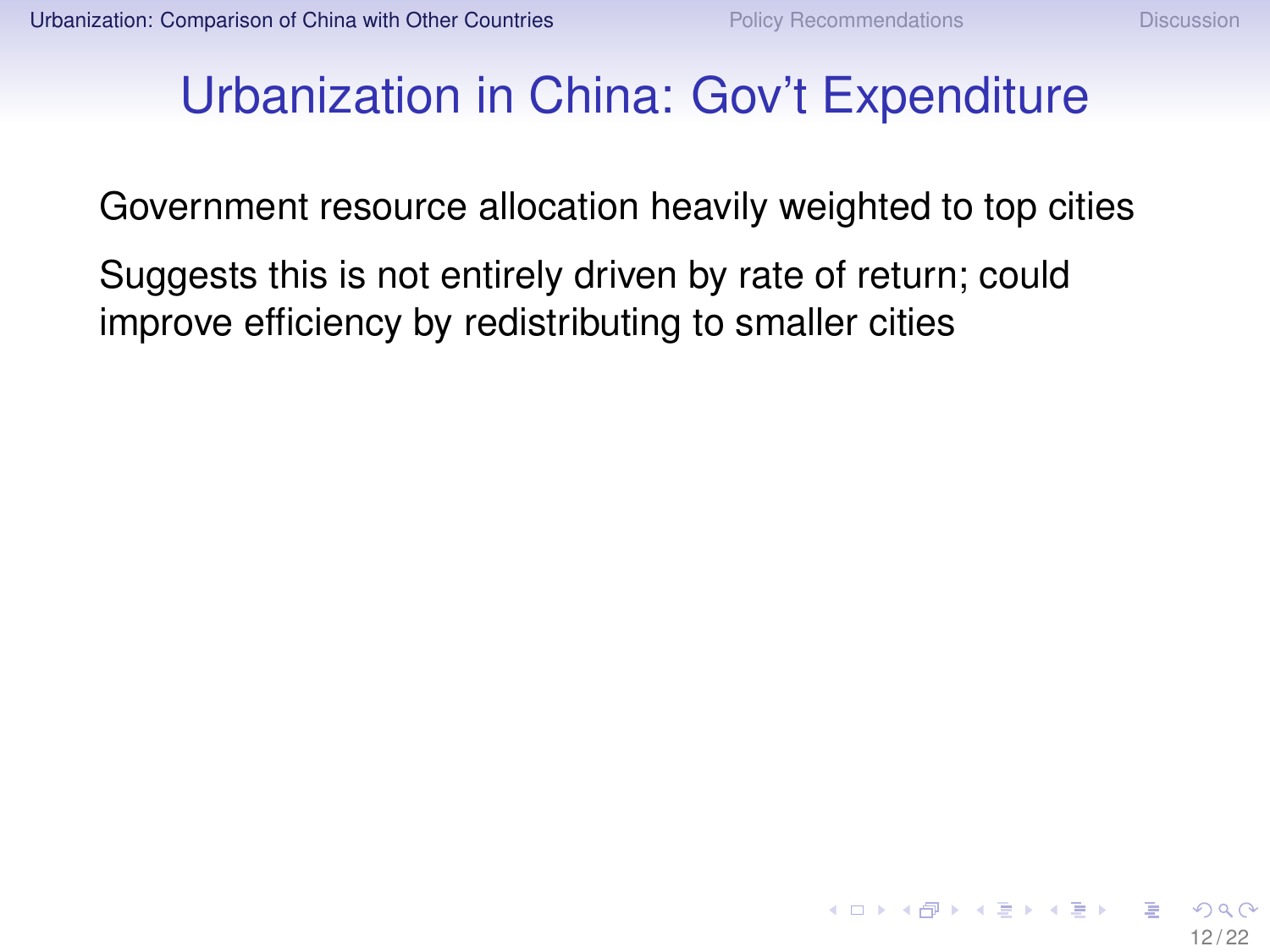#### <span id="page-39-0"></span>Urbanization in China: Gov't Expenditure capital in the terminal in the terminal in China is low compared to the industrial and agricultural and agricultural and agricultural and agricultural and agricultural and agricultural and agricultural and agricultural and

Government resource allocation heavily weighted to top cities

Suggests this is not entirely driven by rate of return; could improve efficiency by redistributing to smaller cities

|                                        | (US\$)<br><b>Total FDI</b><br>(hukou<br>per capita<br>population):<br>2002-2007 | Total<br>investment<br>in<br>fixed assets<br>$(\mathbf{Y})$<br>per<br>capita:<br>2002-2007 | of<br><b>Share</b><br>second<br>sector<br>in GDP<br>2007 |
|----------------------------------------|---------------------------------------------------------------------------------|--------------------------------------------------------------------------------------------|----------------------------------------------------------|
| Provincial<br>level<br>cities (4)      | 3850                                                                            | 122.500                                                                                    | 42%                                                      |
| Provincial capital<br>(26)             | 2060                                                                            | 98,900                                                                                     | 44%                                                      |
| Other prefecture<br>level cities (238) | 1570                                                                            | 64,000                                                                                     | 56%                                                      |
| <b>County-level</b><br>cities $(367)$  | 980                                                                             | 24, 400                                                                                    | 54%                                                      |

**Table 2. Where capital investment goes.** Urban Year Books (China: Data Online). Numbers for prefecture and above level cities are for urban districts.

 $f$ foldow the money. Too of this r[es](#page-10-0)ults in our  $f$ with a low  $\frac{12}{22}$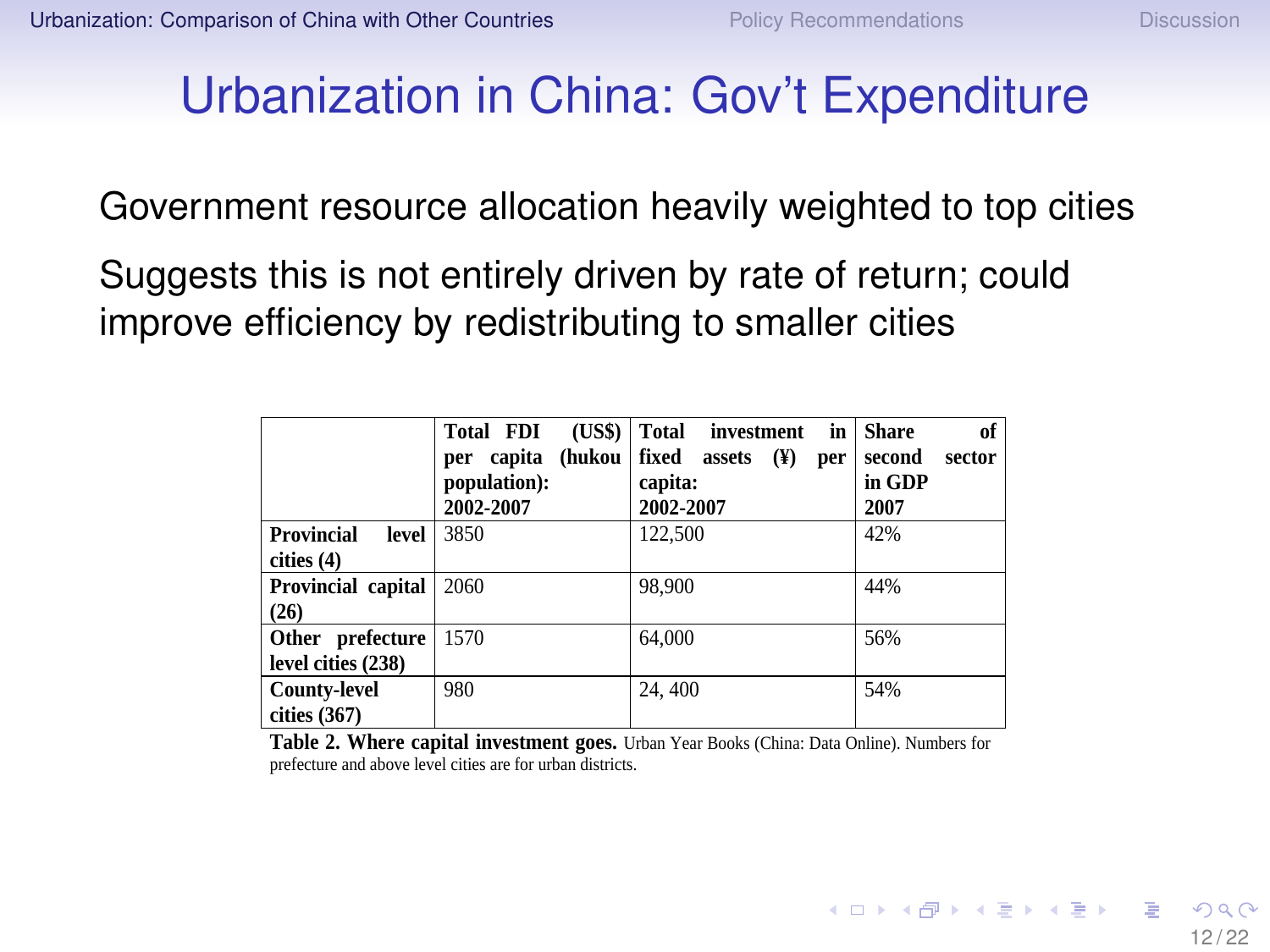

<span id="page-40-0"></span>Two main ideas:

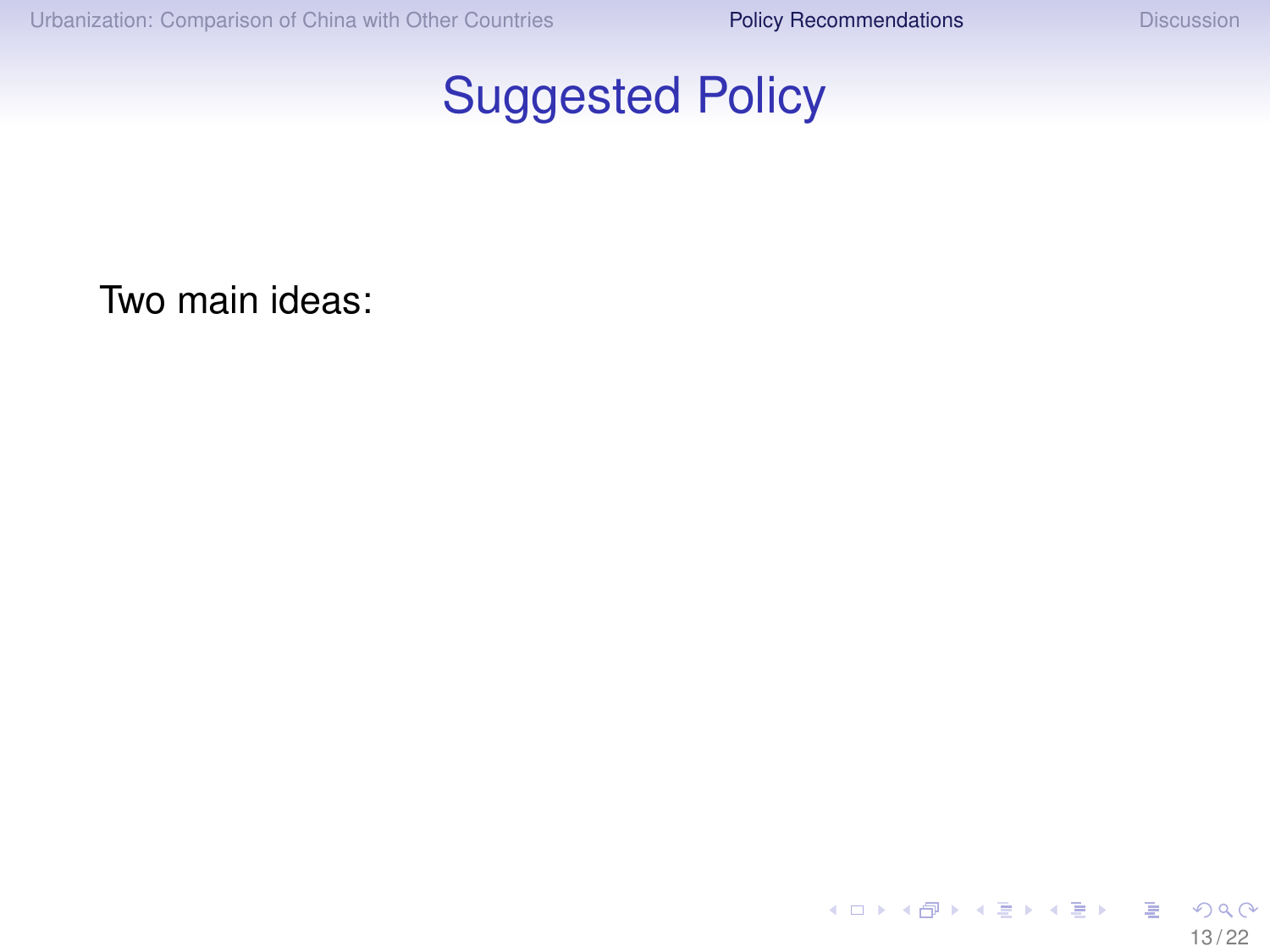イロト イ押ト イヨト イヨト

#### Suggested Policy

Two main ideas:

1) "Unification" of land, labor, and capital markets: strengthening property rights, relaxing barriers to migration, removing political allocations of resources and barriers to resource flow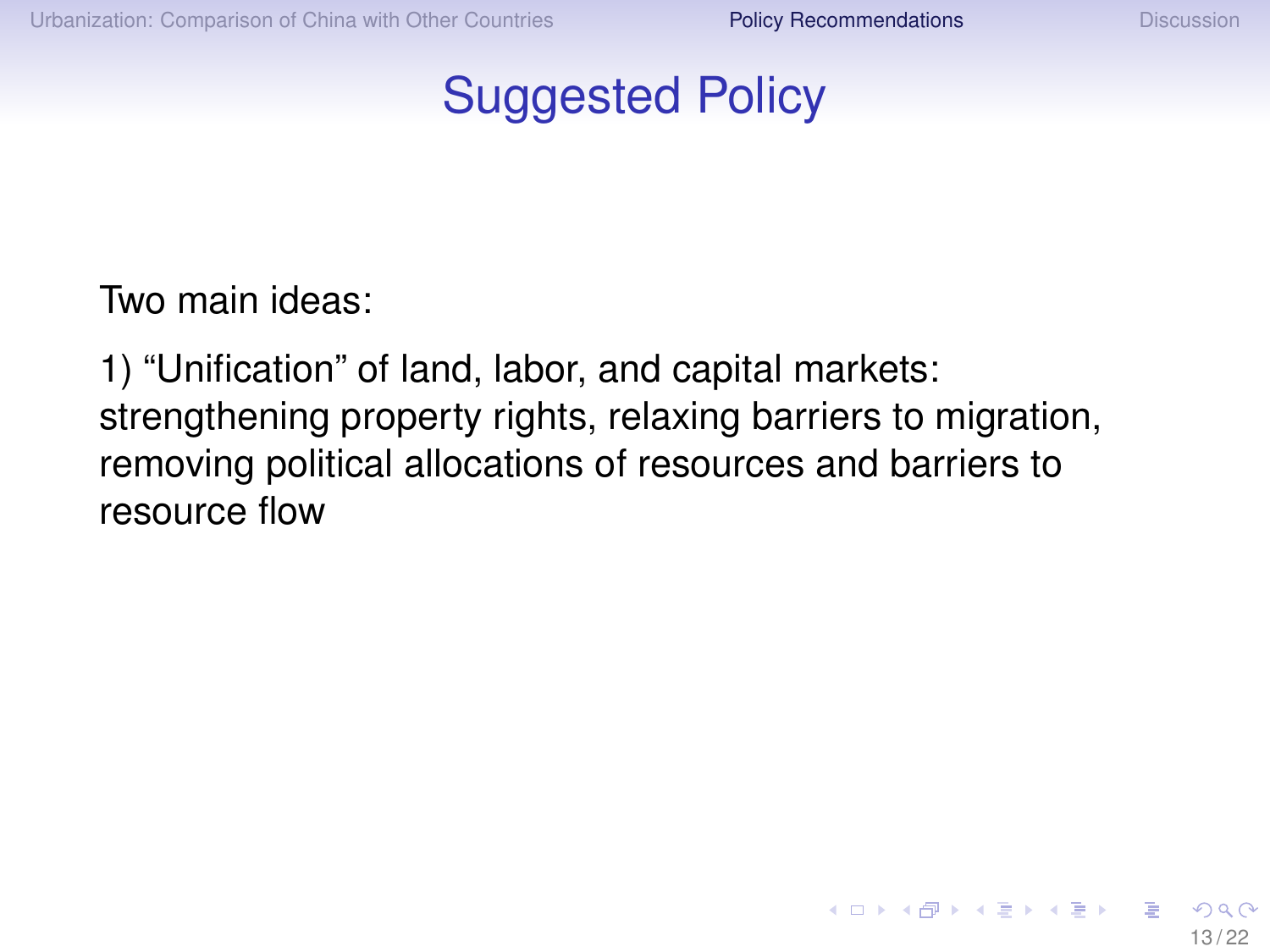#### Suggested Policy

Two main ideas:

1) "Unification" of land, labor, and capital markets: strengthening property rights, relaxing barriers to migration, removing political allocations of resources and barriers to resource flow

2) Changing administrative structure: suggests decentralizing government so that local policy-makers can better respond to local conditions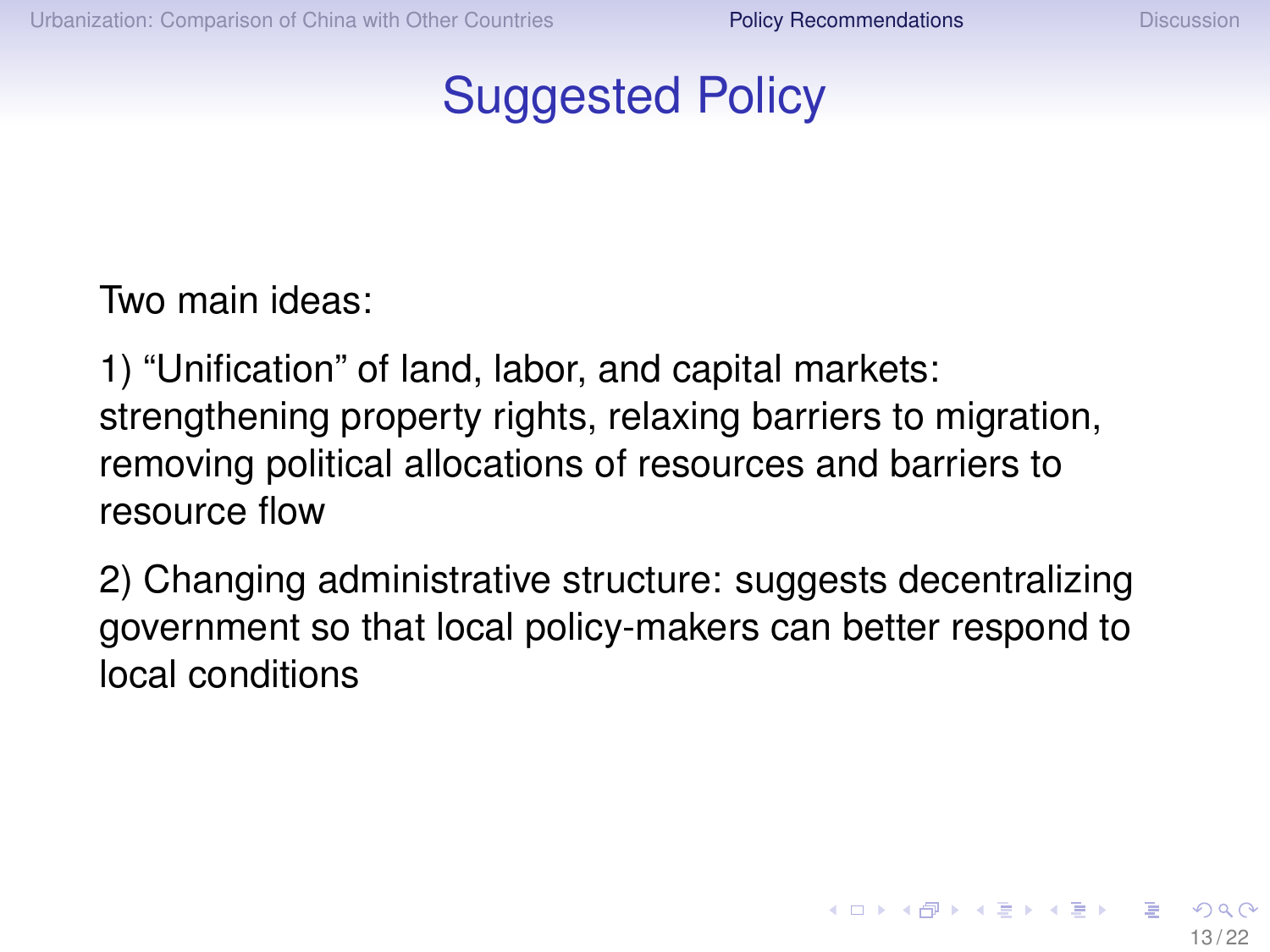**K ロメ K 御 メ K 君 メ K 君 メー** 

#### Remove Migration Barriers

Mainly interested in encouraging flow of "surplus" rural labor to more productive cities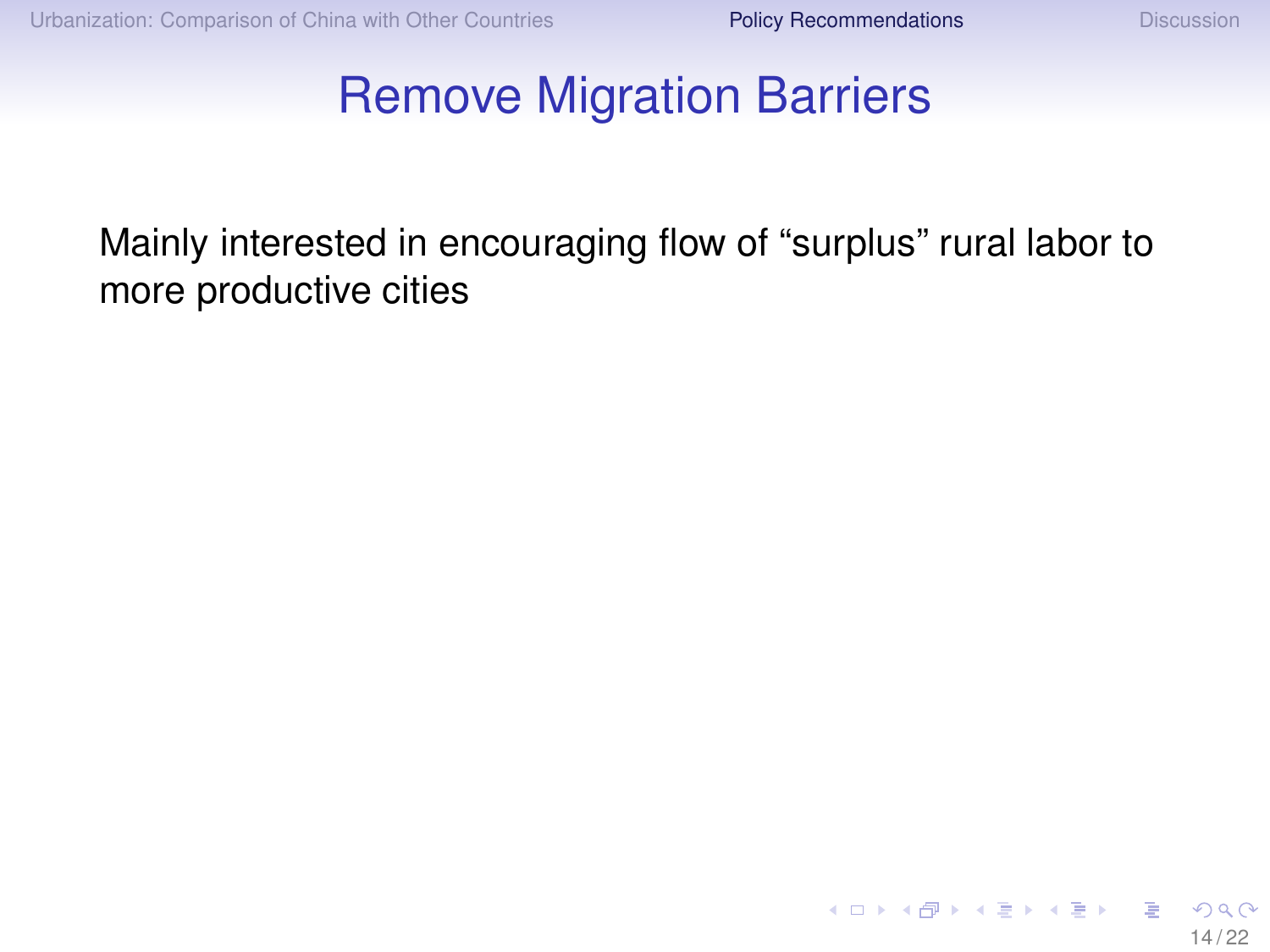**≮ロト ⊀伺 ▶ ⊀ ヨ ▶ ⊀ ヨ ▶** 

#### Remove Migration Barriers

Mainly interested in encouraging flow of "surplus" rural labor to more productive cities

Suggests further relaxation of hukou policy but worried migrants will mainly flow to mega-cities (top tier)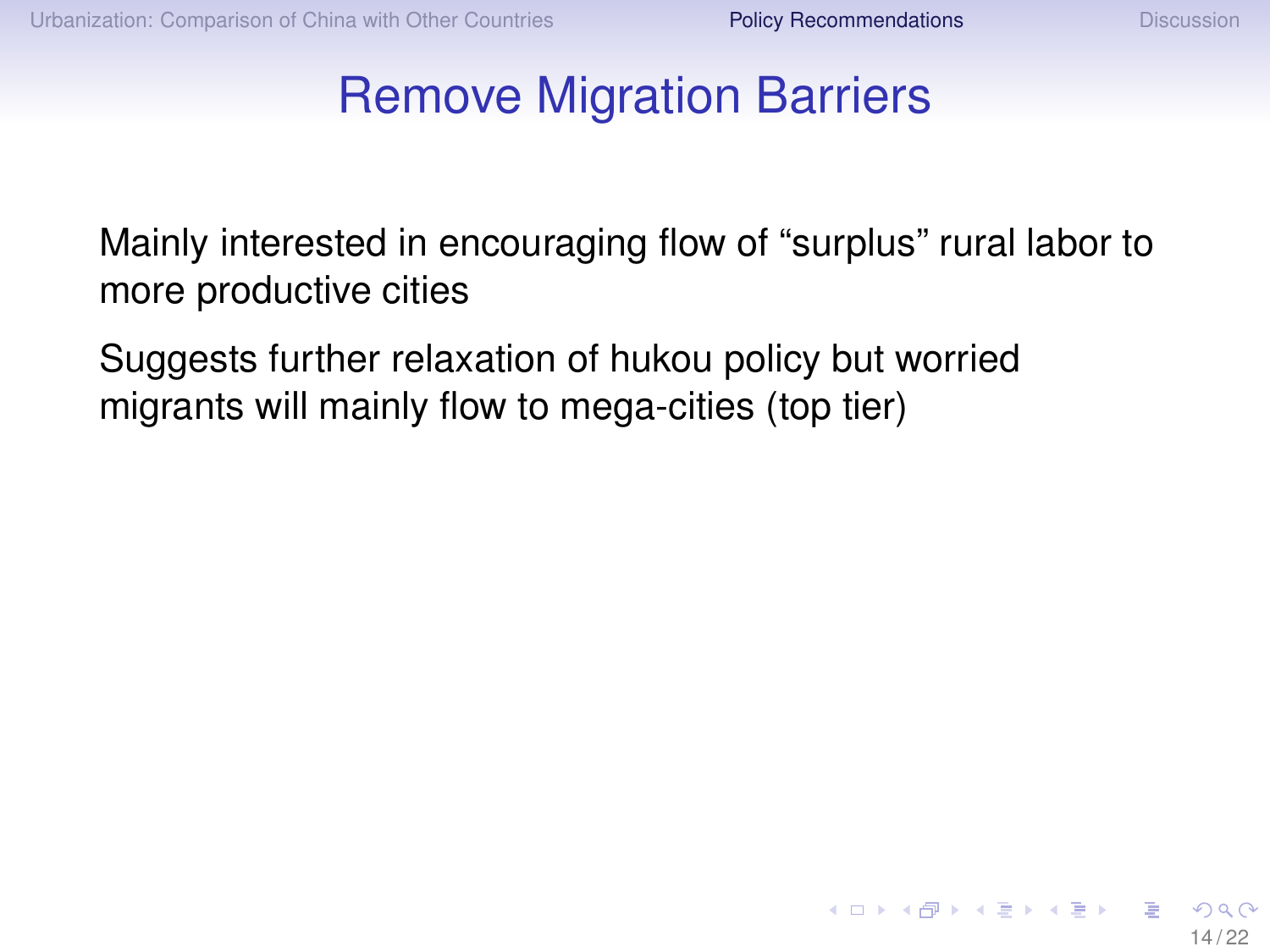K □ ▶ K @ ▶ K ミ ▶ K ミ ▶ X

#### Remove Migration Barriers

Mainly interested in encouraging flow of "surplus" rural labor to more productive cities

Suggests further relaxation of hukou policy but worried migrants will mainly flow to mega-cities (top tier)

One policy: allow free migration *within* province but across provinces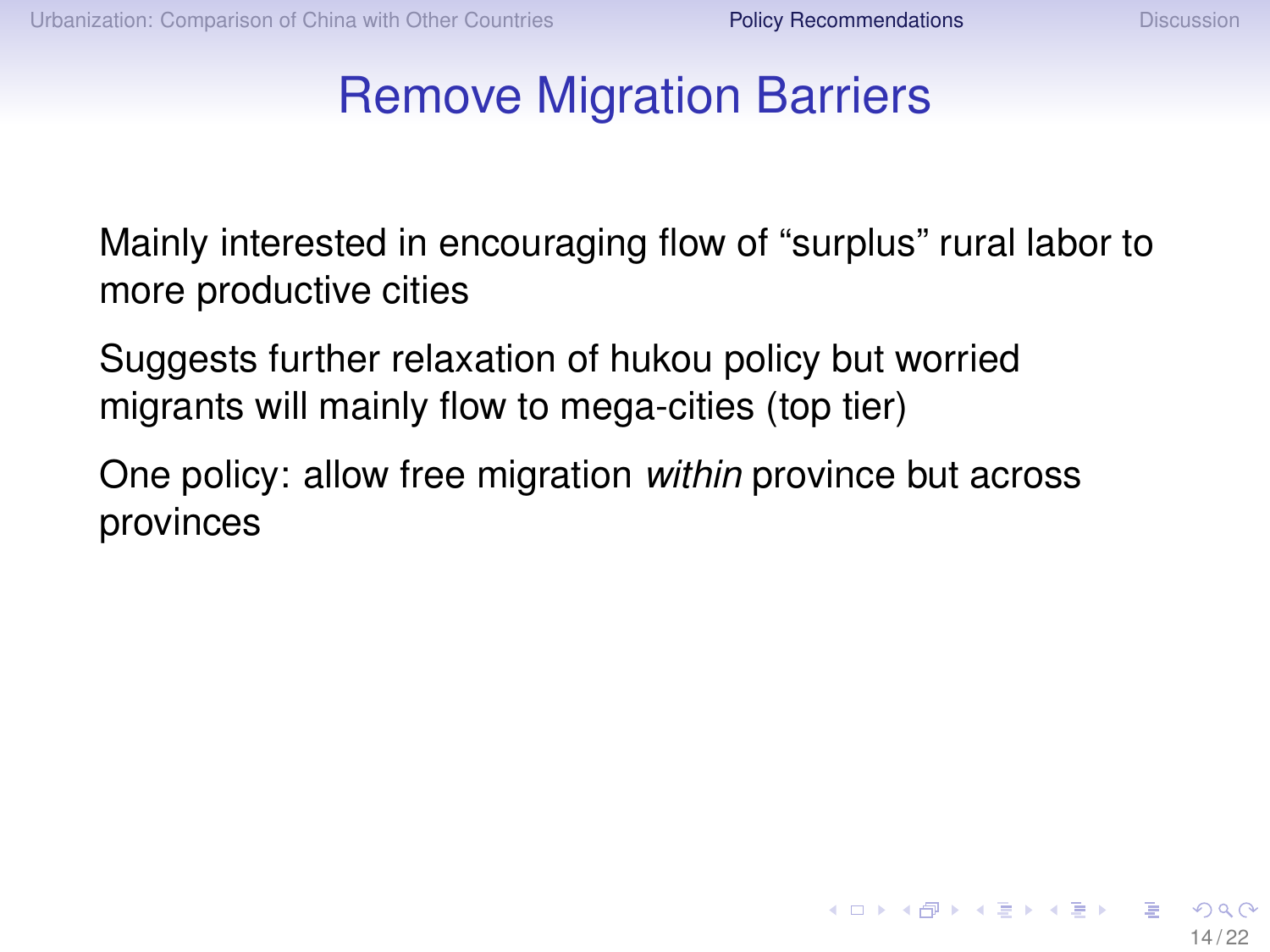イロト イ押 トイヨ トイヨト

#### Remove Migration Barriers

Mainly interested in encouraging flow of "surplus" rural labor to more productive cities

Suggests further relaxation of hukou policy but worried migrants will mainly flow to mega-cities (top tier)

One policy: allow free migration *within* province but across provinces

Eventually must allow free migration across provinces; as smaller cities improve may take pressure off top tier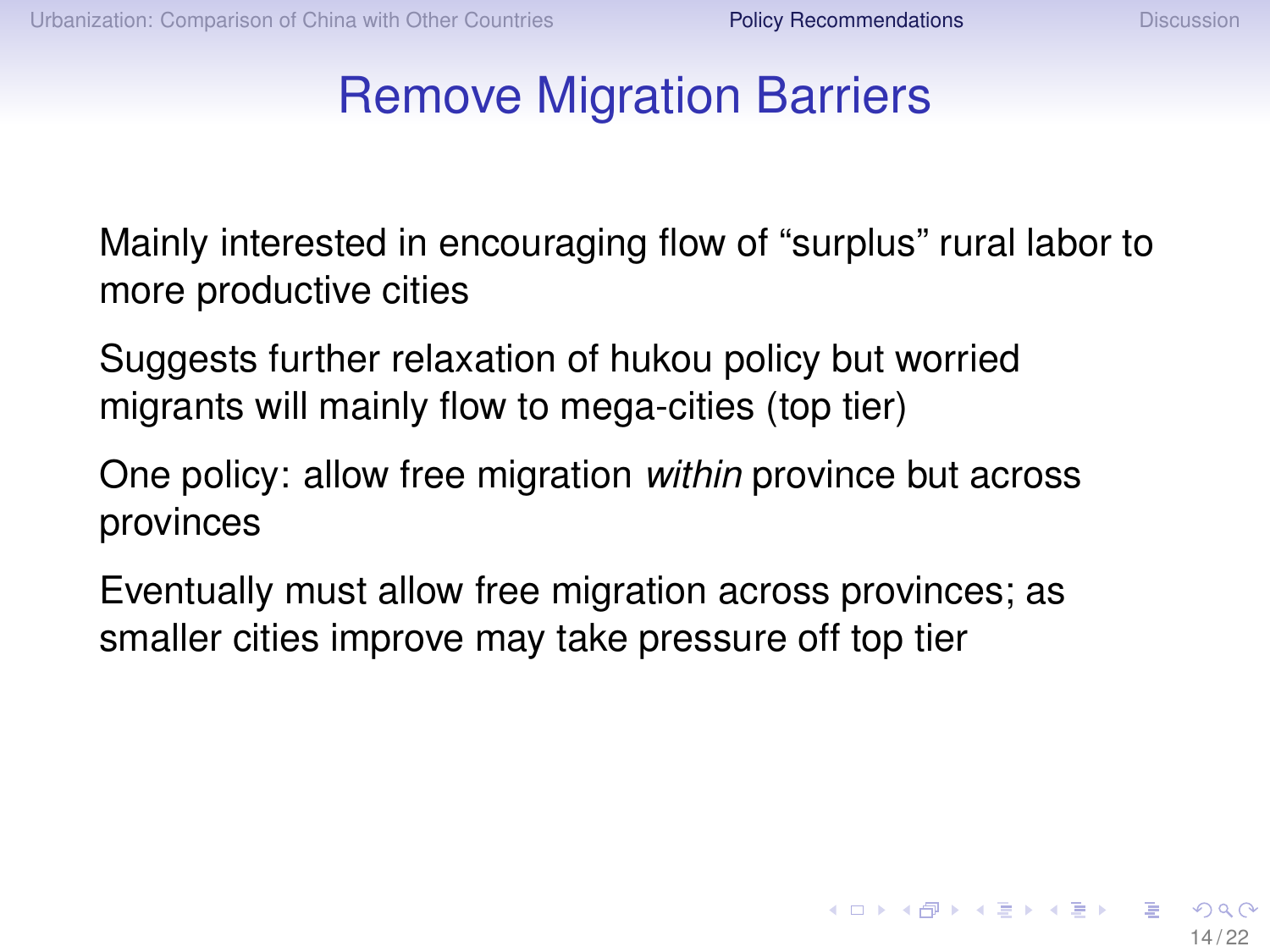#### Remove Migration Barriers

Mainly interested in encouraging flow of "surplus" rural labor to more productive cities

Suggests further relaxation of hukou policy but worried migrants will mainly flow to mega-cities (top tier)

One policy: allow free migration *within* province but across provinces

Eventually must allow free migration across provinces; as smaller cities improve may take pressure off top tier

Combining system of cities model with spatial equilibrium condition (Roback-Rosen)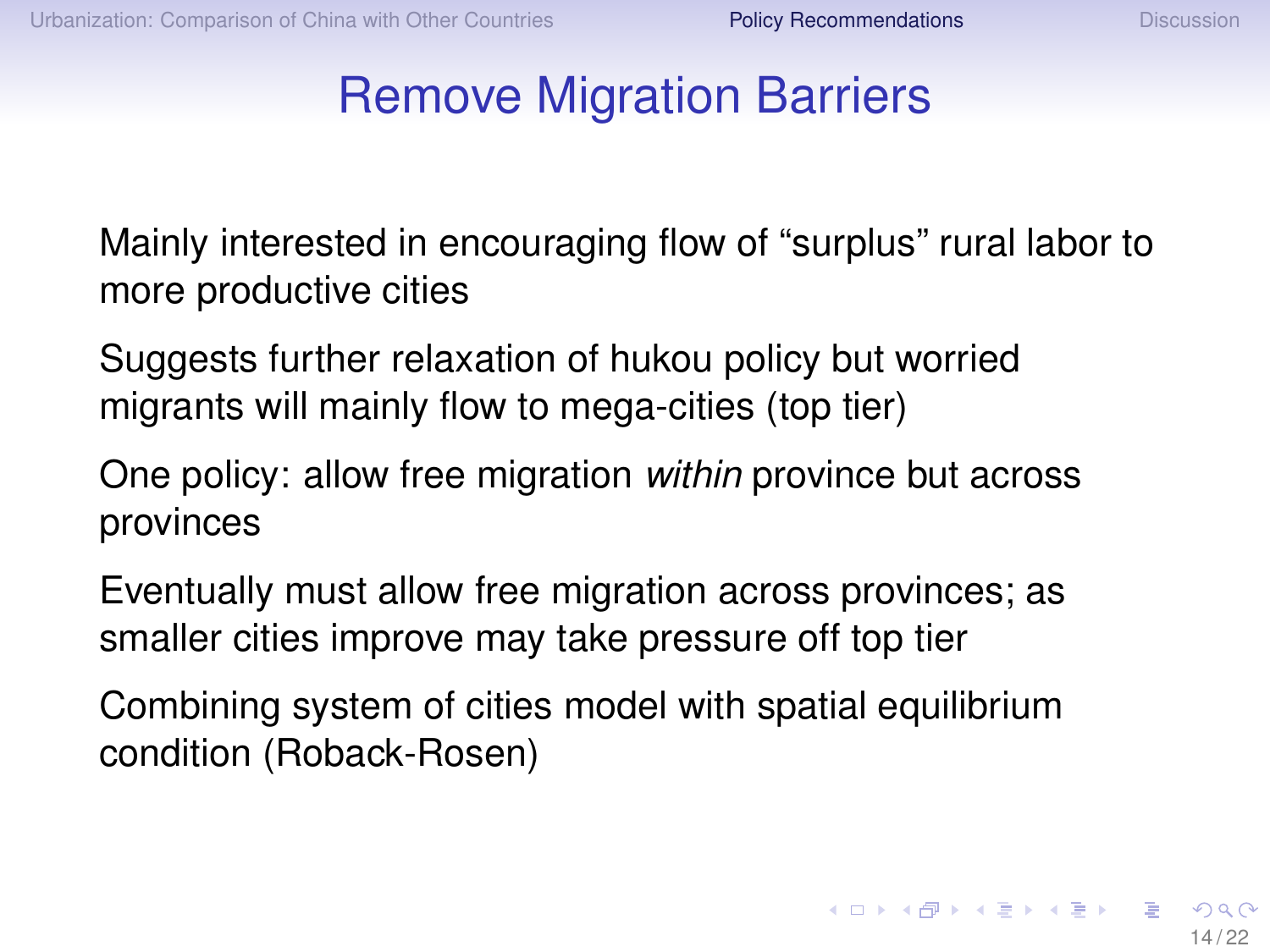イロト イ押ト イヨト イヨト

#### Migrant Conditions

Improving mobility should have large benefits but brings issues:

1. How to support elderly left back in country-side?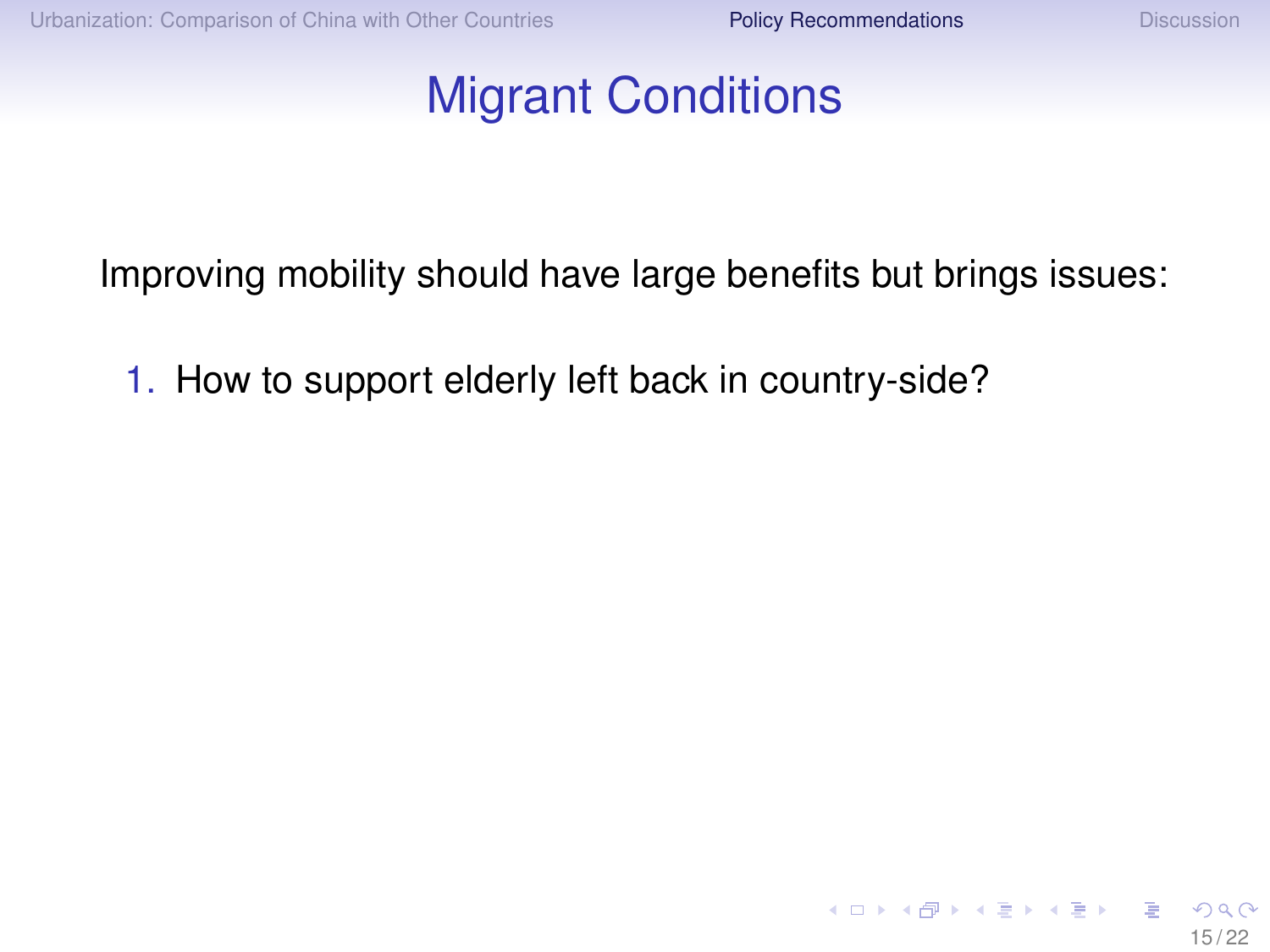K ロ ▶ K 何 ▶ K ヨ ▶ K ヨ ▶ ...

### Migrant Conditions

Improving mobility should have large benefits but brings issues:

- 1. How to support elderly left back in country-side?
- 2. Should provide aid to migrants in cities but do not want to subsidize migration: will encourage inefficient migration to cities with subsidies (welfare abuse argument)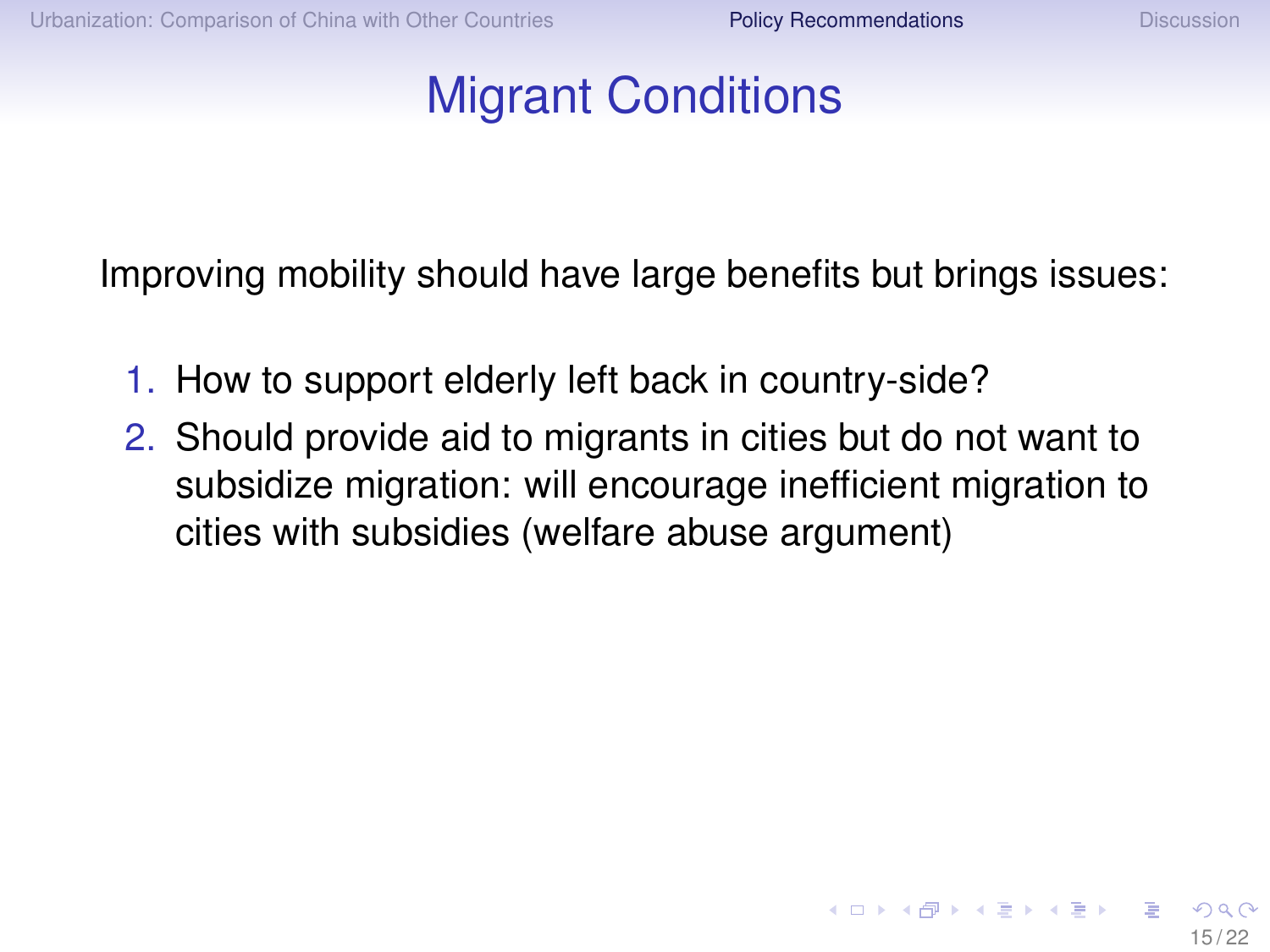K ロ ▶ K 何 ▶ K ヨ ▶ K ヨ ▶ ...

## Migrant Conditions

Improving mobility should have large benefits but brings issues:

- 1. How to support elderly left back in country-side?
- 2. Should provide aid to migrants in cities but do not want to subsidize migration: will encourage inefficient migration to cities with subsidies (welfare abuse argument)
- 3. Allow migrants to easily sell rural assets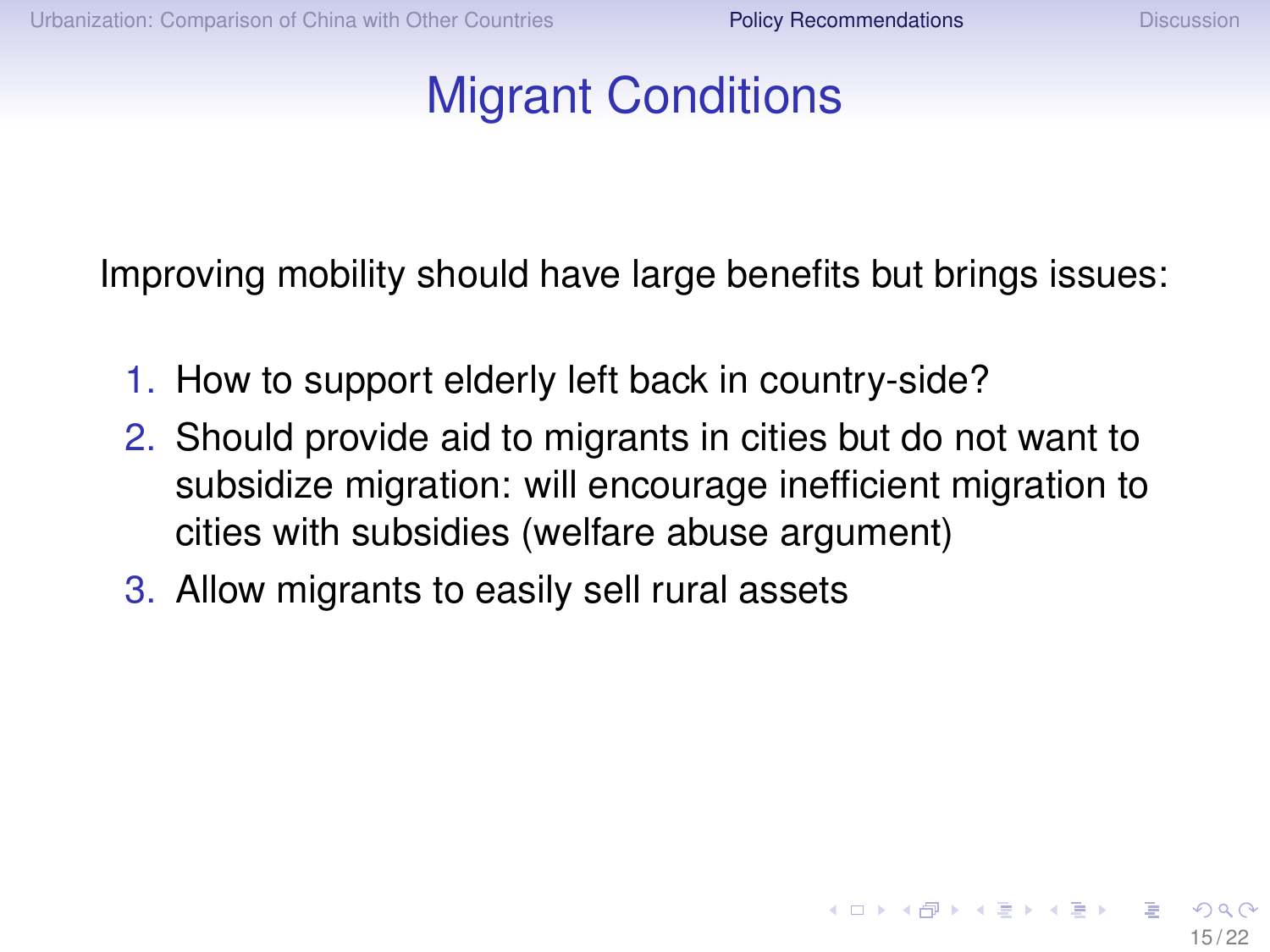K □ ▶ K @ ▶ K ミ ▶ K ミ ▶ X

## Migrant Conditions

Improving mobility should have large benefits but brings issues:

- 1. How to support elderly left back in country-side?
- 2. Should provide aid to migrants in cities but do not want to subsidize migration: will encourage inefficient migration to cities with subsidies (welfare abuse argument)
- 3. Allow migrants to easily sell rural assets
- 4. Improve housing rental market: remove tax on rental income (interesting!)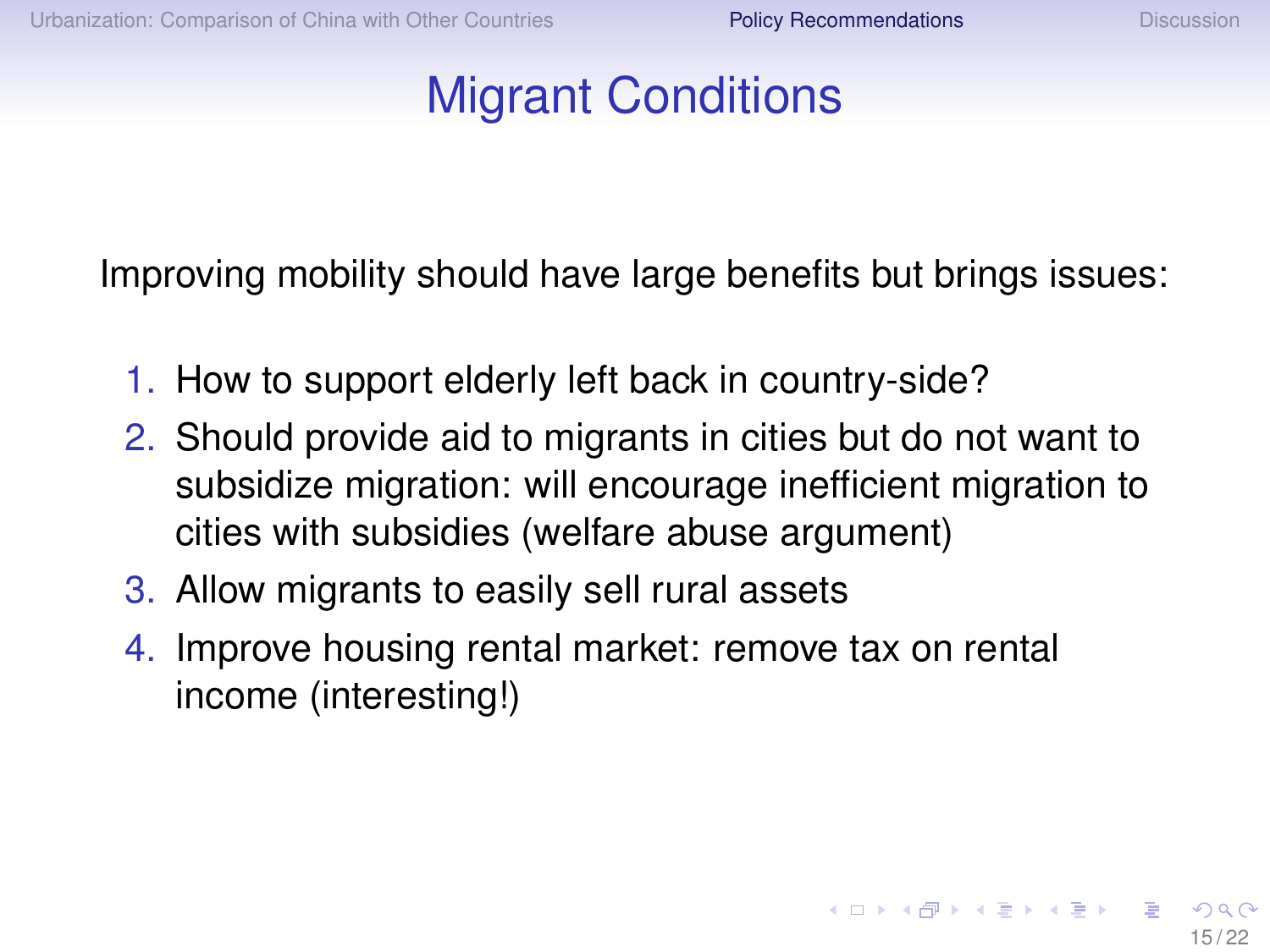K ロ ▶ K 御 ▶ K 君 ▶ K 君 ▶ ...

#### Land Sales, Property Rights, Taxes

Argues local governments rely on land sales for revenue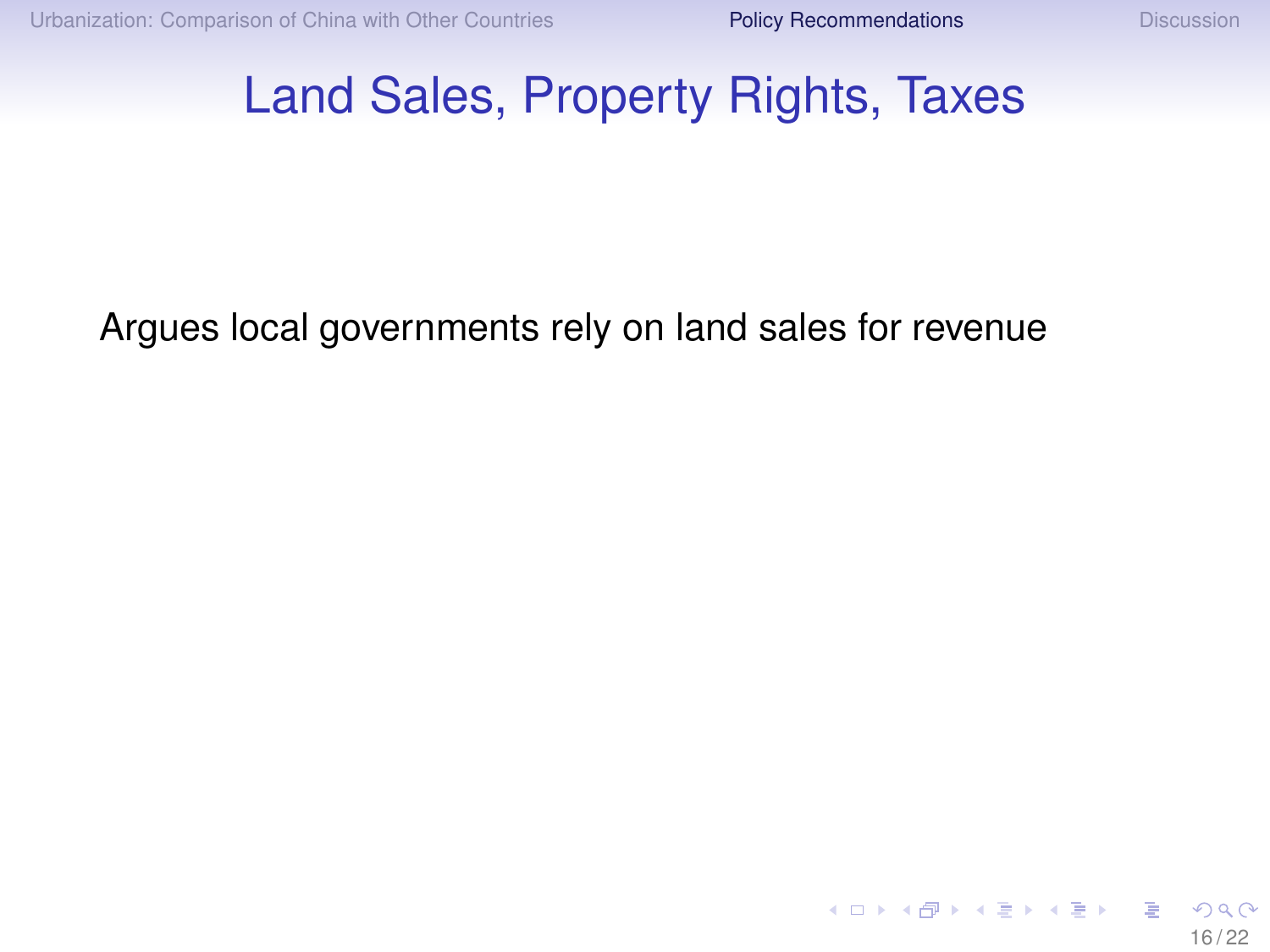#### Land Sales, Property Rights, Taxes

Argues local governments rely on land sales for revenue

Acquire land from rural residents at lower than market value, may sell to developers below market price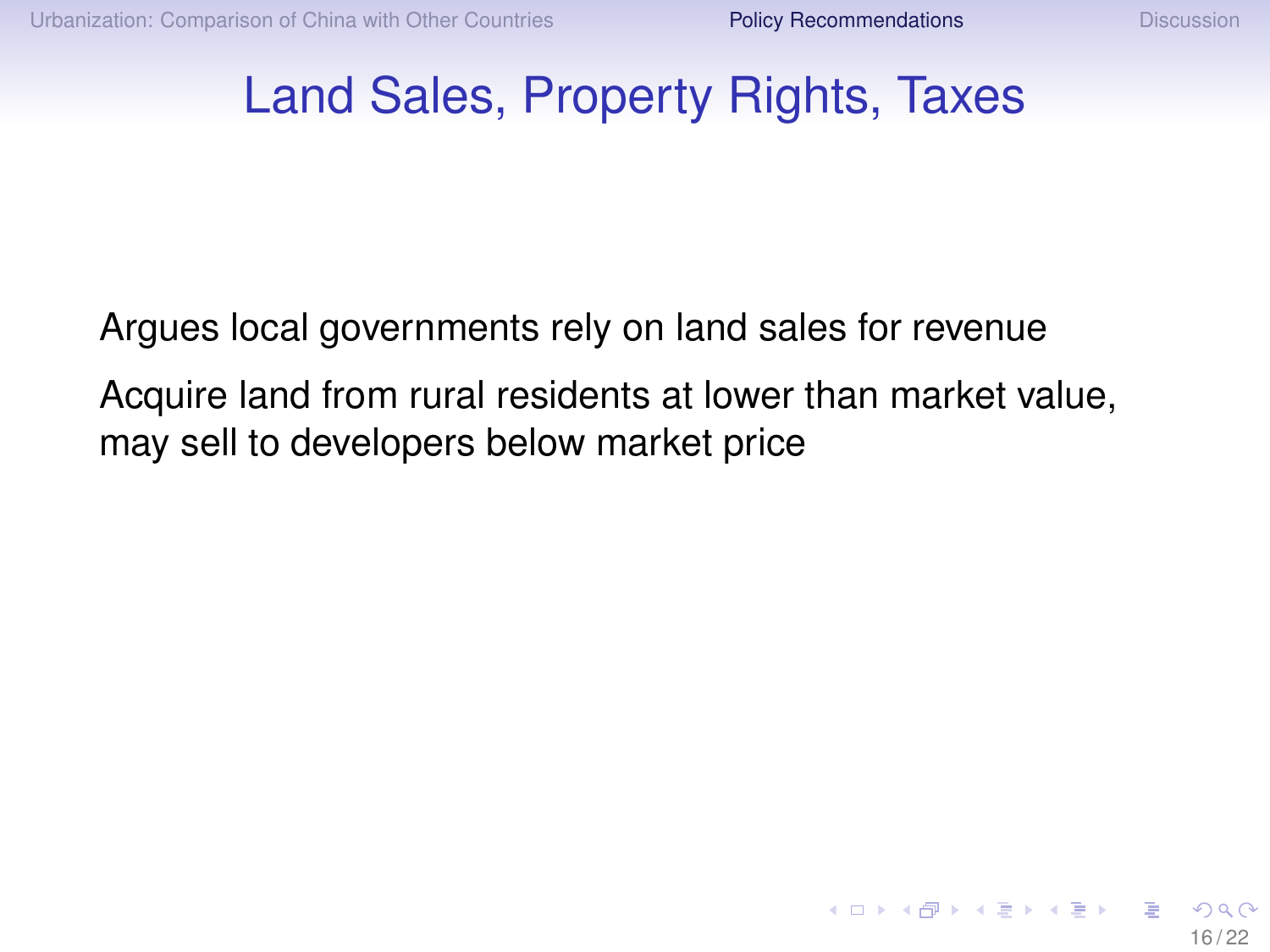#### Land Sales, Property Rights, Taxes

Argues local governments rely on land sales for revenue

Acquire land from rural residents at lower than market value, may sell to developers below market price

Strengthening rural property rights could encourage better use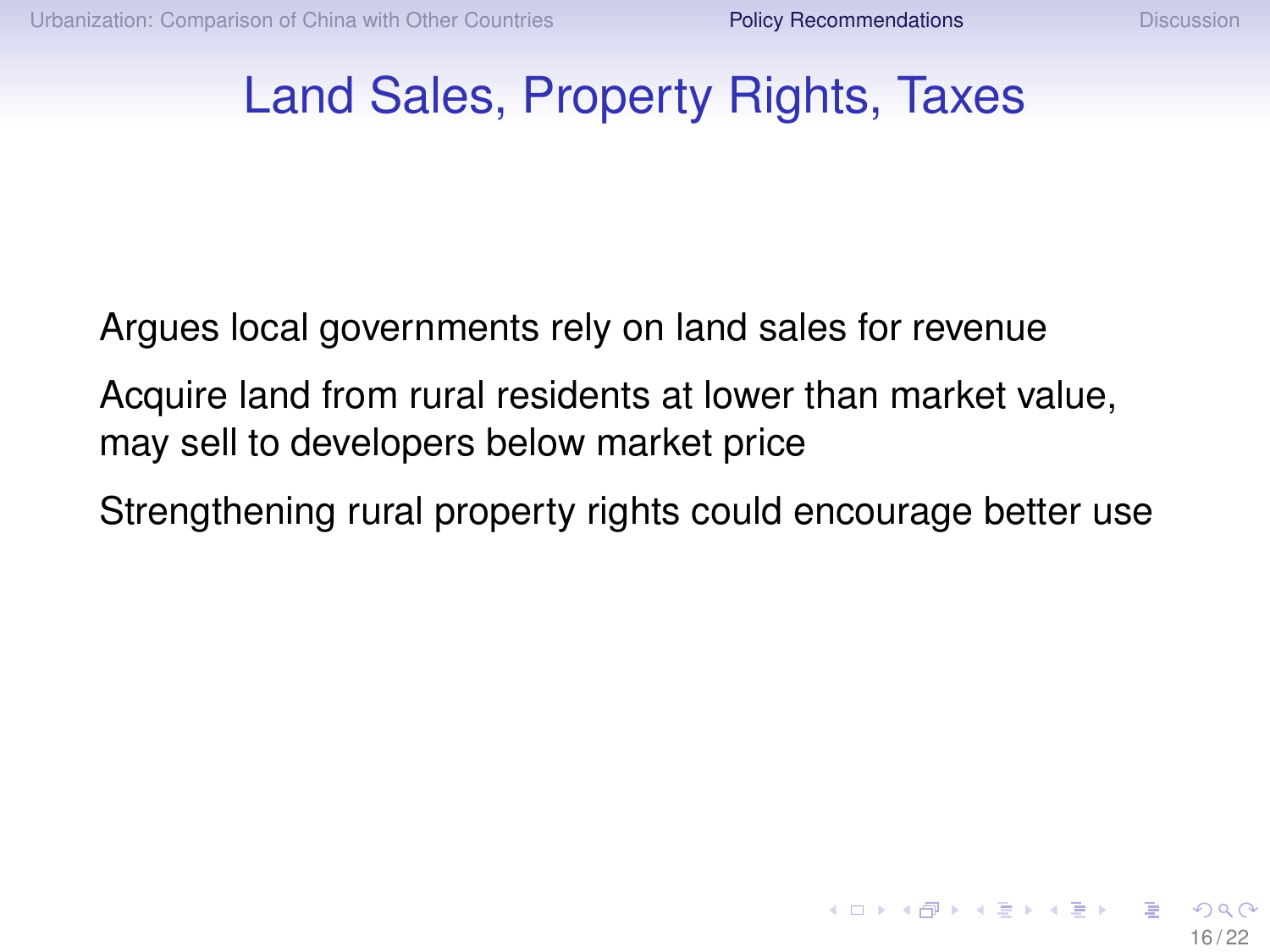#### Land Sales, Property Rights, Taxes

Argues local governments rely on land sales for revenue

Acquire land from rural residents at lower than market value, may sell to developers below market price

Strengthening rural property rights could encourage better use

Suggests local governments should raise revenue through property and sales taxes (VAT)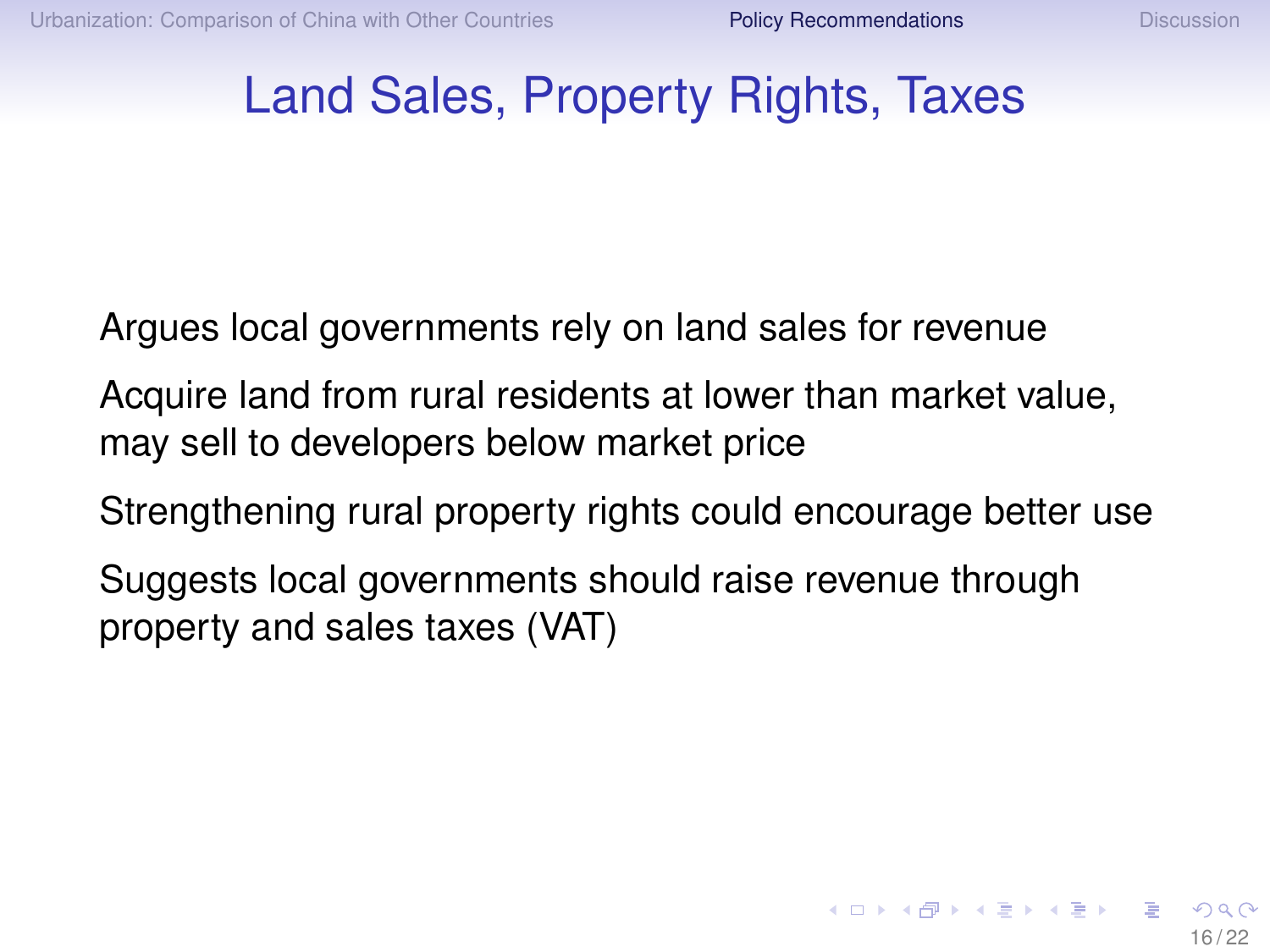#### Land Usage and Zoning

Argues China does not have strong zoning laws or generally zoning plans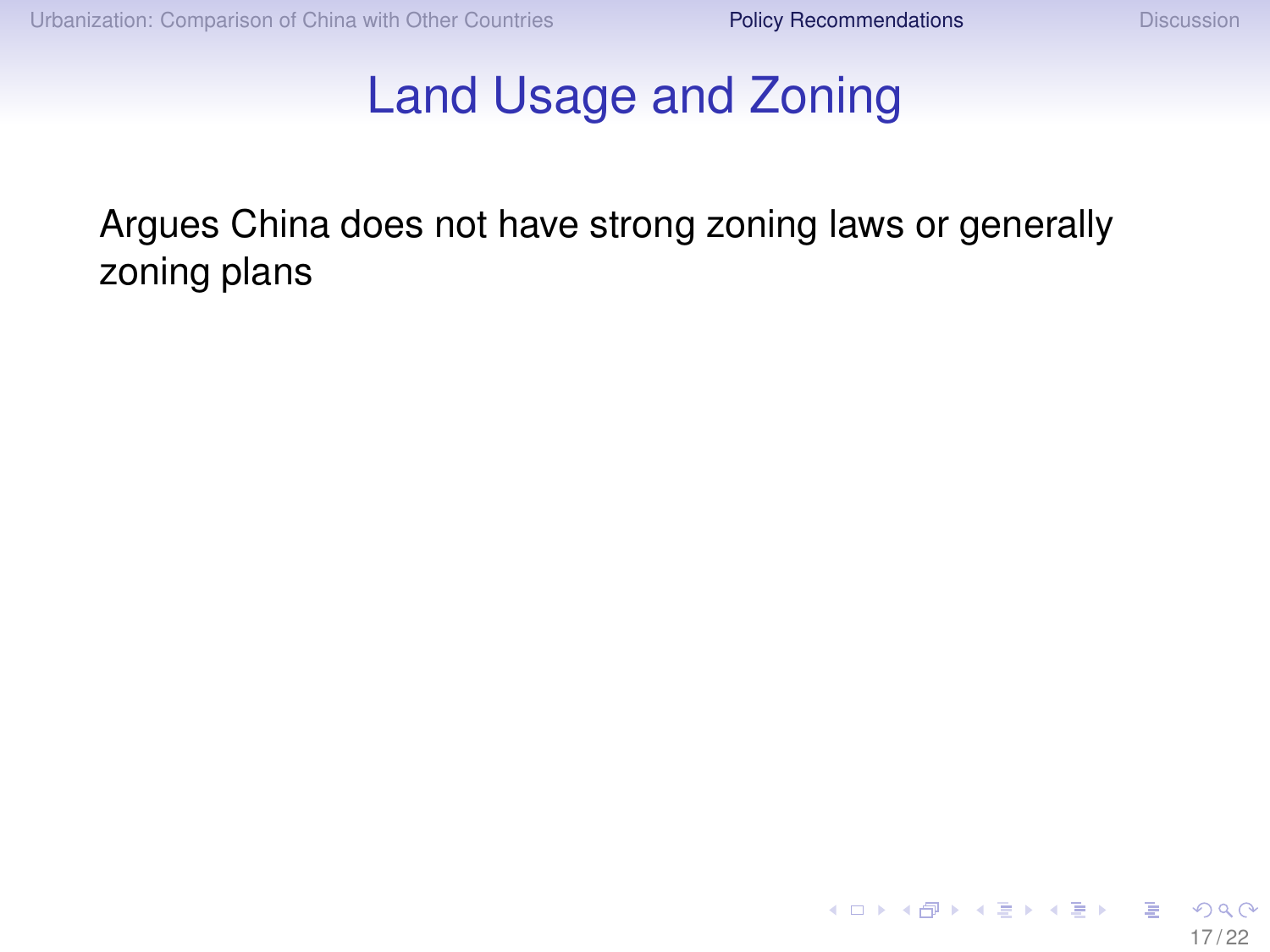K ロ ▶ K 何 ▶ K ヨ ▶ K ヨ ▶ ...

#### Land Usage and Zoning

Argues China does not have strong zoning laws or generally zoning plans

Exacerbates usage problems (ex: polluting industries next to residents)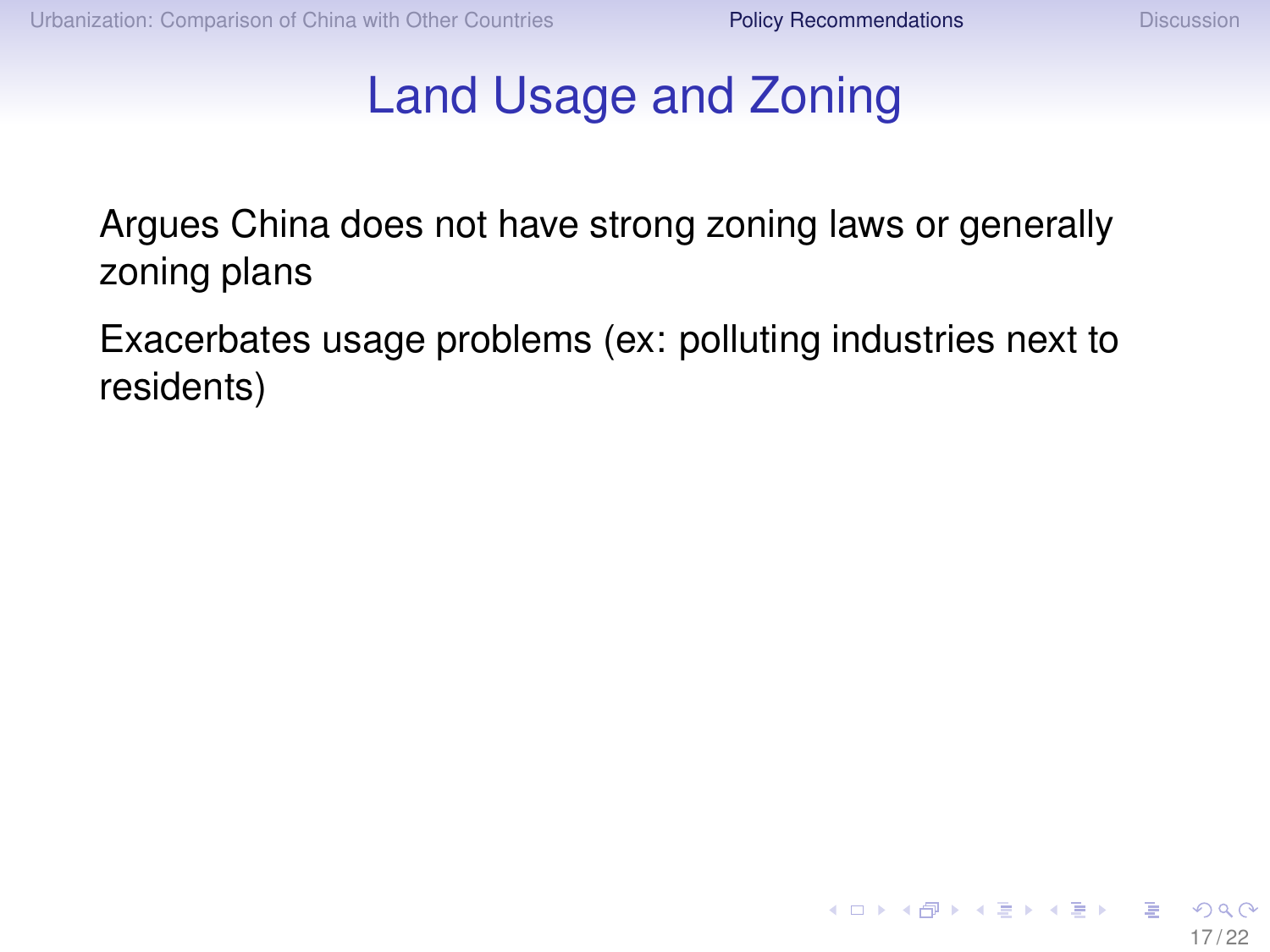$\left\{ \begin{array}{ccc} \square & \times & \overline{\cap} & \times \end{array} \right. \left\{ \begin{array}{ccc} \square & \times & \times & \square & \times \end{array} \right. \quad \square$ 

#### Land Usage and Zoning

Argues China does not have strong zoning laws or generally zoning plans

Exacerbates usage problems (ex: polluting industries next to residents)

Comment: zoning seems like an interesting and unexplored topic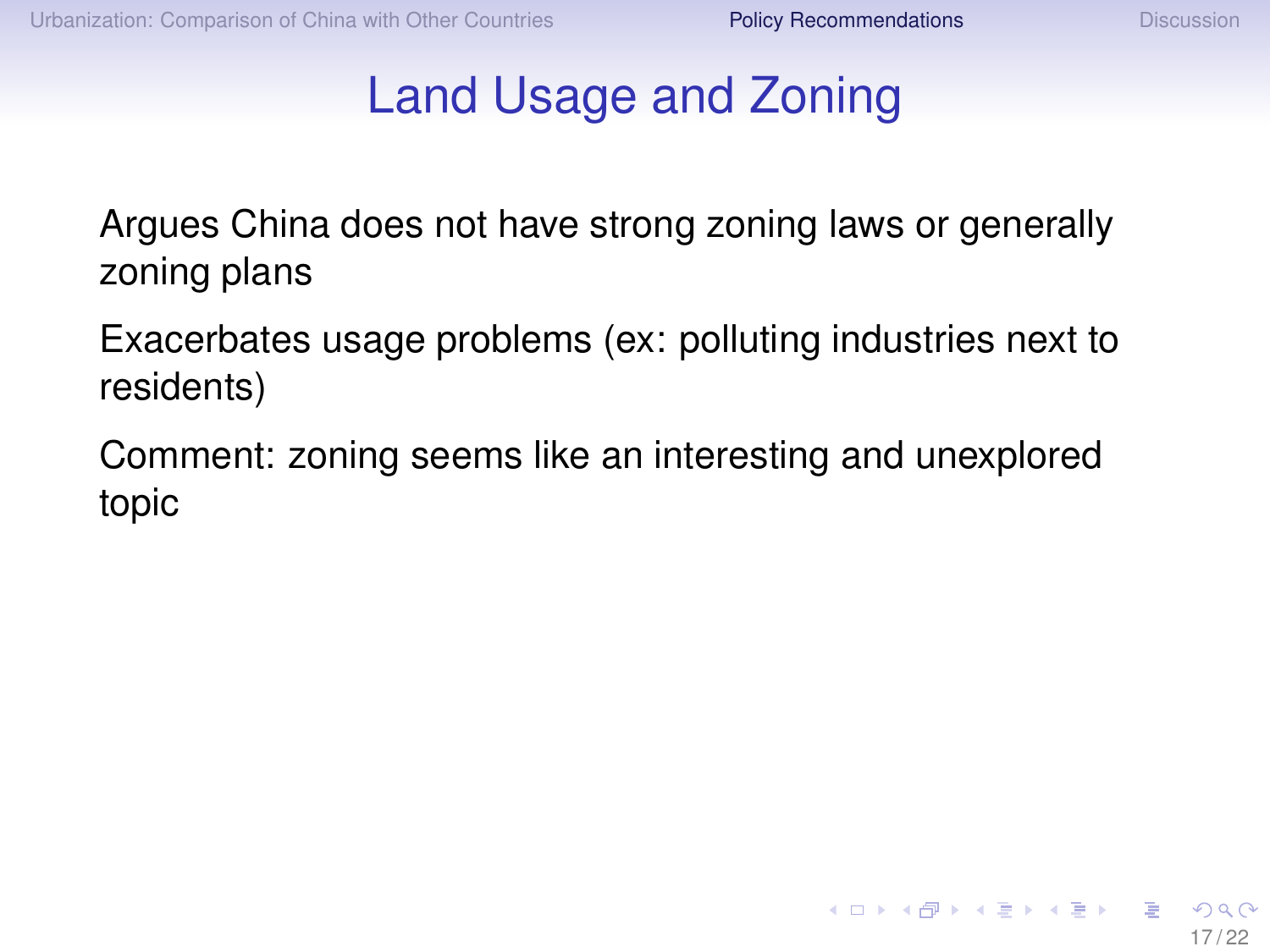### Land Usage and Zoning

Argues China does not have strong zoning laws or generally zoning plans

Exacerbates usage problems (ex: polluting industries next to residents)

Comment: zoning seems like an interesting and unexplored topic

Further, new development often far from CBD, encourages inefficient car use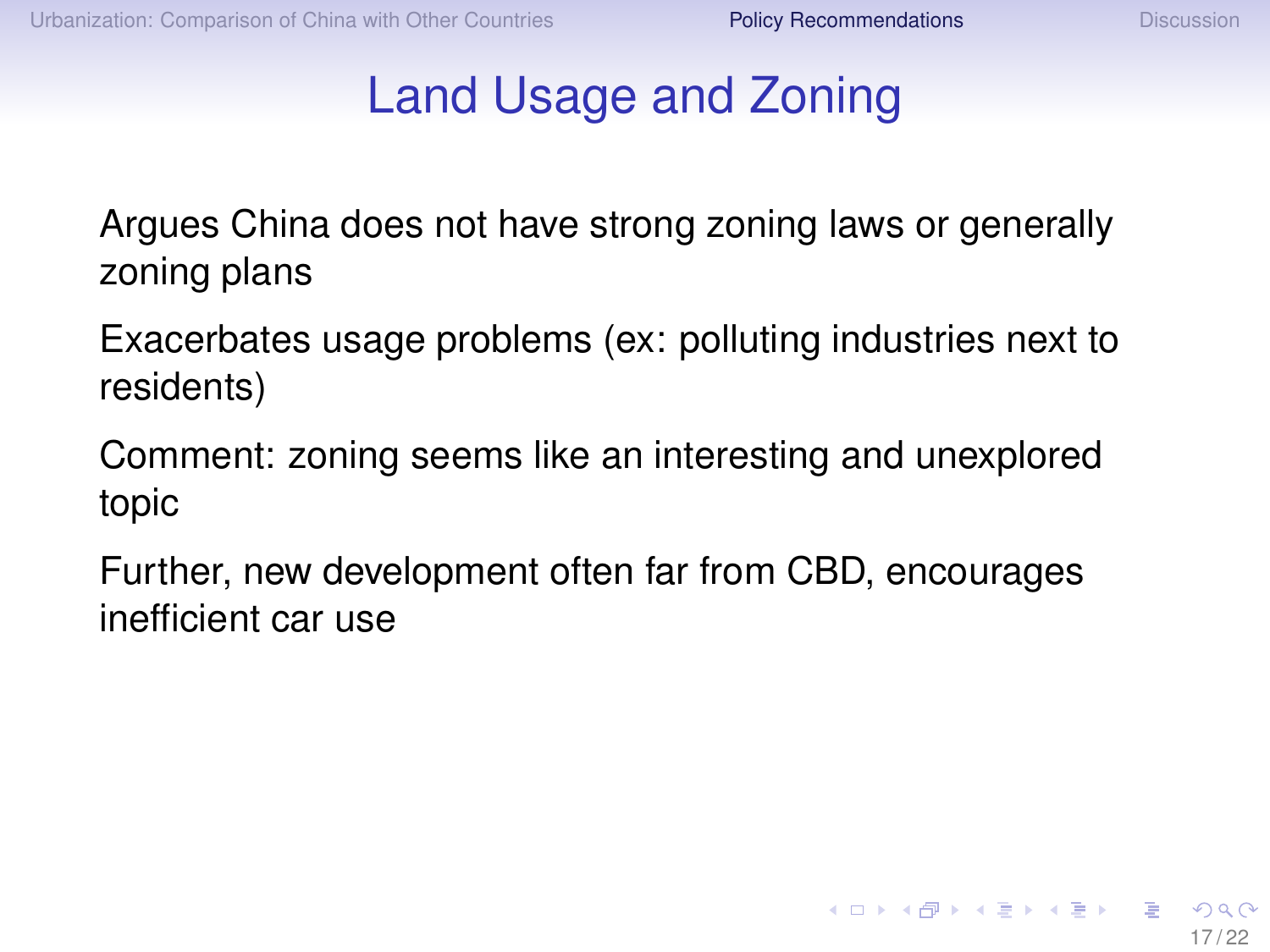### Land Usage and Zoning

Argues China does not have strong zoning laws or generally zoning plans

Exacerbates usage problems (ex: polluting industries next to residents)

Comment: zoning seems like an interesting and unexplored topic

Further, new development often far from CBD, encourages inefficient car use

Note: this article was written before implementation of congestion policies in top tier cities (odd-even, license plate auctions, other driving restrictions, gas price floor)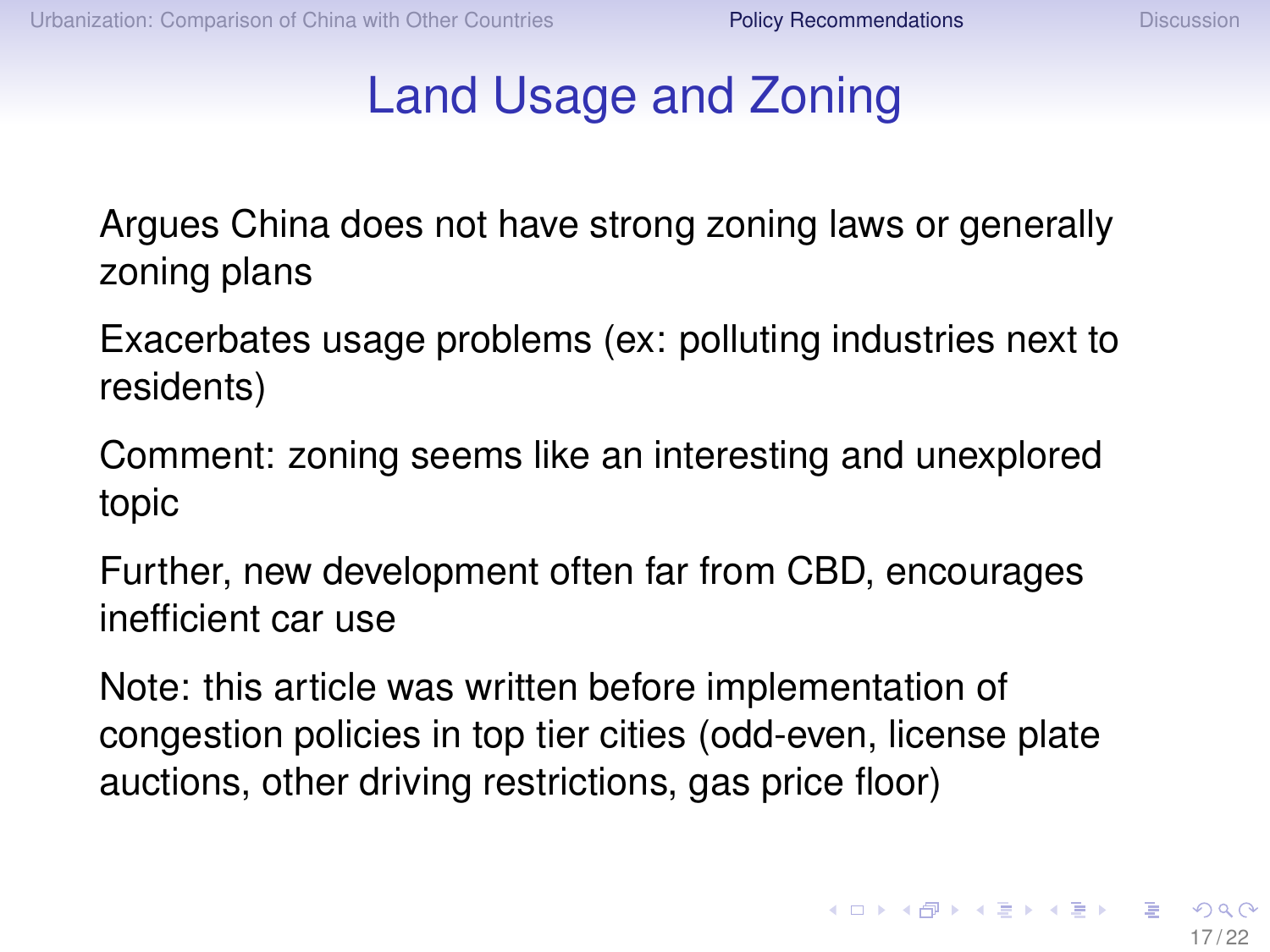イロト イ団 トイ ヨ トイ ヨ トー

#### <span id="page-61-0"></span>Main Issues Central to Urban Economics

1. Agglomeration increases productivity: unrealized agglomeration gains in China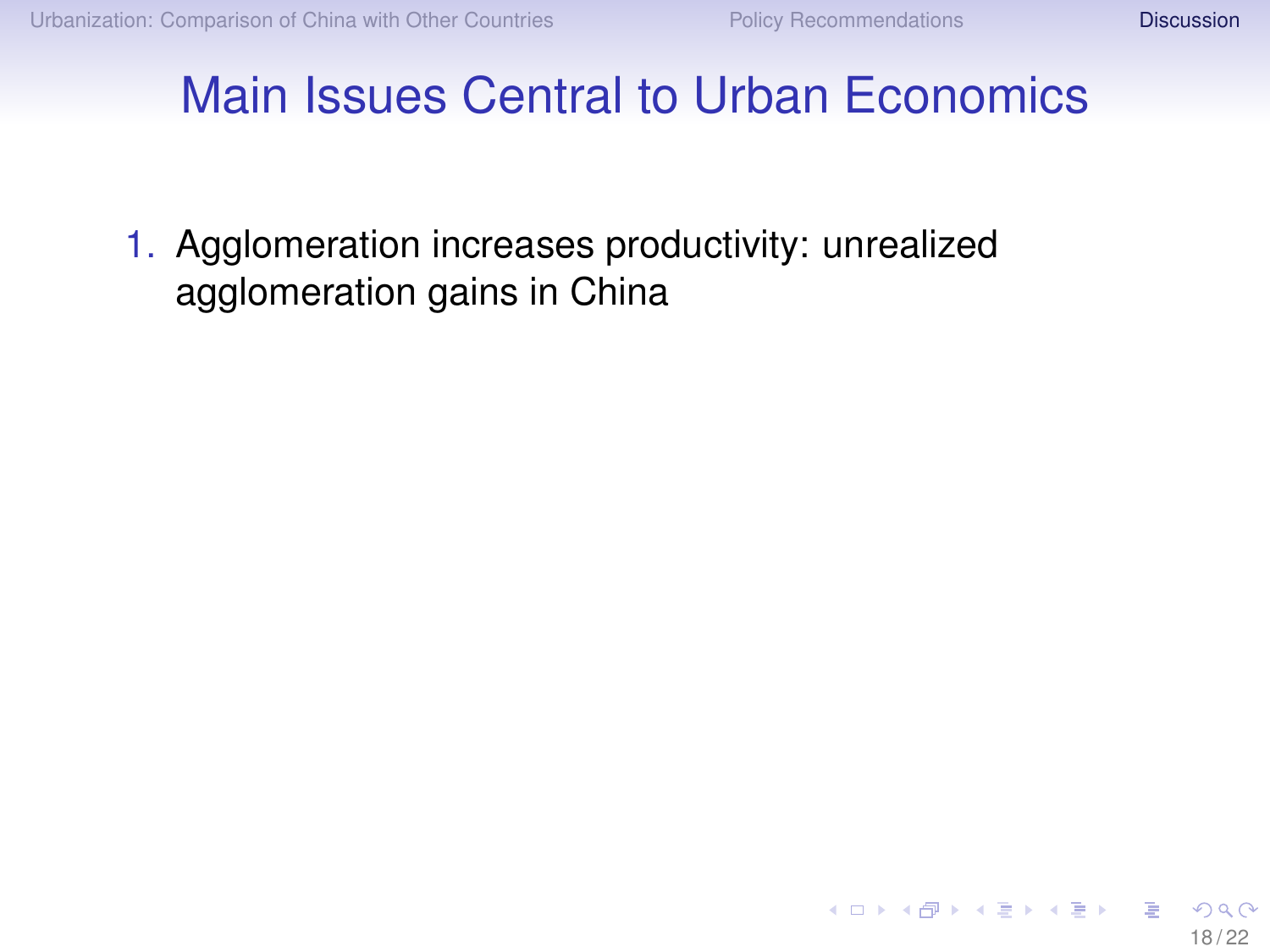- 1. Agglomeration increases productivity: unrealized agglomeration gains in China
- 2. Urban cost: however, population pressure already leading to high urban costs in top tier cities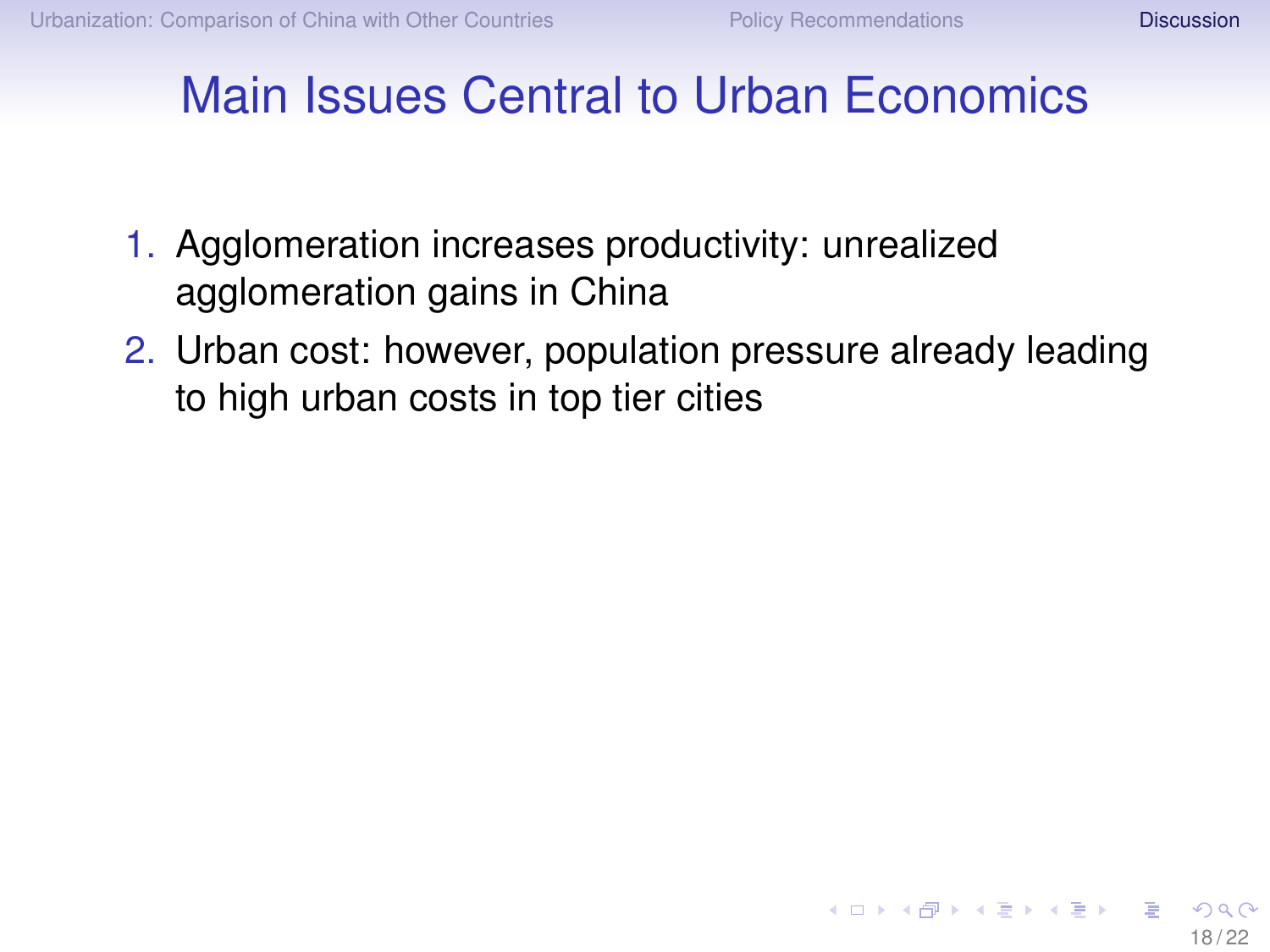$\left\{ \begin{array}{ccc} \square & \times & \overline{\cap} & \times \end{array} \right. \left\{ \begin{array}{ccc} \square & \times & \times & \square & \times \end{array} \right. \quad \square$ 

- 1. Agglomeration increases productivity: unrealized agglomeration gains in China
- 2. Urban cost: however, population pressure already leading to high urban costs in top tier cities
- 3. Barriers to migration prevent spatial equilibrium: cities could be more productive, inequality across locations too high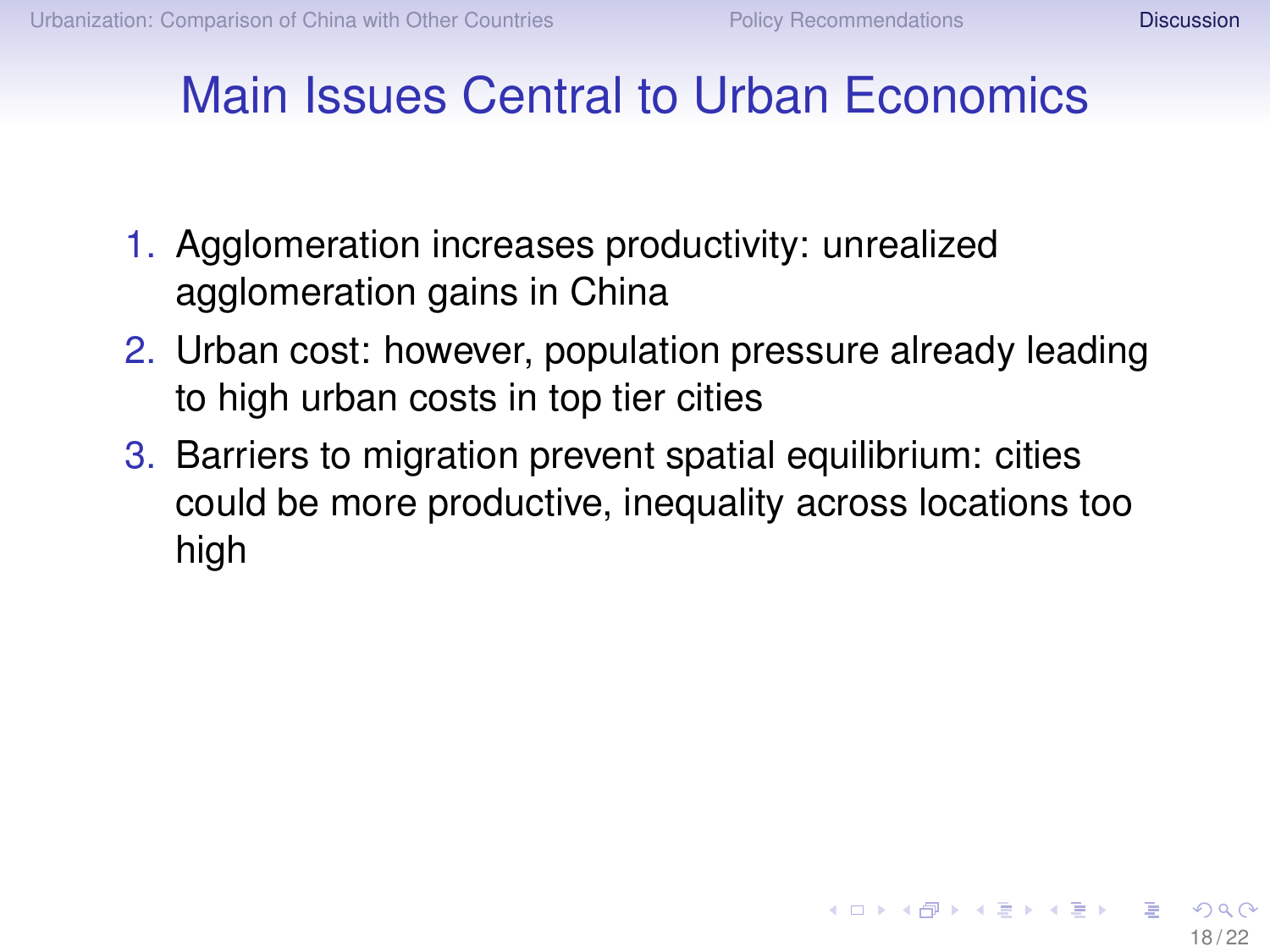$\left\{ \begin{array}{ccc} \square & \times & \overline{\cap} & \times \end{array} \right. \left\{ \begin{array}{ccc} \square & \times & \times & \square & \times \end{array} \right. \quad \square$ 

- 1. Agglomeration increases productivity: unrealized agglomeration gains in China
- 2. Urban cost: however, population pressure already leading to high urban costs in top tier cities
- 3. Barriers to migration prevent spatial equilibrium: cities could be more productive, inequality across locations too high
- 4. Transportation costs key to spatial distribution; smart policies can limit sprawl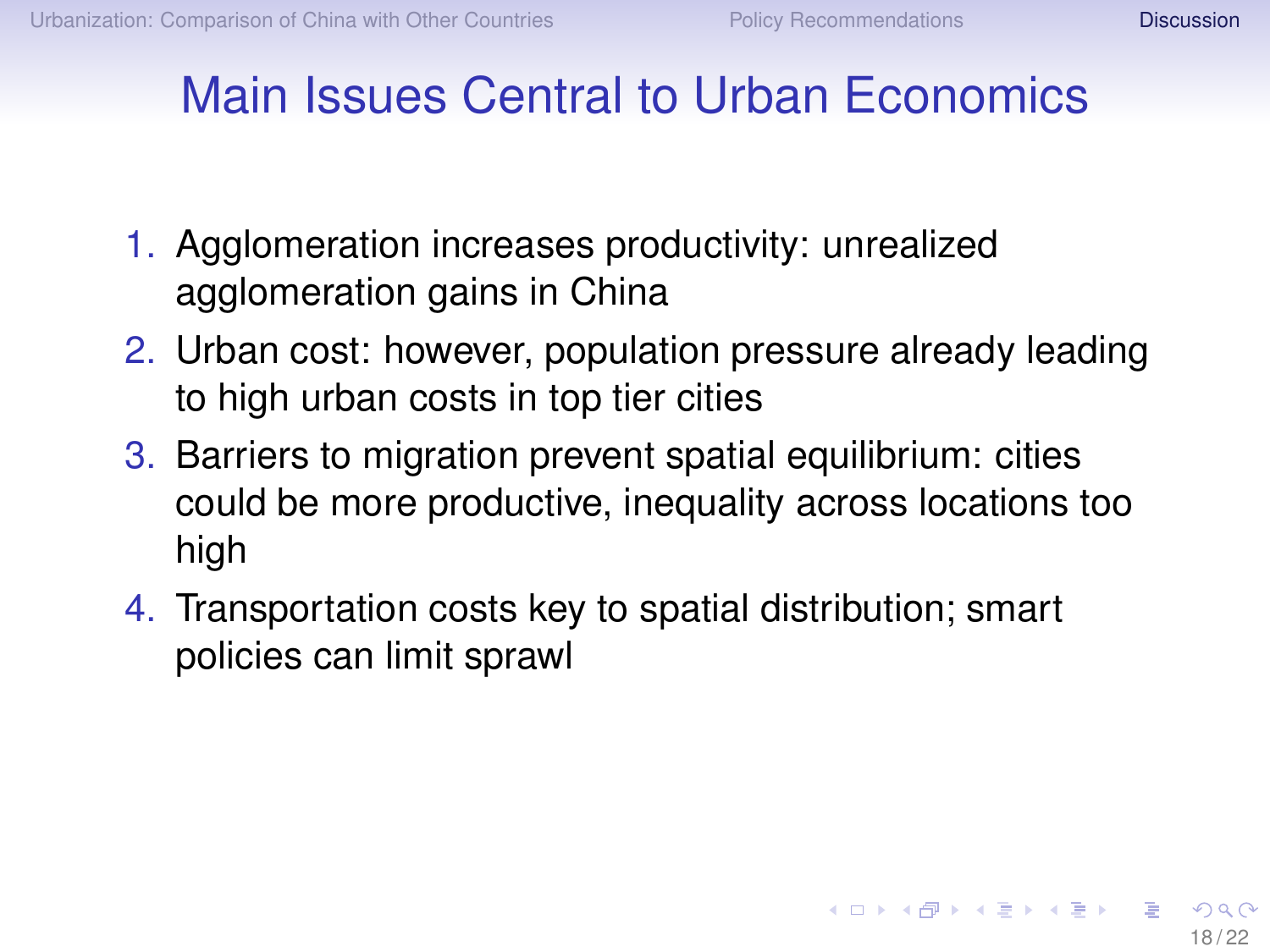- 1. Agglomeration increases productivity: unrealized agglomeration gains in China
- 2. Urban cost: however, population pressure already leading to high urban costs in top tier cities
- 3. Barriers to migration prevent spatial equilibrium: cities could be more productive, inequality across locations too high
- 4. Transportation costs key to spatial distribution; smart policies can limit sprawl
- 5. Advocating property taxes to redistribute urbanization gains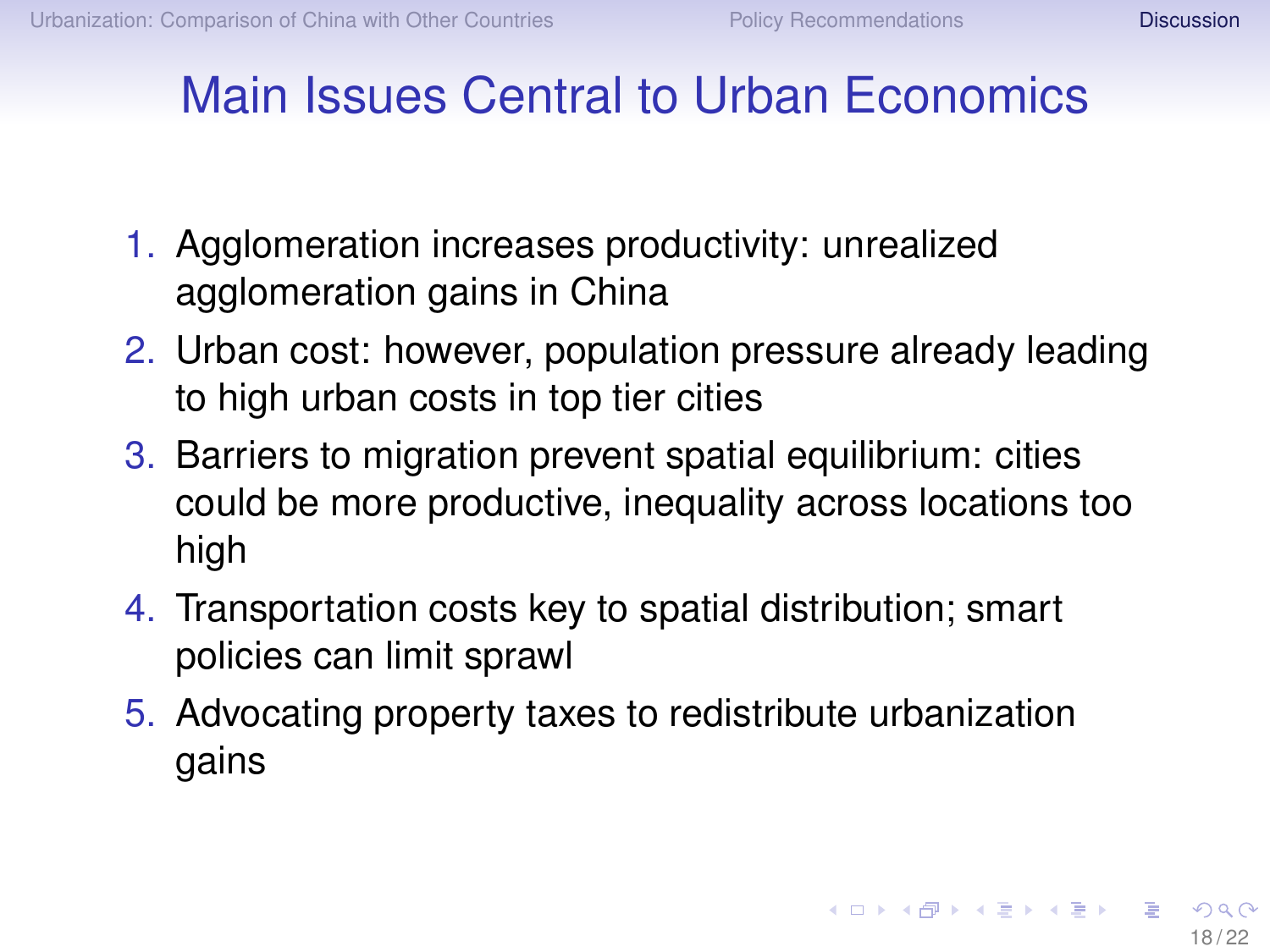#### What's missing?

#### What big issues were not covered?

メロメメ 御 メメ きょく きょう э  $299$ 19 / 22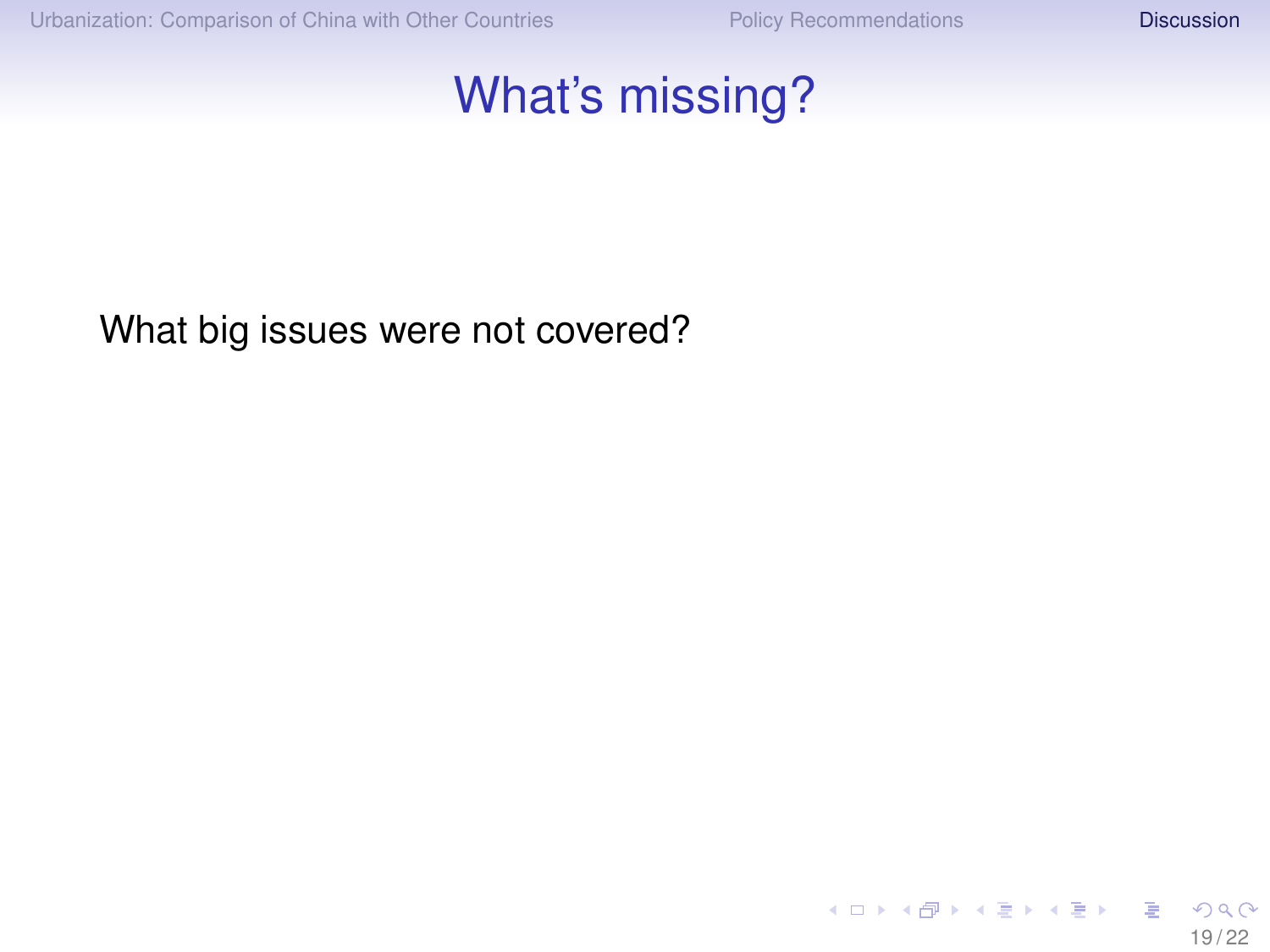イロト イ押 トイヨ トイヨト

#### What's missing?

#### What big issues were not covered?

Housing: a bit of discussion of rental market but generally light emphasis on housing issues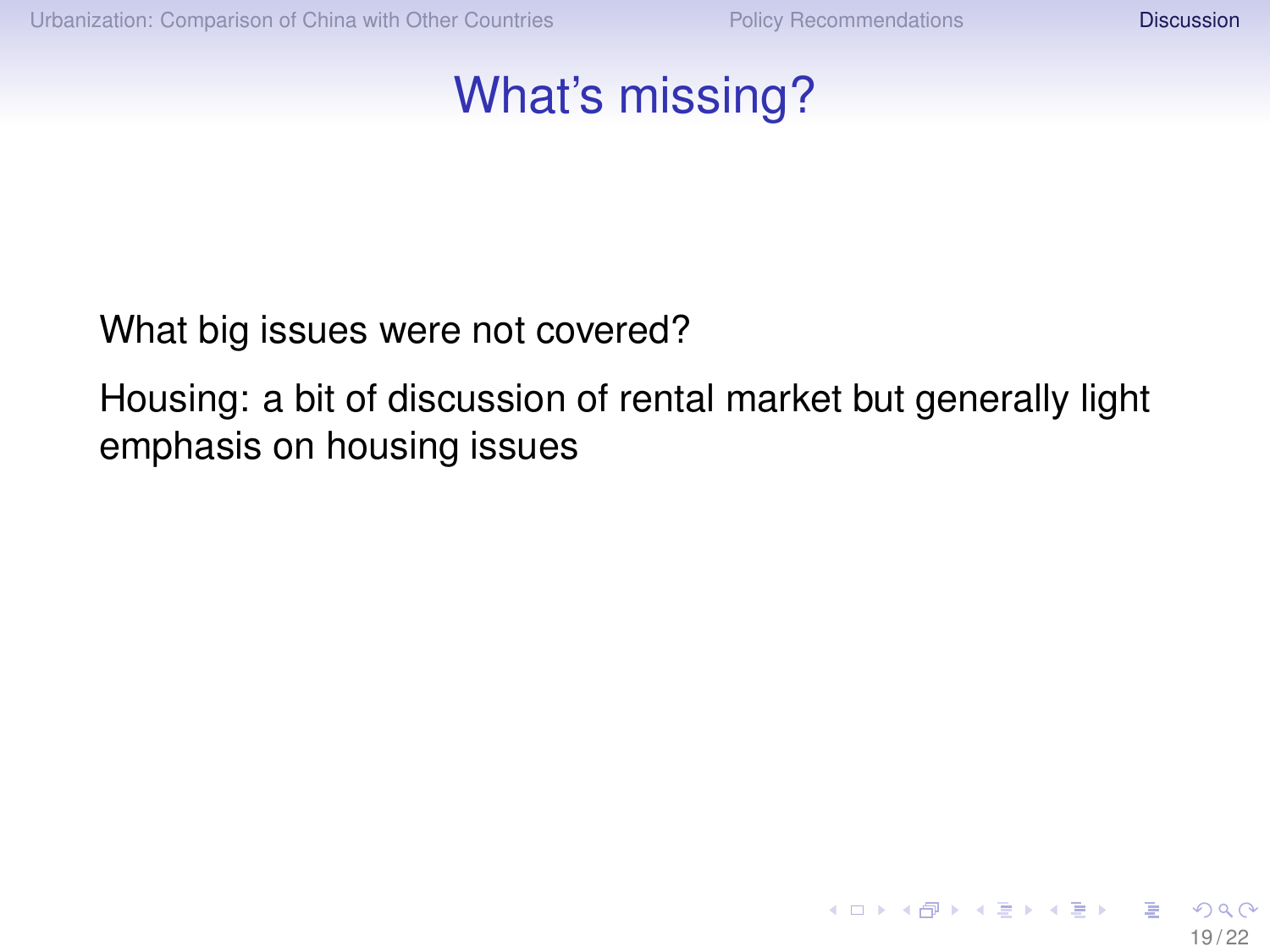#### What's missing?

What big issues were not covered?

Housing: a bit of discussion of rental market but generally light emphasis on housing issues

Chinese housing policies seem like a good topic for research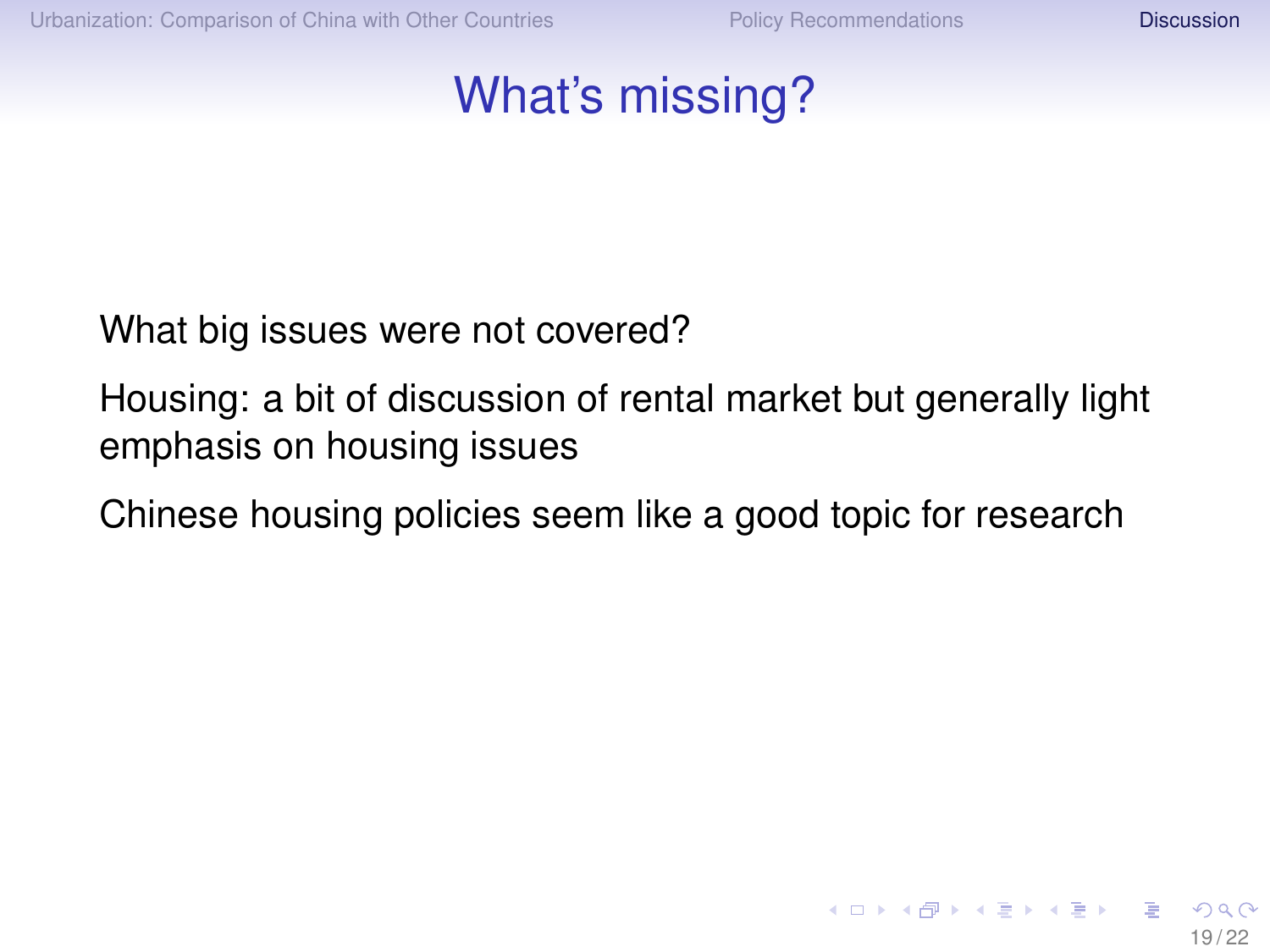#### What's missing?

What big issues were not covered?

Housing: a bit of discussion of rental market but generally light emphasis on housing issues

Chinese housing policies seem like a good topic for research

Greater detail on urban cost: pollution much more relevant now than in 2009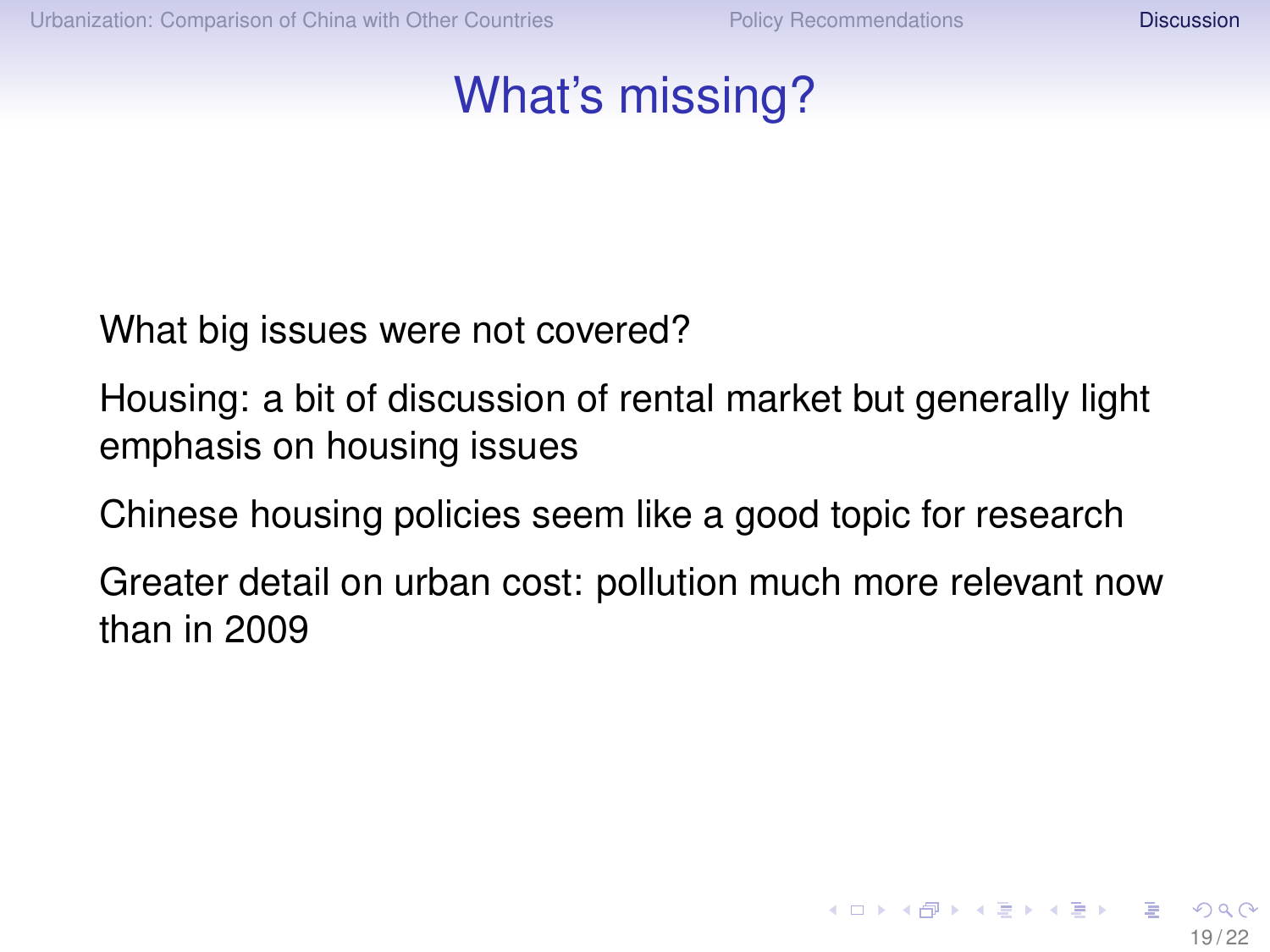#### Research Questions

Ideas?

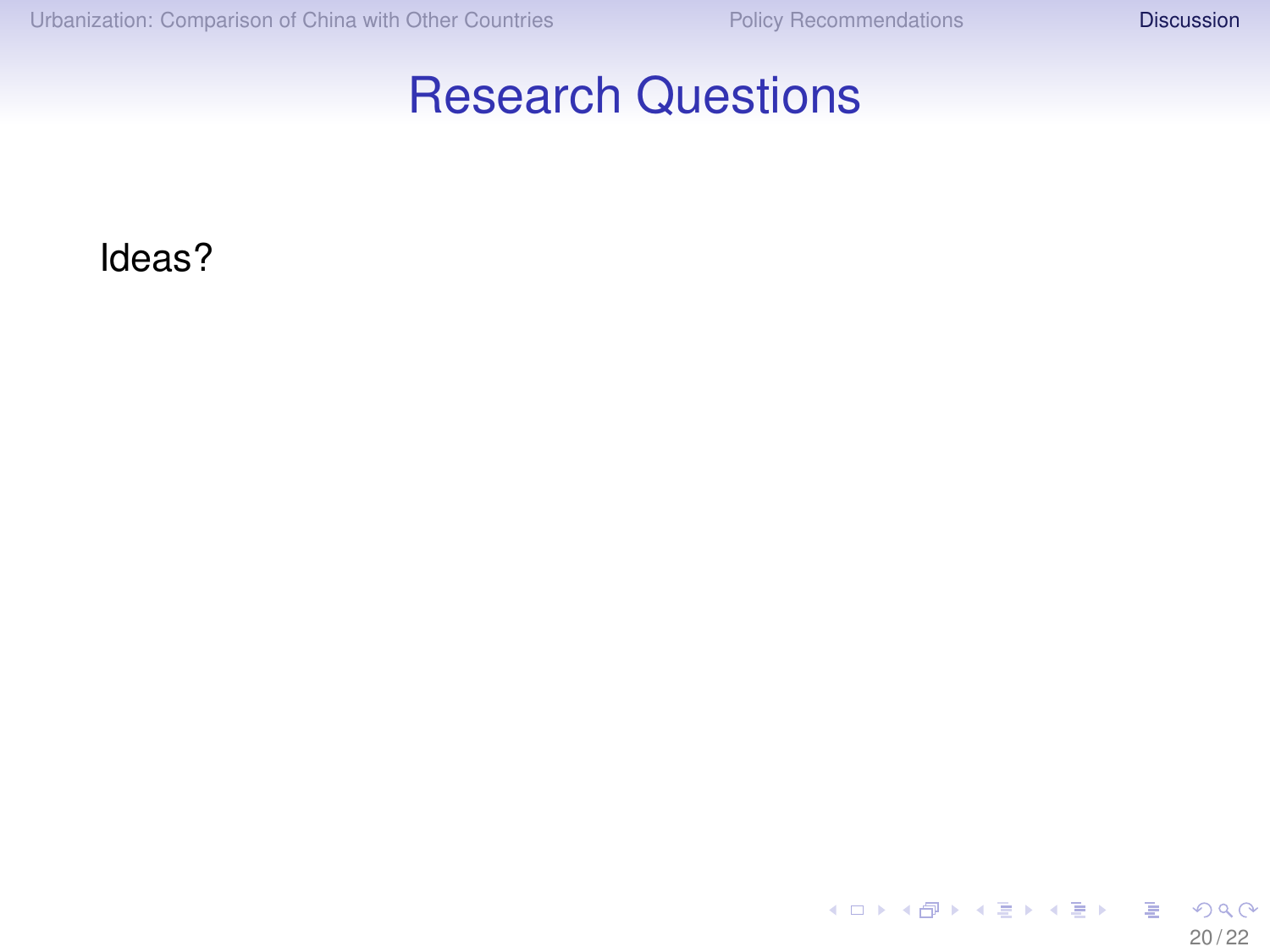(ロトス個)→(理)→(理)→

#### Research Questions

Ideas?

1. Measuring sector specialization and urban diversity in Chinese cities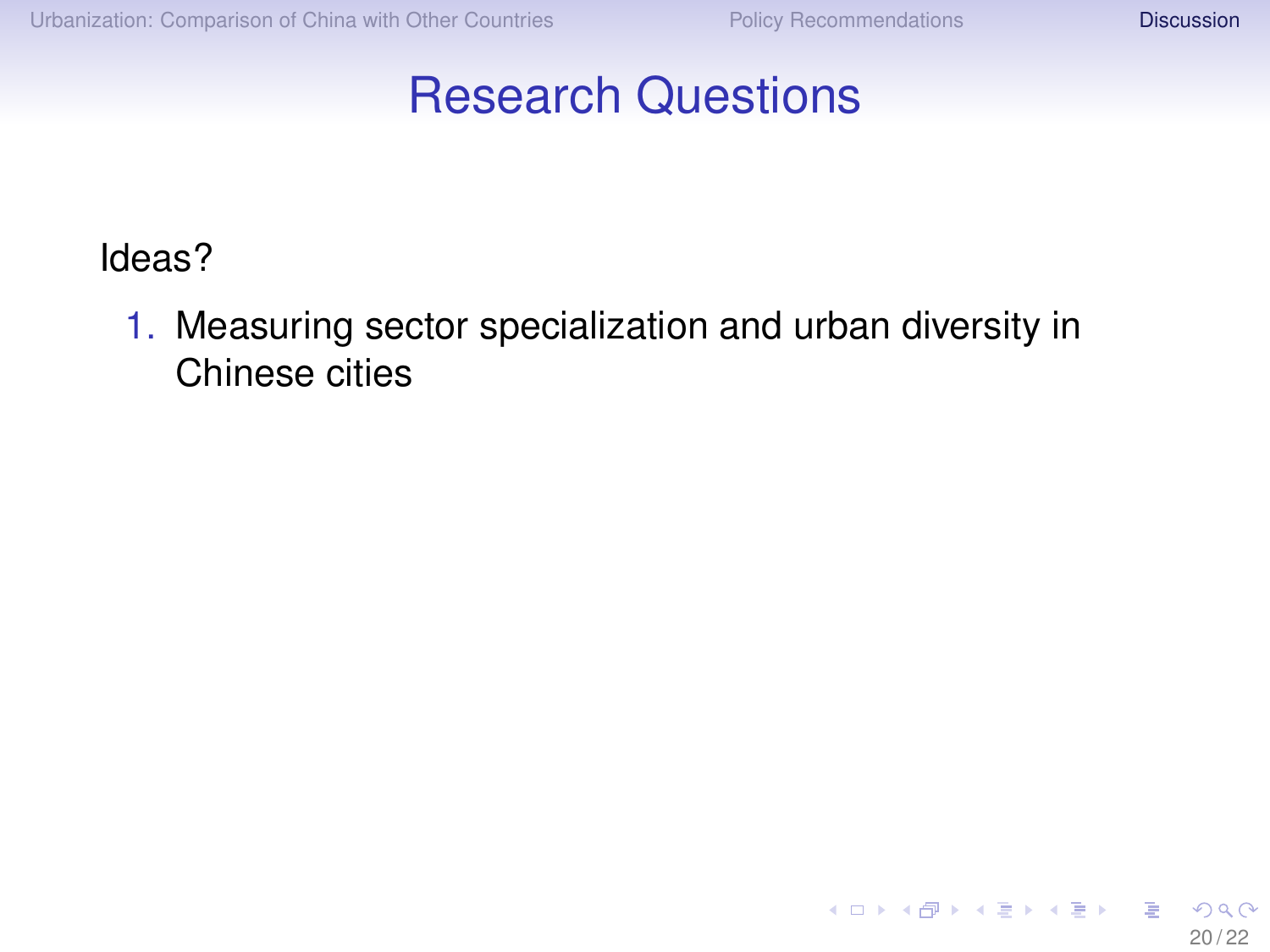**≮ロト ⊀伺 ▶ ⊀ ヨ ▶ ⊀ ヨ ▶** 

#### Research Questions

- 1. Measuring sector specialization and urban diversity in Chinese cities
- 2. Quantifying agglomeration economies in China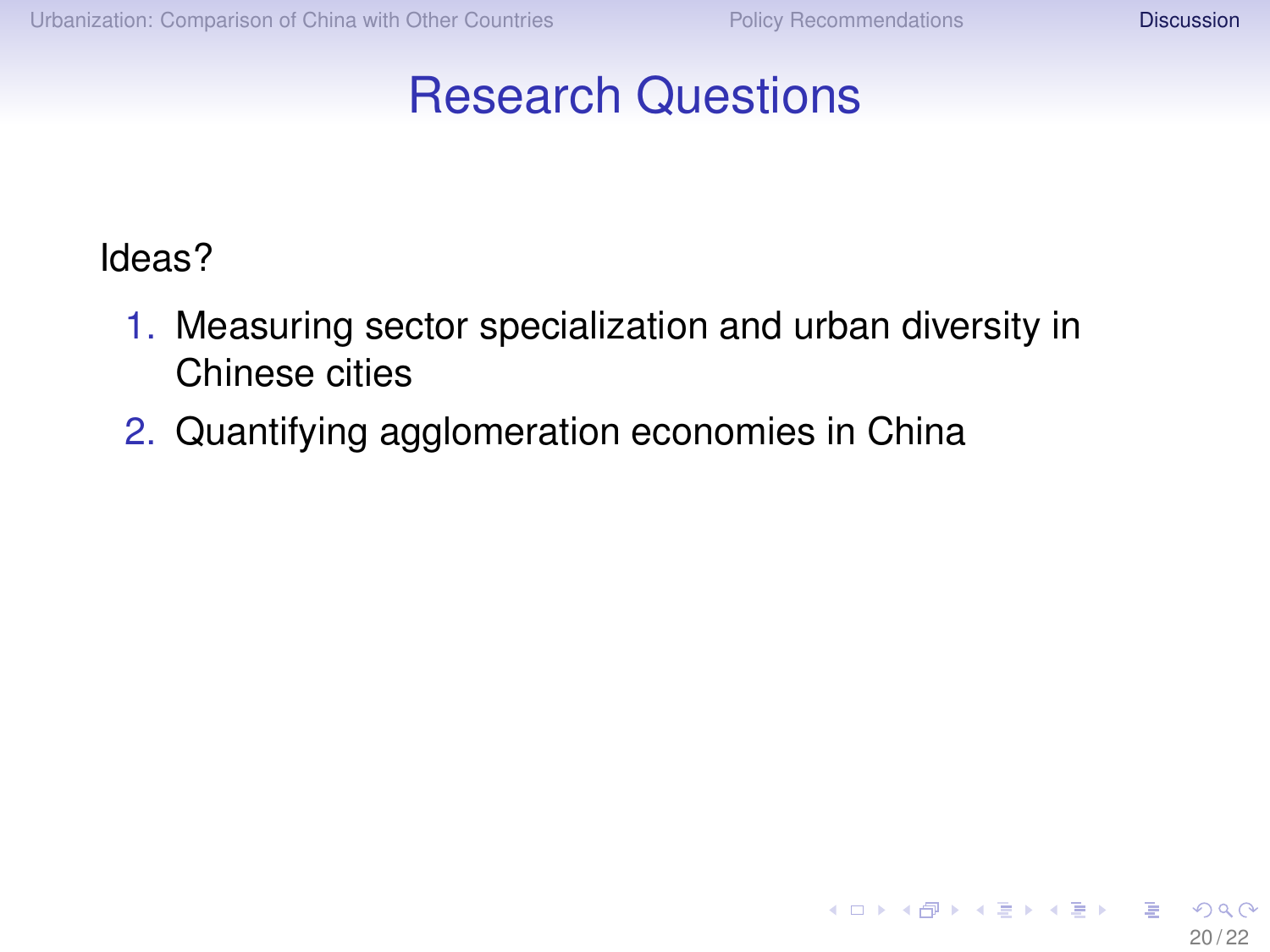イロト イ押ト イヨト イヨト

#### Research Questions

- 1. Measuring sector specialization and urban diversity in Chinese cities
- 2. Quantifying agglomeration economies in China
- 3. Policy simulations on migration flows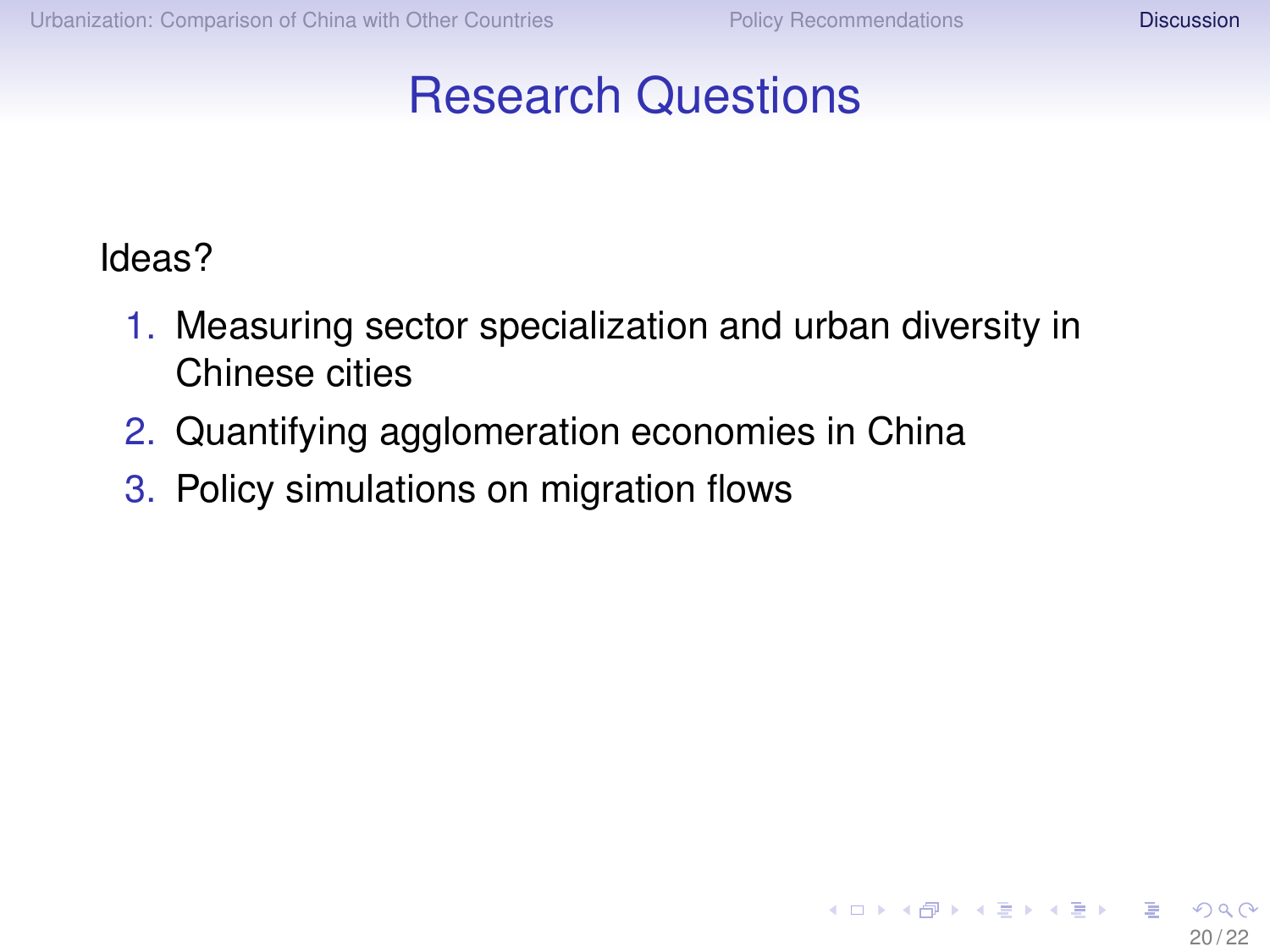イロト イ押ト イヨト イヨト

#### Research Questions

- 1. Measuring sector specialization and urban diversity in Chinese cities
- 2. Quantifying agglomeration economies in China
- 3. Policy simulations on migration flows
- 4. Quantifying knowledge accumulation in Chinese cities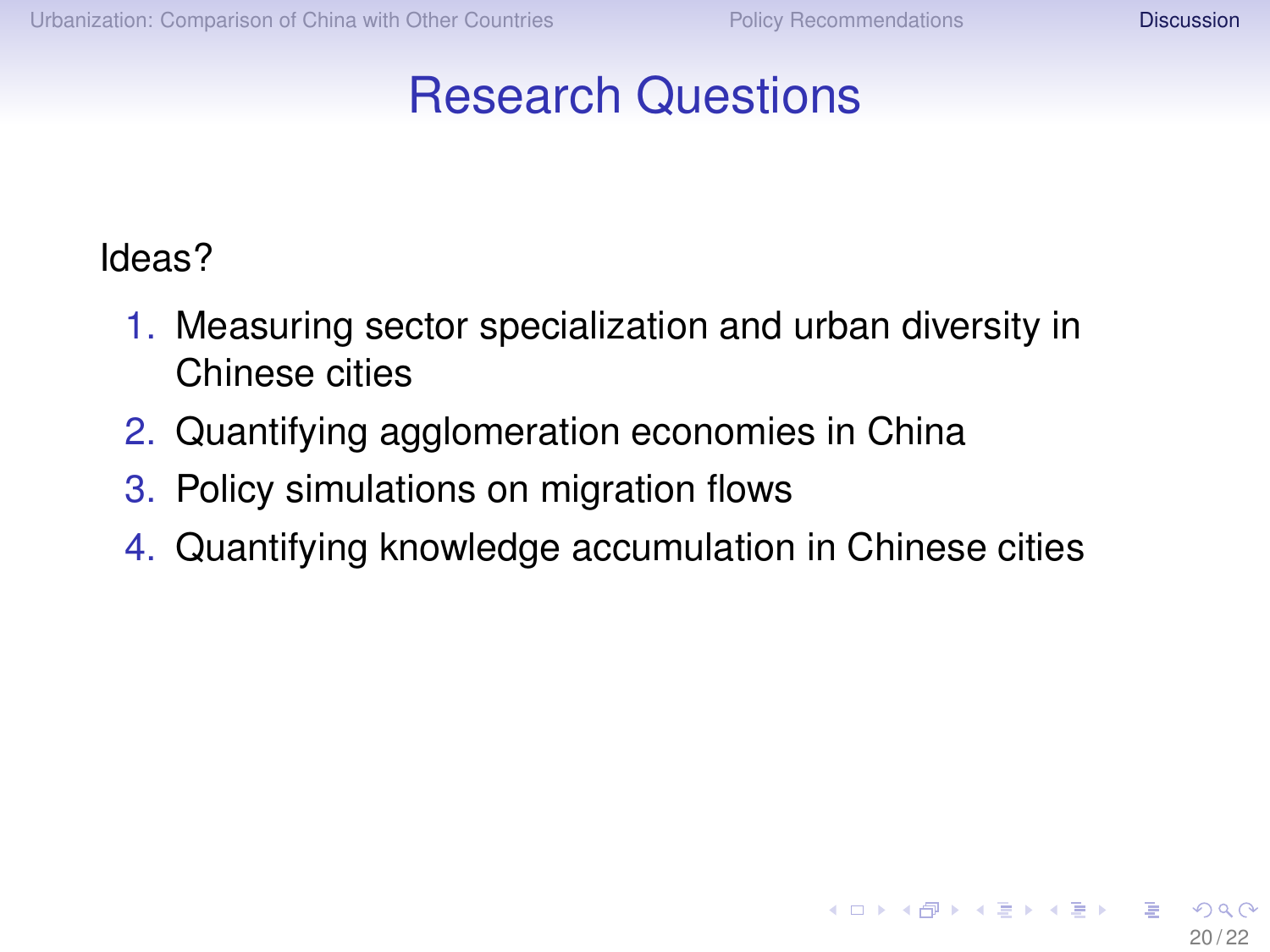イロト イ押 トイヨ トイヨ トー

## Research Questions

- 1. Measuring sector specialization and urban diversity in Chinese cities
- 2. Quantifying agglomeration economies in China
- 3. Policy simulations on migration flows
- 4. Quantifying knowledge accumulation in Chinese cities
- 5. Understanding zoning–creating of Chinese regulatory index (like WRI)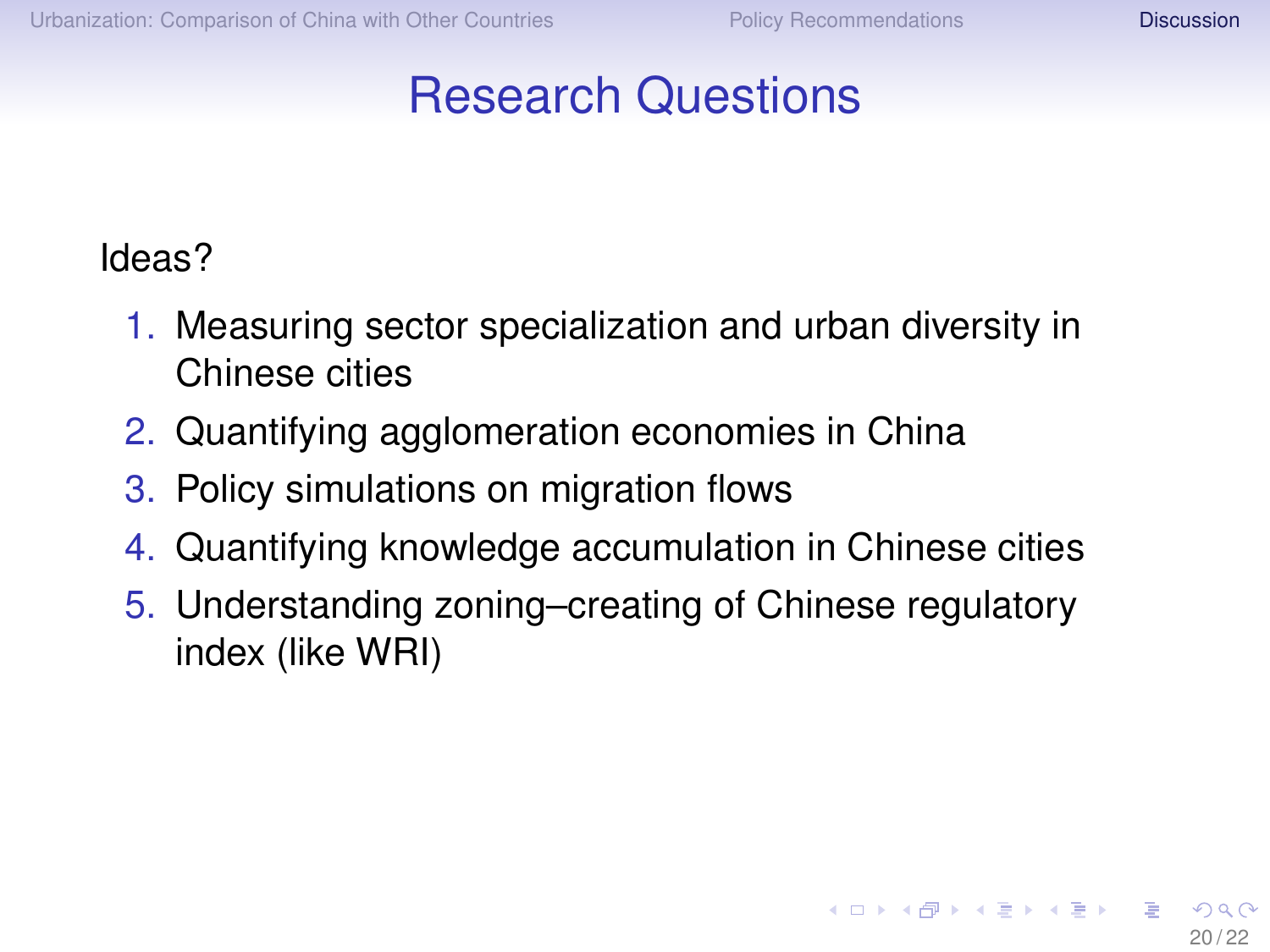**≮ロト ⊀伺 ▶ ⊀ ヨ ▶ ⊀ ヨ ▶** 

# Research Questions

- 1. Measuring sector specialization and urban diversity in Chinese cities
- 2. Quantifying agglomeration economies in China
- 3. Policy simulations on migration flows
- 4. Quantifying knowledge accumulation in Chinese cities
- 5. Understanding zoning–creating of Chinese regulatory index (like WRI)
- 6. Recommended tax policy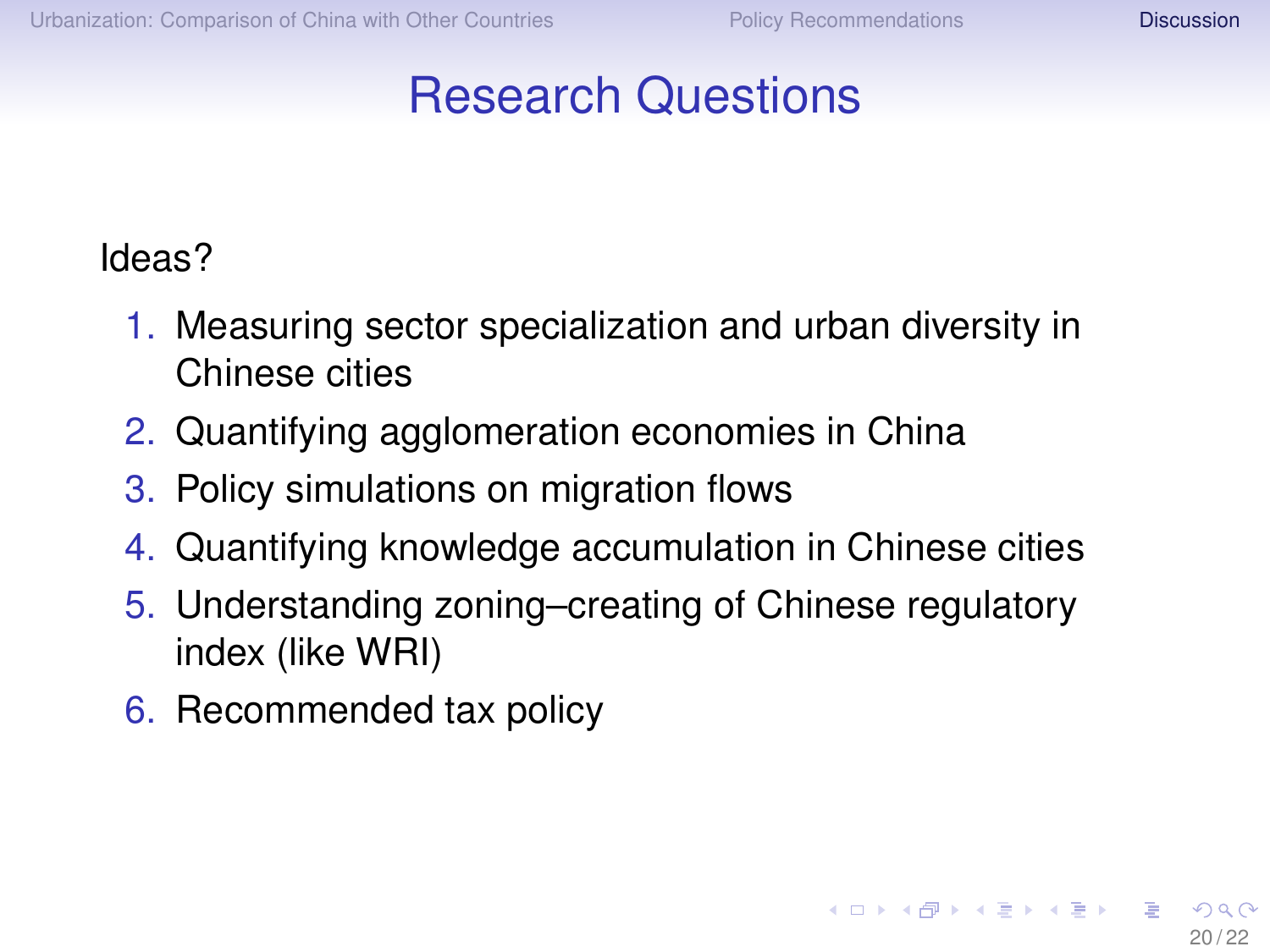$\left\{ \begin{array}{ccc} \square & \times & \overline{\cap} & \times \end{array} \right. \left\{ \begin{array}{ccc} \square & \times & \times & \square & \times \end{array} \right. \quad \square$ 

## 2014 National Urbanization Plan

Quoting from Xinhua English press release:

• "proportion of permanent urban residents to China's total population stands at 53.7 percent, lower than developed nations' average of 80 percent, and 60 percent for developing countries with similar per capita income levels as China"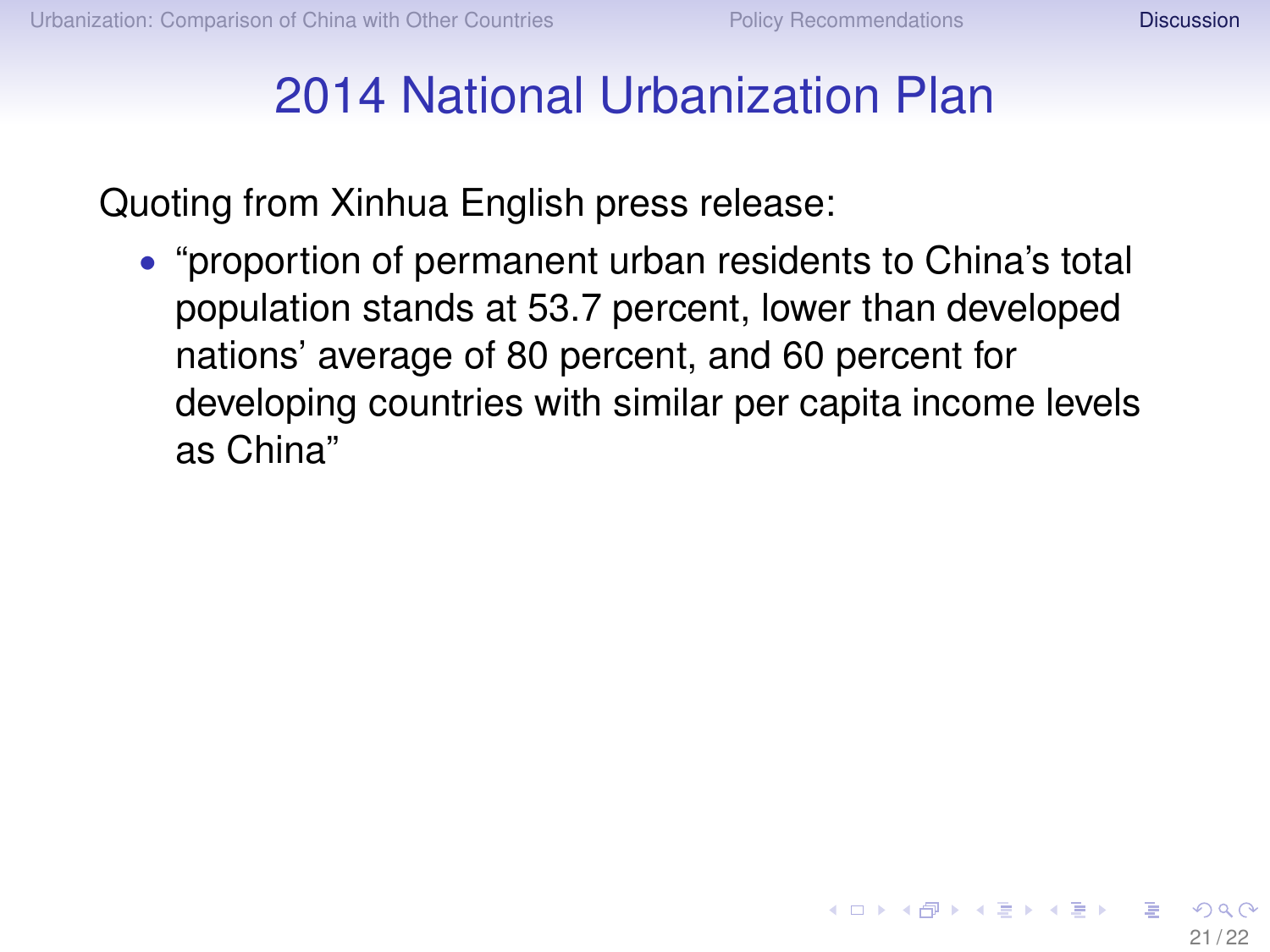$\left\{ \begin{array}{ccc} \square & \times & \square & \times & \times \end{array} \right.$  and  $\left\{ \begin{array}{ccc} \square & \times & \times & \square & \times \end{array} \right.$ 

# 2014 National Urbanization Plan

- "proportion of permanent urban residents to China's total population stands at 53.7 percent, lower than developed nations' average of 80 percent, and 60 percent for developing countries with similar per capita income levels as China"
- "An increasing urbanization ratio will help raise the income of rural residents through employment in cities and unleash the consumption potential"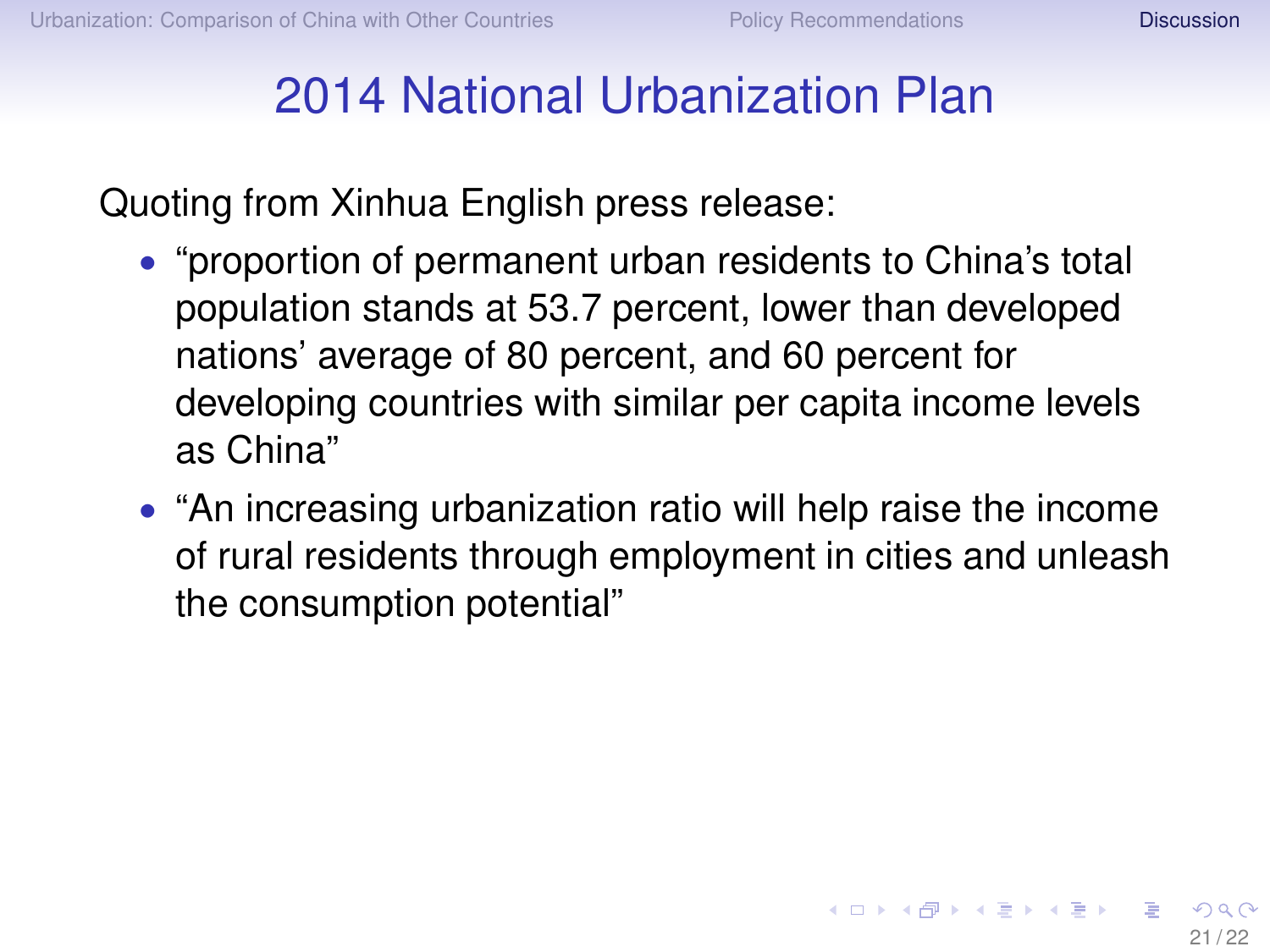# 2014 National Urbanization Plan

- "proportion of permanent urban residents to China's total population stands at 53.7 percent, lower than developed nations' average of 80 percent, and 60 percent for developing countries with similar per capita income levels as China"
- "An increasing urbanization ratio will help raise the income of rural residents through employment in cities and unleash the consumption potential"
- "will also bring about large demands for investment in urban infrastructure, public service facilities and housing construction, thus providing continuous impetus for economic development"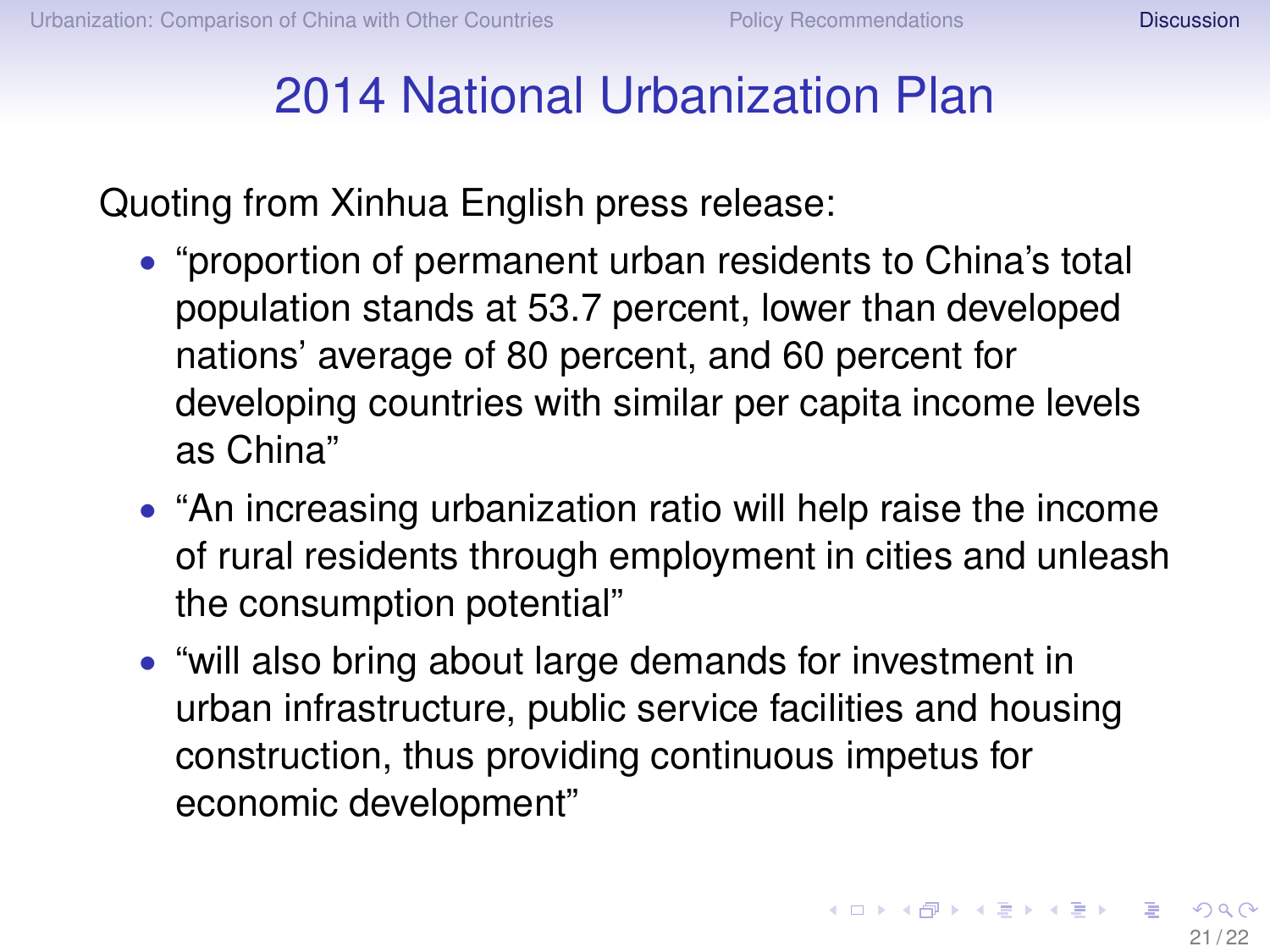$\left\{ \begin{array}{ccc} \square & \times & \overline{\cap} & \times \end{array} \right. \left\{ \begin{array}{ccc} \square & \times & \times & \square & \times \end{array} \right. \quad \square$ 

## 2014 National Urbanization Plan

Quoting from Xinhua English press release:

• "Other principles set by the plan include coordinating urban and rural development, optimizing macro-level city layouts and integrating ecological civilization into the entire urbanization process"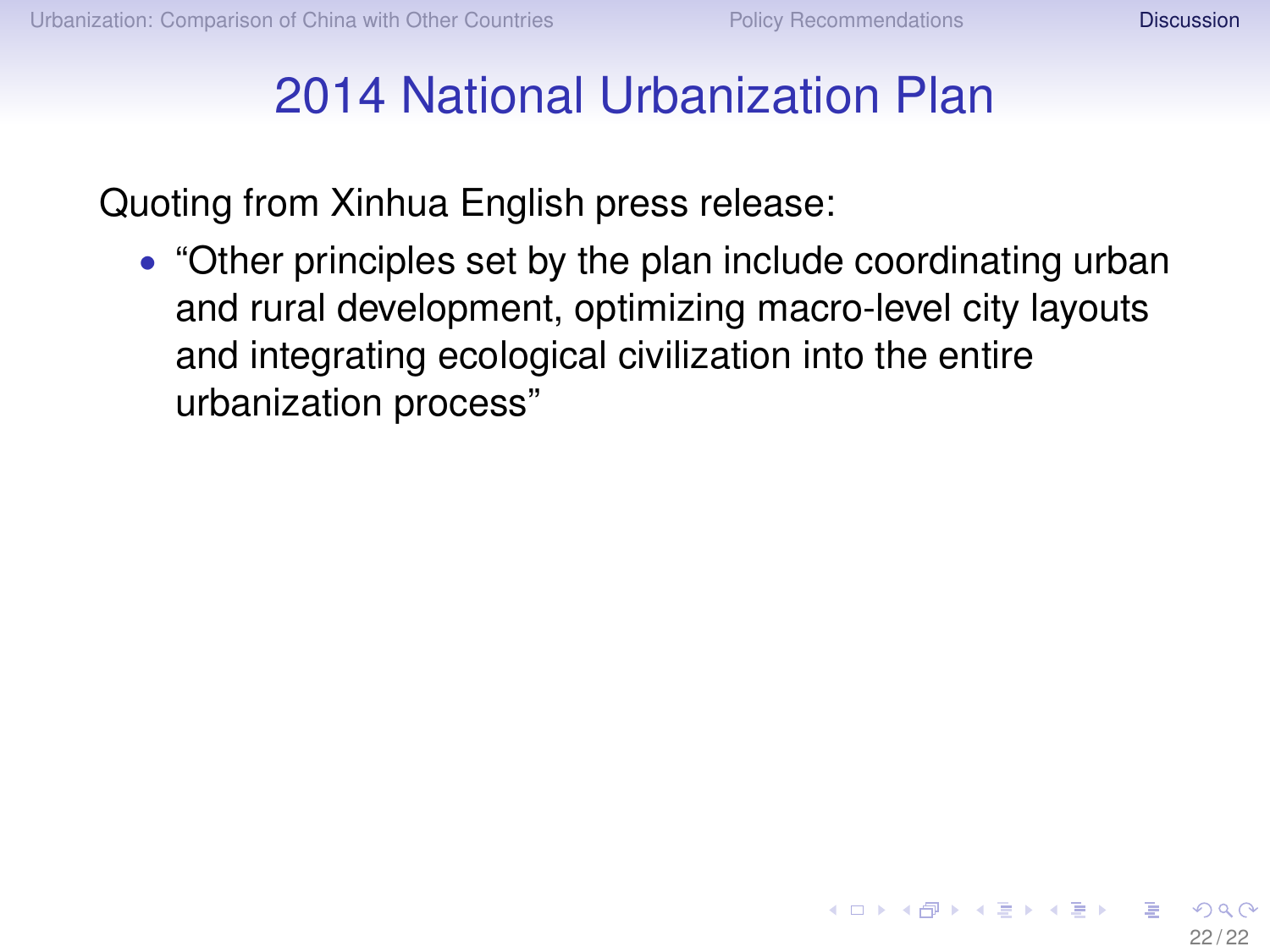$\left\{ \begin{array}{ccc} \square & \rightarrow & \left\langle \bigoplus \gamma & \vee \gamma \equiv \gamma & \vee \exists \gamma \end{array} \right. \right.$ 

## 2014 National Urbanization Plan

- "Other principles set by the plan include coordinating urban and rural development, optimizing macro-level city layouts and integrating ecological civilization into the entire urbanization process"
- "China will also optimize city layouts by enhancing the leading role of major cities, increasing the number of small and medium-sized cities and improving the service functions of small towns, the plan showed."